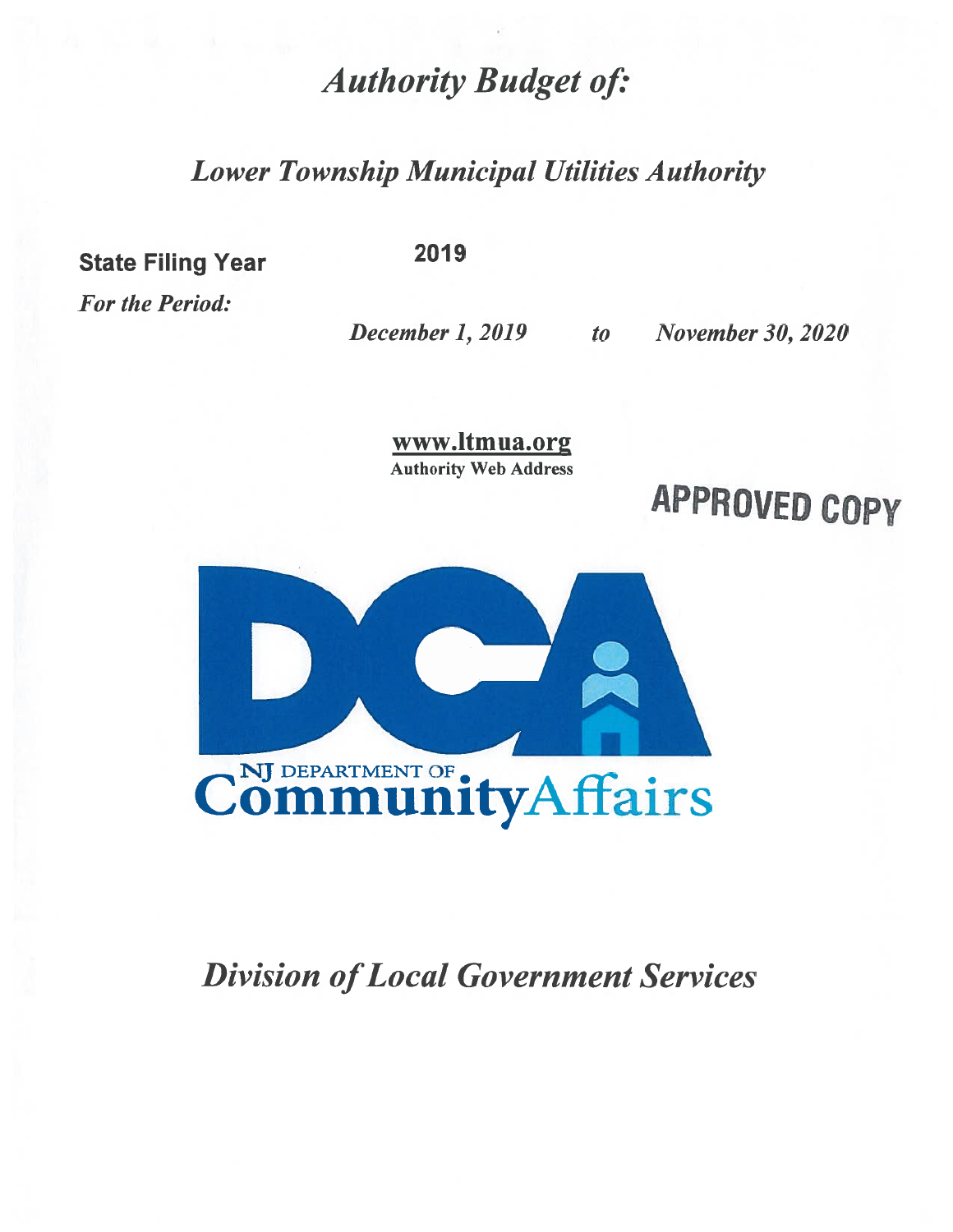### **State of New Jersey Department of Community Affairs Division of Local Government Services PROPOSED INTRODUCED AUTHORITY BUDGET**  *INTRODUCED* **BUDGET TRANSMITTAL PACKAGE**

Submit all budget related materials in one package to*: Bureau of Authority Regulation Affairs, Division of Local Government Services, 101 South Broad Street, P.O. Box 803, Trenton, NJ 08625-0803*. Check the box of each item to indicate that it is included in budget or has been completed.

#### **Proposed Introduced Authority Budget Document**

- $\boxtimes$  2 copies of the Introduced budget document that includes all pages completed
- $\boxtimes$  Authority Name and Fiscal Year are filled in
- $\boxtimes$  Signature blocks on Pages C-2, C-3, and C-4 are filled in along with title, address, e-mail address, phone number and fax number.
- $\boxtimes$  Page C-5 Resolution of the Authority governing body approving the introduced budget is enclosed with recorded vote

**Note: Aye Votes must total a majority of the full membership of the governing body (Not including Alternates in total)** 

- $\boxtimes$  Page C-5 Proposed hearing date for adoption of Budget reflected in Authority Budget Resolution
- $\boxtimes$  Page C-5 Authority Budget Resolution is signed with original hand-written signature
- $\boxtimes$  Budget Narrative (N Pages) and Information Section is complete (All items answered or indicated N/A)
- $\boxtimes$  Pages N-6 and F-8 applicable amounts agree to the most recent issued audit report of the Authority
- $\boxtimes$  Sheets not completed have an explanation on them (Such as Authority has no Debt Service)

#### **Introduced Capital Budget (Page CB-1 through CB-5)**

- $\boxtimes$  Authority Name and Fiscal Year are filled in
- $\boxtimes$  Signature blocks on Page CB-1 are filled in along with title, address, e-mail address, phone number and fax number and proper Box Checked off (Top Box 1 Have a Capital Budget **or** Bottom Box 2 Don't have a Capital Budget)
- $\boxtimes$  Page CB-2-- has all questioned answered or an explanation why question a question does not apply
- $\boxtimes$  Page CB-5—Balance Check amount equals Zero

| Officer's Signature: | <i>Ihrenon</i>                      |             |                    |
|----------------------|-------------------------------------|-------------|--------------------|
| Name:                | Sharon Otto                         |             |                    |
| Title:               | Secretary                           |             |                    |
| Address:             | 2900 Bayshore Road Villas, NJ 08251 |             |                    |
| Phone Number:        | (609) 886-7146 Ext. 222             | Fax Number: | $(609) 886 - 6184$ |
| E-mail address       | soltmua@comcast.net                 |             |                    |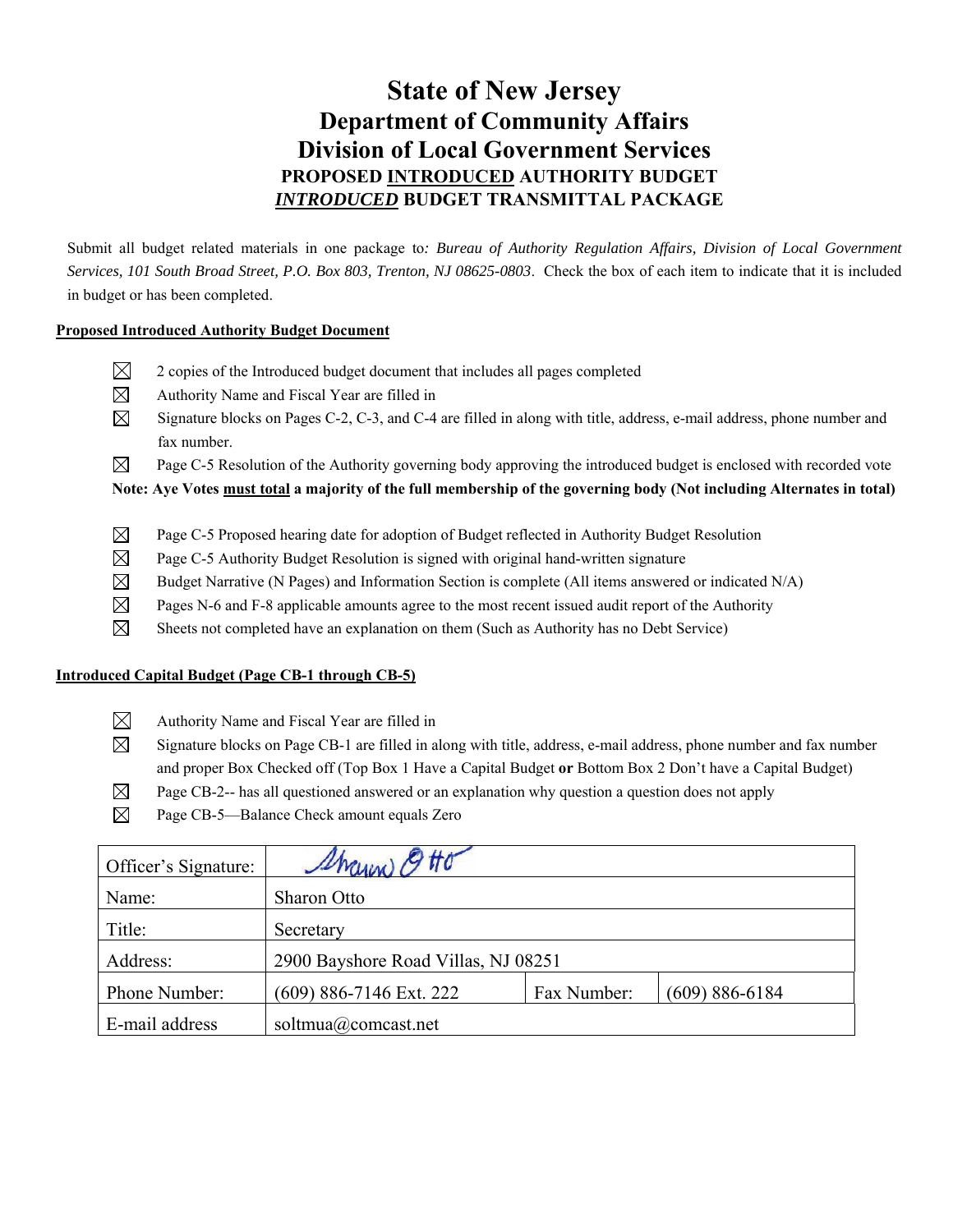# **2019 AUTHORITY BUDGET**

**Certification Section**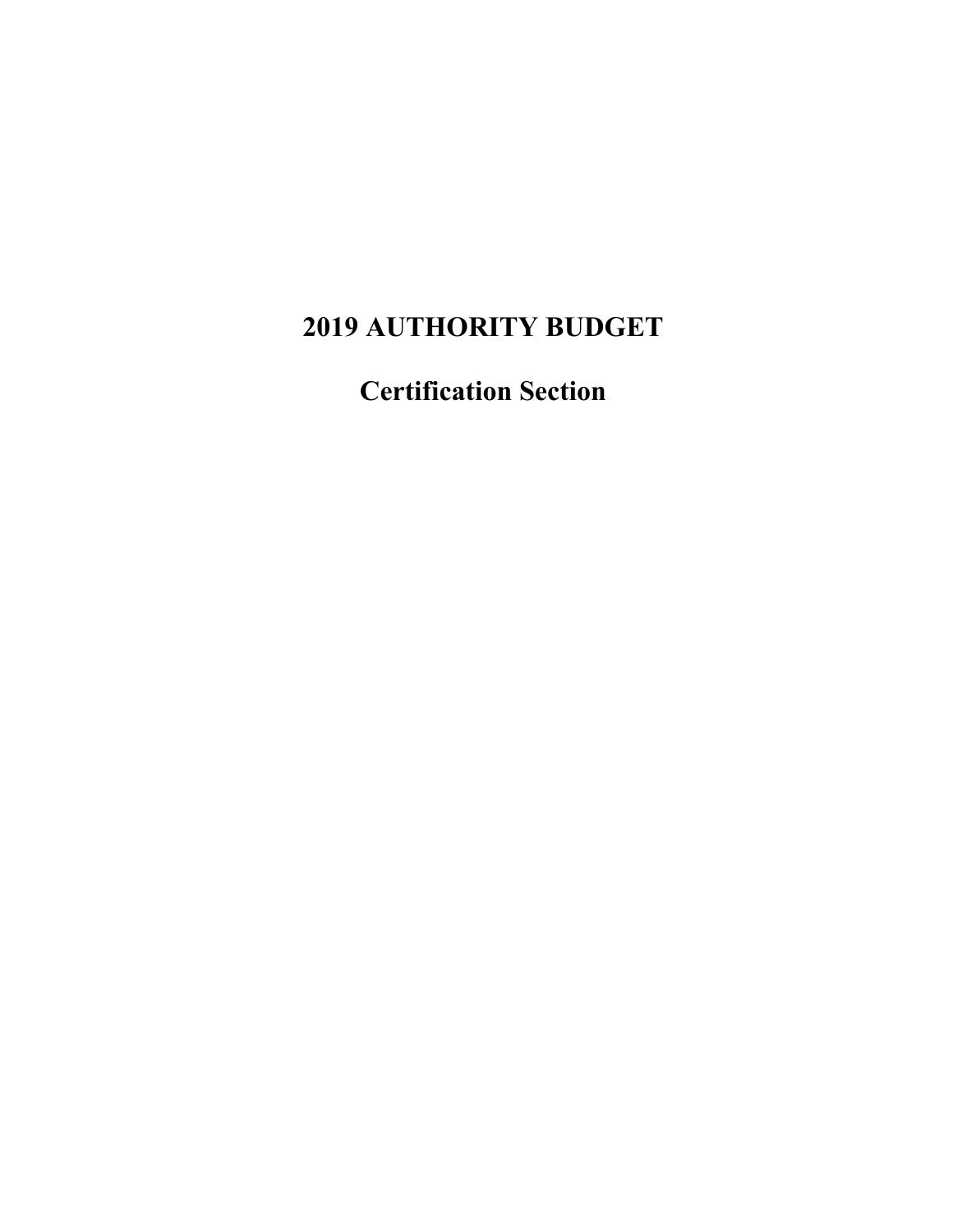### 2019

# **LOWER TOWNSHIP MUNICIPAL UTILITIES AUTHORITY BUDGET**

#### FISCAL YEAR: FROM DECEMBER 1, 2019 TO NOVEMBER 30, 2020

### **For Division Use Only**

### **CERTIFICATION OF APPROVED BUDGET**

It is hereby certified that the approved Budget made a part hereof complies with the requirements of law and the rules and regulations of the Local Finance Board, and approval is given pursuant to N.J.S.A. 40A:5A-11.

> State of New Jersey Department of Community Affairs Director of the Division of Local Government Services

By: Paul D. Cwerk CPA, RMA Date: 10/18/2019

### **CERTIFICATION OF ADOPTED BUDGET**

It is hereby certified that the adopted Budget made a part hereof has been compared with the approved Budget previously certified by the Division, and any amendments made thereto. This adopted Budget is certified with respect to such amendments and comparisons only.

> State of New Jersey Department of Community Affairs Director of the Division of Local Government Services

By: Date: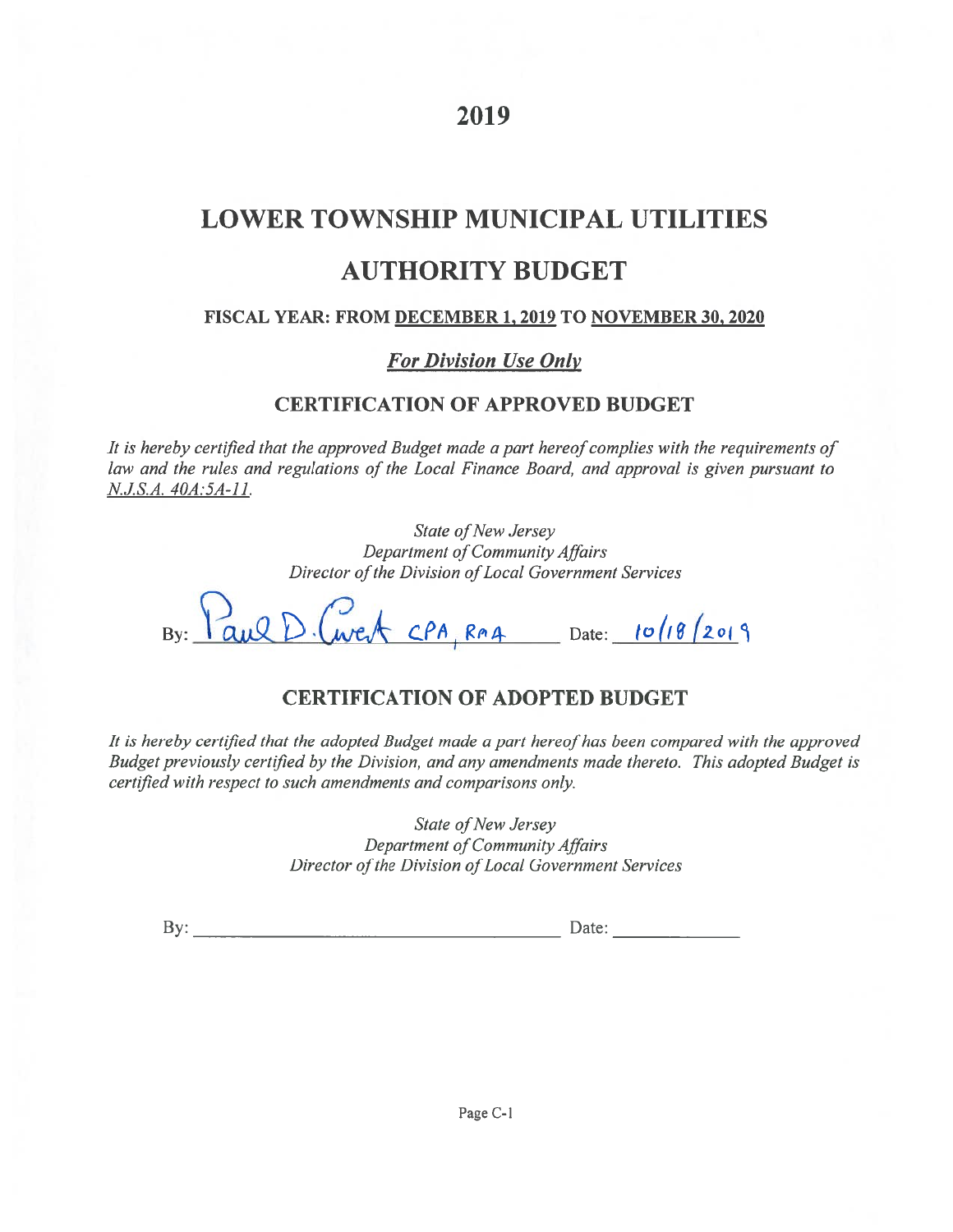# **2019 PREPARER'S CERTIFICATION**

### **LOWER TOWNSHIP MUNICIPAL UTILITIES**

### **AUTHORITY BUDGET**

### **FISCAL YEAR: FROM: DECEMBER 1, 2019 TO: NOVEMBER 30, 2020**

It is hereby certified that the Authority Budget, including both the Annual Budget and the Capital Budget/Program annexed hereto, represents the members of the governing body's resolve with respect to statute in that: all estimates of revenue are reasonable, accurate and correctly stated; all items of appropriation are properly set forth; and in itemization, form and content, the budget will permit the exercise of the comptroller function within the Authority.

It is further certified that all proposed budgeted amounts and totals are correct. Also, I hereby provide reasonable assurance that all assertions contained herein are accurate and all required schedules are completed and attached.

| Preparer's<br>Signature: | tylen P. Tester                                               |  |  |  |  |
|--------------------------|---------------------------------------------------------------|--|--|--|--|
| Name:                    | Stephen P. Testa, CPA, RMA for Romano, Hearing, Testa & Knorr |  |  |  |  |
| Title:                   | <b>Financial Services Consultant</b>                          |  |  |  |  |
| Address:                 | 150 S. Main Road Vineland, New Jersey 08360                   |  |  |  |  |
| Phone Number:            | 856.692.9100 Ext. 103<br>Fax Number:<br>856.764.8862          |  |  |  |  |
| E-mail address           | stesta@rhtservices.com                                        |  |  |  |  |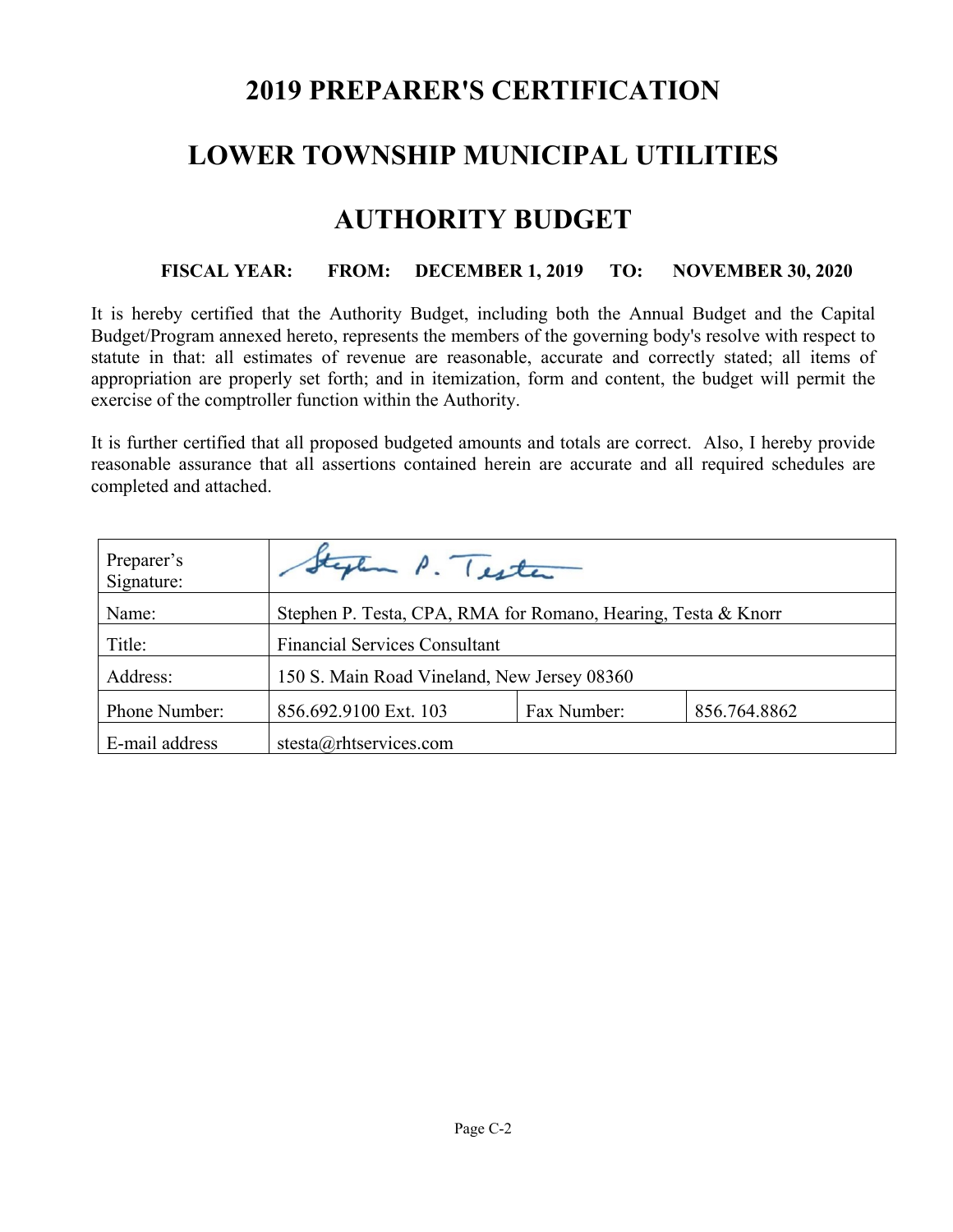# **2019 APPROVAL CERTIFICATION**

# **LOWER TOWNSHIP MUNICIPAL UTILITIES**

# **AUTHORITY BUDGET**

### **FISCAL YEAR: FROM: DECEMBER 1, 2019 TO: NOVEMBER 30, 2020**

It is hereby certified that the Authority Budget, including all schedules appended hereto, are a true copy of the Annual Budget and Capital Budget/Program approved by resolution by the governing body of the Lower Township Municipal Utilities Authority, at an open public meeting held pursuant to N.J.A.C.  $5:31-2.3$ , on the  $2<sup>nd</sup>$  day of October, 2019.

It is further certified that the recorded vote appearing in the resolution represents not less than a majority of the full membership of the governing body thereof.

| Officer's Signature: | Marina)                             |             |                    |
|----------------------|-------------------------------------|-------------|--------------------|
| Name:                | Sharon Otto                         |             |                    |
| Title:               | Secretary                           |             |                    |
| Address:             | 2900 Bayshore Road Villas, NJ 08251 |             |                    |
| Phone Number:        | (609) 886-7146 Ext. 222             | Fax Number: | $(609) 886 - 6184$ |
| E-mail address       | soltmua@comcast.net                 |             |                    |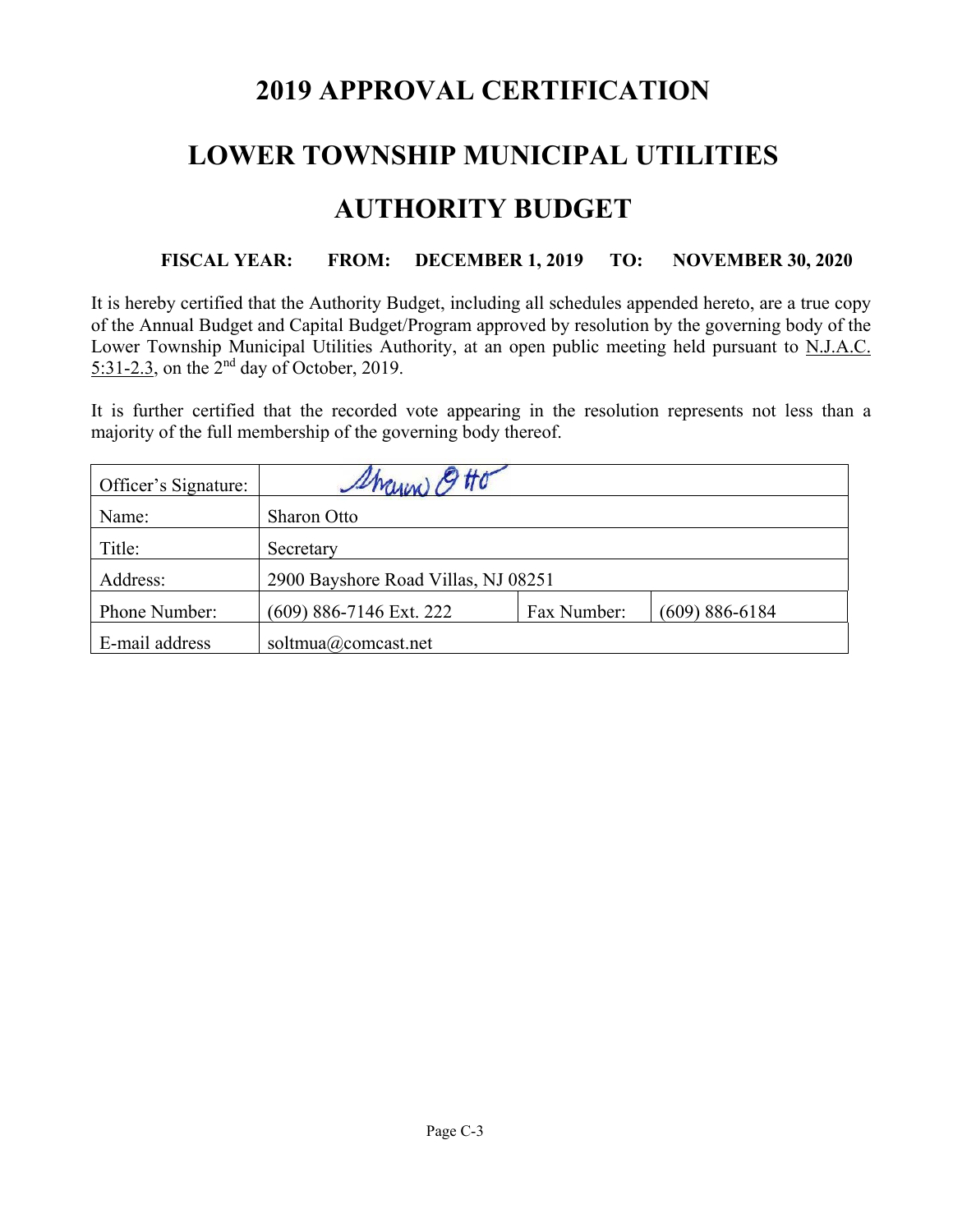# **INTERNET WEBSITE CERTIFICATION**

Authority's Web Address: Www.ltmua.org All authorities shall maintain either an Internet website or a webpage on the municipality's or county's Internet website. The purpose of the website or webpage shall be to provide increased public access to the authority's operations and activities. N.J.S.A. 40A:5A-17.1 requires the following items to be included on the Authority's website at a minimum for public disclosure. Check the boxes below to certify the Authority's compliance with N.J.S.A. 40A:5A-17.1.  $\boxtimes$  A description of the Authority's mission and responsibilities  $\boxtimes$  Budgets for the current fiscal year and immediately preceding two prior years  $\boxtimes$  The most recent Comprehensive Annual Financial Report (Unaudited) or similar financial information (**Similar Information is such as PIE Charts, Bar Graphs etc. for such items as Revenues, Expenditures, and other information the Authority deems relevant to inform the public)**  $\boxtimes$  The complete (All Pages) annual audits (Not the Audit Synopsis) of the most recent fiscal year and immediately two prior years  $\boxtimes$  The Authority's rules, regulations and official policy statements deemed relevant by the governing body of the authority to the interests of the residents within the authority's service area or jurisdiction  $\boxtimes$  Notice posted pursuant to the "Open Public Meetings Act" for each meeting of the Authority, setting forth the time, date, location and agenda of each meeting  $\boxtimes$  The approved minutes of each meeting of the Authority including all resolutions of the board and their committees; for at least three consecutive fiscal years  $\boxtimes$  The name, mailing address, electronic mail address and phone number of every person who exercises day-to-day supervision or management over some or all of the operations of the Authority

 $\boxtimes$  A list of attorneys, advisors, consultants and any other person, firm, business, partnership, corporation or other organization which received any remuneration of \$17,500 or more during the preceding fiscal year for any service whatsoever rendered to the Authority.

It is hereby certified by the below authorized representative of the Authority that the Authority's website or webpage as identified above complies with the minimum statutory requirements of N.J.S.A. 40A:5A-17.1 as listed above. A check in each of the above boxes signifies compliance.

Name of Officer Certifying compliance Sharon Otto

Title of Officer Certifying compliance Secretary

 $\mathcal{A}_{\mathcal{M}\alpha\mu\nu\nu}$   $\beta$  the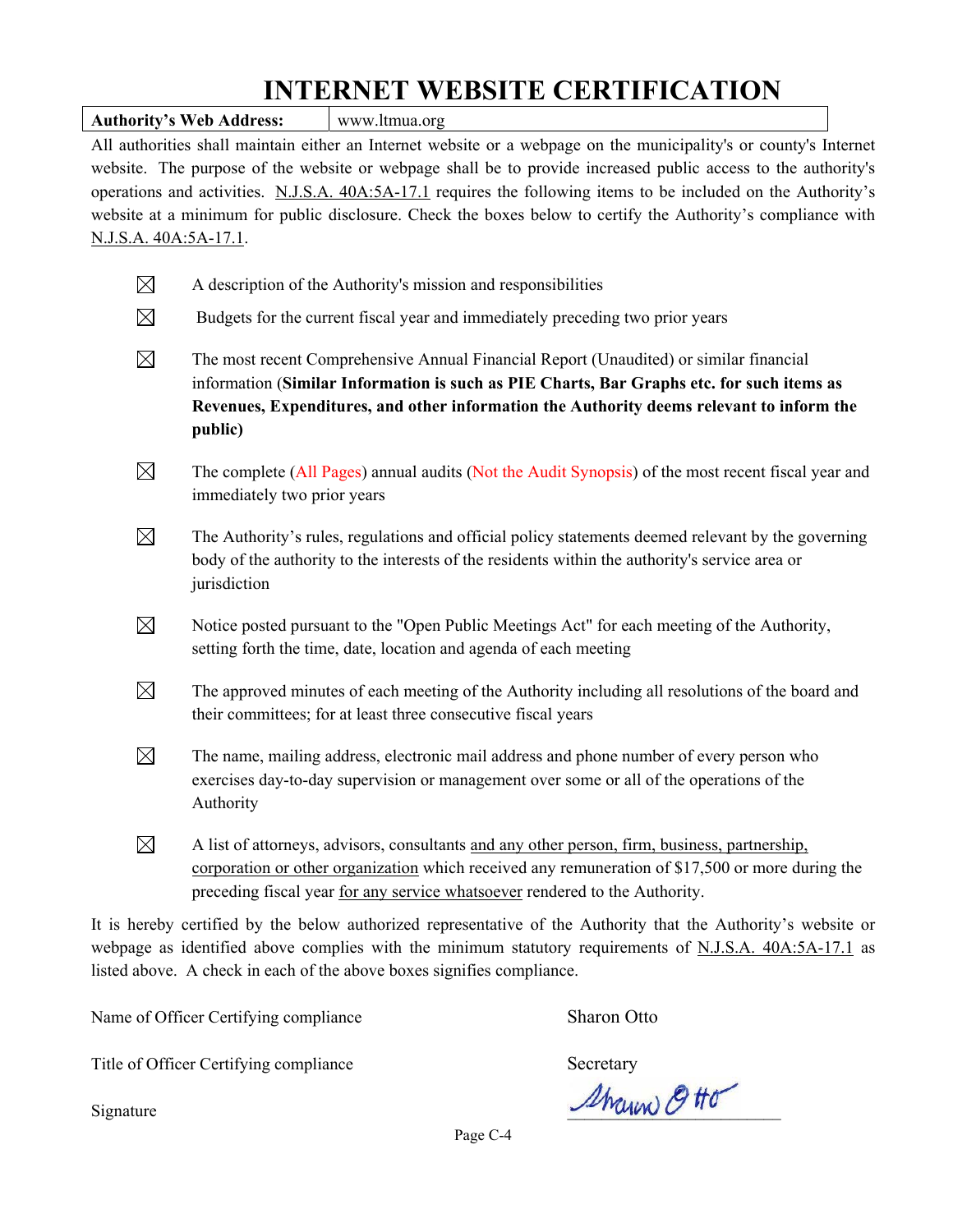### **2019 AUTHORITY BUDGET RESOLUTION 128-2019**

### **LOWER TOWNSHIP MUNICIPAL UTILITIES**

#### **FISCAL YEAR: FROM: DECEMBER 1, 2019 TO: NOVEMBER 30, 2020**

WHEREAS, the Annual Budget and Capital Budget for the Lower Township Municipal Utilities Authority for the fiscal year beginning, December 1, 2019 and ending, November 30, 2020 has been presented before the governing body of the Lower Township Municipal Utilities Authority at its open public meeting of October 2, 2019; and

WHEREAS, the Annual Budget – **Sewer Division** as introduced reflects Total Revenues of \$5,024,300, Total Appropriations, including any Accumulated Deficit if any, of \$5,288,300 and Total Unrestricted Net Position utilized of \$264,000; and

WHEREAS, the Capital Budget – **Sewer Division** as introduced reflects Total Capital Appropriations of \$11,120,000 and Total Unrestricted Net Position planned to be utilized as funding thereof, of \$-0-; and

WHEREAS, the Annual Budget – **Water Division** as introduced reflects Total Revenues of \$3,803,500, Total Appropriations, including any Accumulated Deficit if any, of \$4,841,232 and Total Unrestricted Net Position utilized of \$1,037,732; and

WHEREAS, the Capital Budget – **Water Division** as introduced reflects Total Capital Appropriations of \$2,813,000 and Total Unrestricted Net Position planned to be utilized as funding thereof, of \$-0-; and

WHEREAS, the schedule of rates, fees and other charges in effect will produce sufficient revenues, together with all other anticipated revenues to satisfy all obligations to the holders of bonds of the Authority, to meet operating expenses, capital outlays, debt service requirements, and to provide for such reserves, all as may be required by law, regulation or terms of contracts and agreements; and

WHEREAS, the Capital Budget/Program, pursuant to <u>N.J.A.C. 5:31-2</u>, does not confer any authorization to raise or expend funds; rather it is a document to be used as part of the said Authority's planning and management objectives. Specific authorization to expend funds for the purposes described in this section of the budget, must be granted elsewhere; by bond resolution, by a project financing agreement, by resolution appropriating funds from the Renewal and Replacement Reserve or other means provided by law.

NOW, THEREFORE BE IT RESOLVED, by the governing body of the Lower Township Municipal Utilities Authority, at an open public meeting held on October 2, 2019 that the Annual Budget, including all related schedules, and the Capital Budget/Program of the Lower Township Municipal Utilities Authority for the fiscal year beginning, December 1, 2019 and ending, November 30, 2020 is hereby approved; and

BE IT FURTHER RESOLVED, that the anticipated revenues as reflected in the Annual Budget are of sufficient amount to meet all proposed expenditures/expenses and all covenants, terms and provisions as stipulated in the said Authority's outstanding debt obligations, capital lease arrangements, service contracts, and other pledged agreements; and

BE IT FURTHER RESOLVED, that the governing body of the Lower Township Municipal Utilities Authority will consider the Annual Budget and Capital Budget/Program for adoption on November 6, 2019.

 $\frac{10/2/2019}{\sqrt{10}}$ 

(Secretary's Signature) (Date)

| Governing Body Member:  |                            | Recorded Vote: |     |         |        |  |  |
|-------------------------|----------------------------|----------------|-----|---------|--------|--|--|
|                         |                            | Ave            | Nav | Abstain | Absent |  |  |
| Brian O'Connor          | Chairman                   |                |     |         |        |  |  |
| Jacqueline Henderson    | Vice Chairman              |                |     |         |        |  |  |
| <b>Harrison Bitting</b> | Treasurer                  |                |     |         |        |  |  |
| Marc Lambert            | <b>Assistant Treasurer</b> |                |     |         |        |  |  |
| Karen Rechner           | Member                     |                |     |         |        |  |  |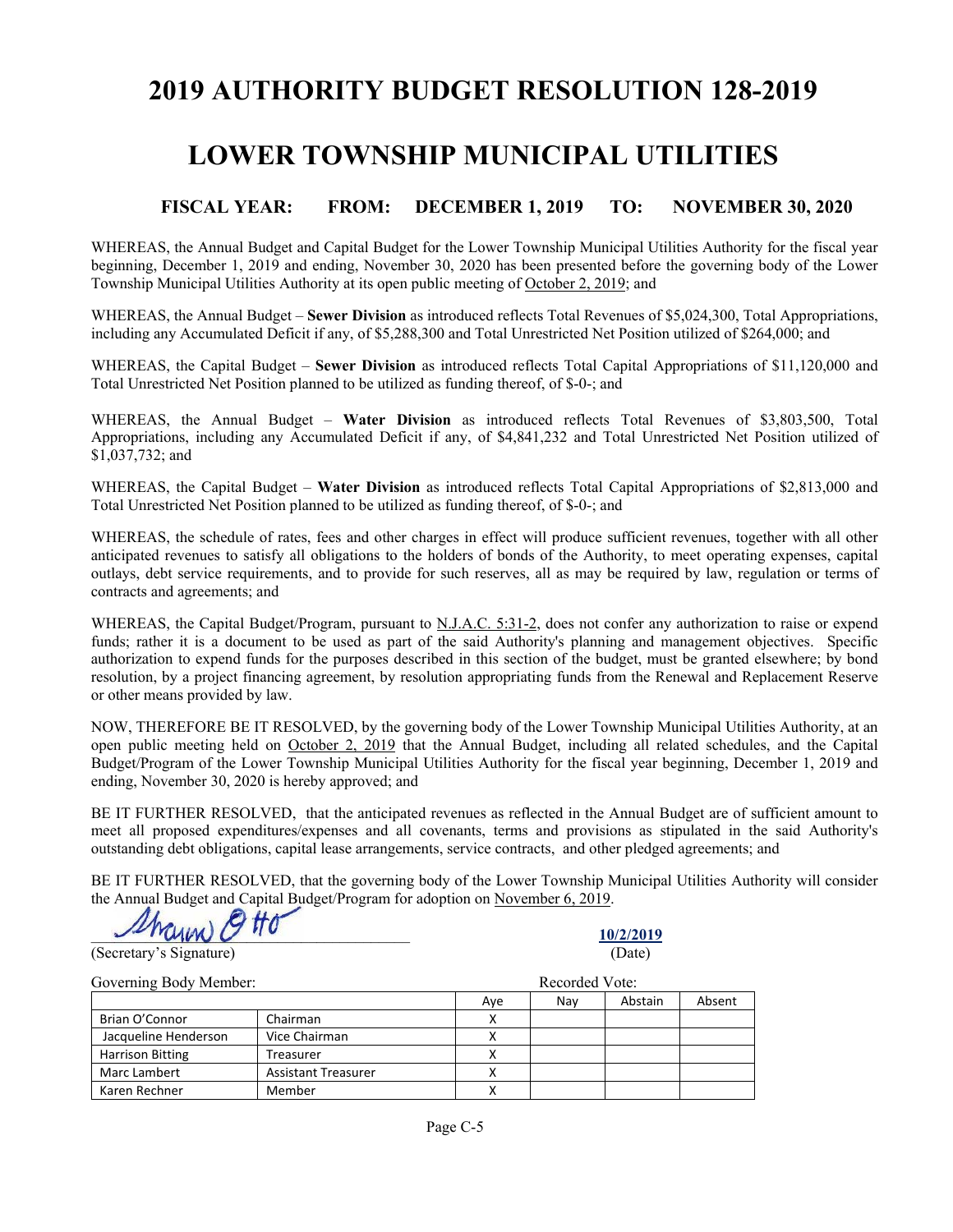# **2019 ADOPTION CERTIFICATION**

### **LOWER TOWNSHIP MUNICIPAL UTILITIES**

### **AUTHORITY BUDGET**

### **FISCAL YEAR: FROM: DECEMBER 1, 2019 TO: NOVEMBER 30, 2020**

It is hereby certified that the Authority Budget and Capital Budget/Program annexed hereto is a true copy of the Budget adopted by the governing body of the Lower Township Municipal Utilities Authority, pursuant to <u>N.J.A.C. 5:31-2.3</u>, on the  $6<sup>th</sup>$  day of, November, 2019.

| Officer's Signature: | Sharin Otto                         |             |                  |
|----------------------|-------------------------------------|-------------|------------------|
| Name:                | <b>Sharon Otto</b>                  |             |                  |
| Title:               | Secretary                           |             |                  |
| Address:             | 2900 Bayshore Road Villas, NJ 08251 |             |                  |
| Phone Number:        | $(856)$ 468-1111                    | Fax Number: | $(856)$ 464-0034 |
| E-mail address       | soltmua@comcast.net                 |             |                  |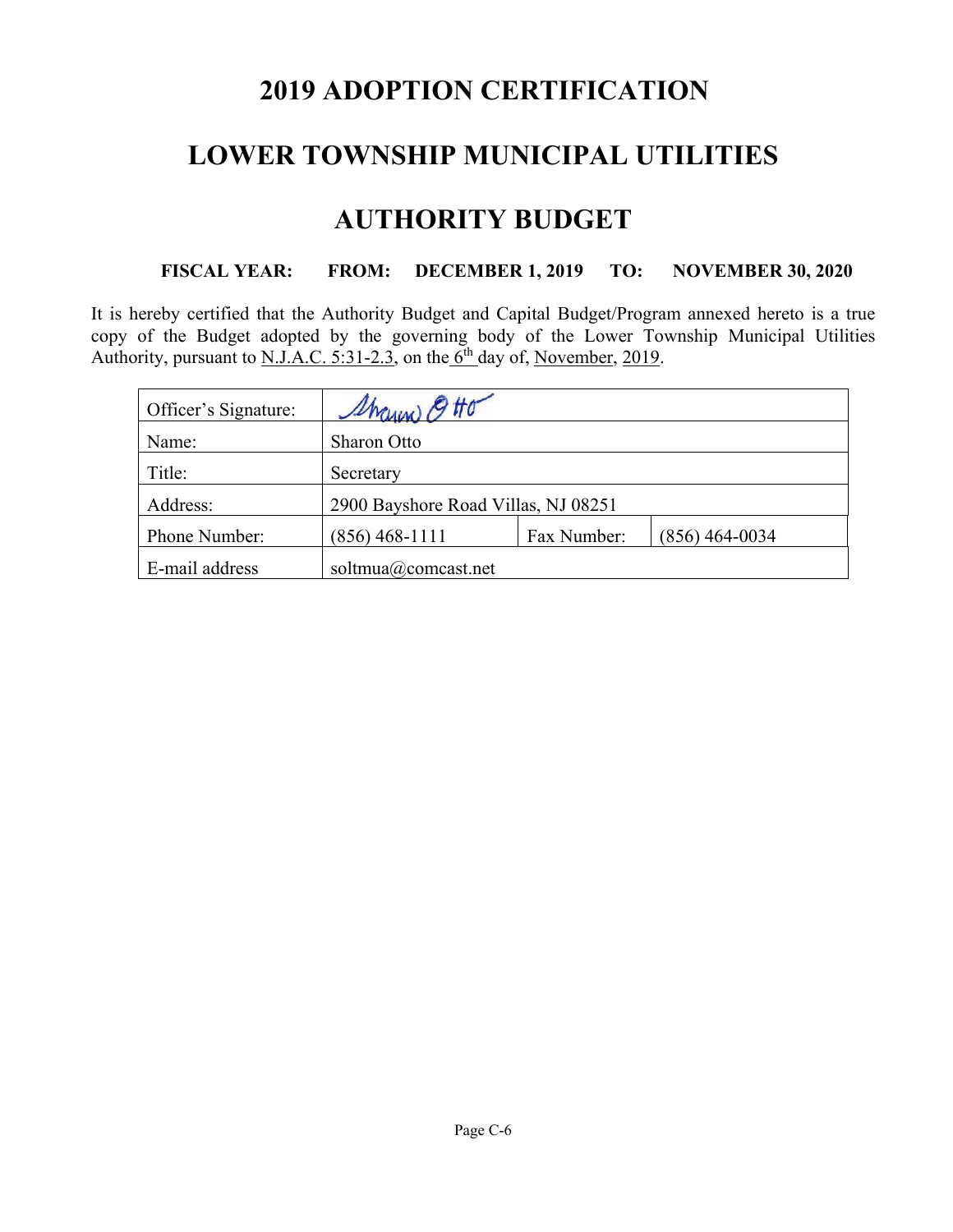# **2019 ADOPTED BUDGET RESOLUTION NO. 135-2019**

# **LOWER TOWNSHIP MUNICIPAL UTILITIES AUTHORITY**

#### **FISCAL YEAR: FROM: DECEMBER 1, 2019 TO: NOVEMBER 30, 2020**

WHEREAS, the Annual Budget and Capital Budget/Program for the Lower Township Municipal Utilities Authority for the fiscal year beginning December 1, 2019 and ending, November 30, 2020 has been presented for adoption before the governing body of the Lower Township Municipal Utilities Authority at its open public meeting of November 6, 2019; and

WHEREAS, the Annual Budget and Capital Budget as presented for adoption reflects each item of revenue and appropriation in the same amount and title as set forth in the introduced and approved budget, including all amendments thereto, if any, which have been approved by the Director of the Division of Local Government Services; and

WHEREAS, the Annual Budget – **Sewer Division** as introduced reflects Total Revenues of \$5,024,300, Total Appropriations, including any Accumulated Deficit if any, of \$5,288,300 and Total Unrestricted Net Position utilized of \$264,000; and

WHEREAS, the Capital Budget – **Sewer Division** as introduced reflects Total Capital Appropriations of \$11,120,000 and Total Unrestricted Net Position planned to be utilized as funding thereof, of \$-0-; and

WHEREAS, the Annual Budget – **Water Division** as introduced reflects Total Revenues of \$3,803,500, Total Appropriations, including any Accumulated Deficit if any, of \$4,841,232 and Total Unrestricted Net Position utilized of \$1,037,732; and

WHEREAS, the Capital Budget – **Water Division** as introduced reflects Total Capital Appropriations of \$2,813,000 and Total Unrestricted Net Position planned to be utilized as funding thereof, of \$-0-; and

NOW, THEREFORE BE IT RESOLVED, by the governing body of Lower Township Municipal Utilities Authority, at an open public meeting held on November 6, 2019 that the Annual Budget and Capital Budget/Program of the Lower Township Municipal Utilities Authority for the fiscal year beginning, December 1, 2019 and, ending, November 30, 2020 is hereby adopted and shall constitute appropriations for the purposes stated; and

BE IT FURTHER RESOLVED, that the Annual Budget and Capital Budget/Program as presented for adoption reflects each item of revenue and appropriation in the same amount and title as set forth in the introduced and approved budget, including all amendments thereto, if any, which have been approved by the Director of the Division of Local Government Services.

 $\mathscr{D}\mathscr{H}$   $\mathscr{D}\mathscr{H}$ 

(Secretary's Signature) (Date)

Governing Body Member: **Recorded Vote:** Recorded Vote: Aye Nay Abstain Absent Brian O'Connor | Chairman X Jacqueline Henderson Vice Chairman X Harrison Bitting Treasurer Treasurer X Marc Lambert | Assistant Treasurer | X Karen Rechner | Member | X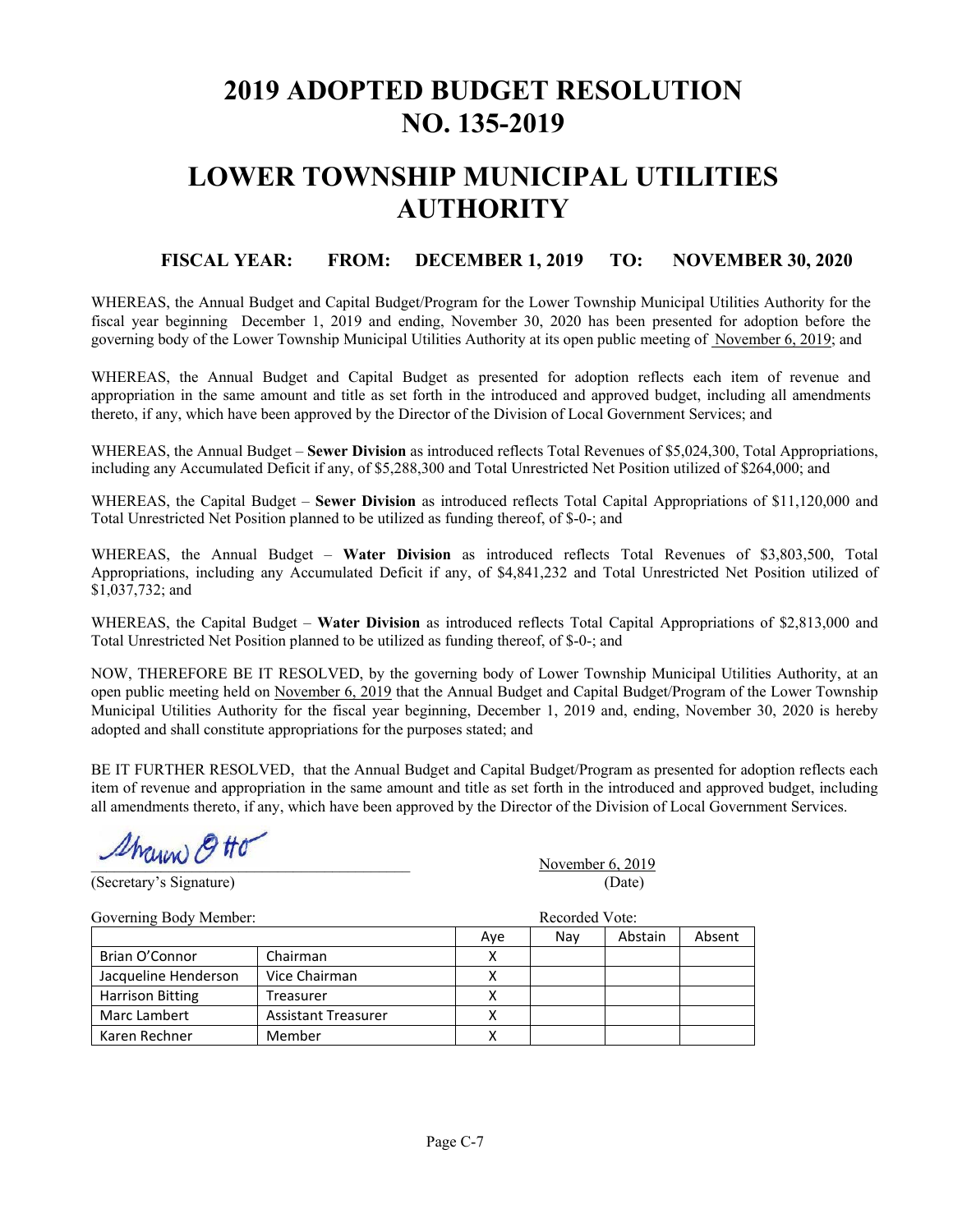# **2019 AUTHORITY BUDGET**

**Narrative and Information Section**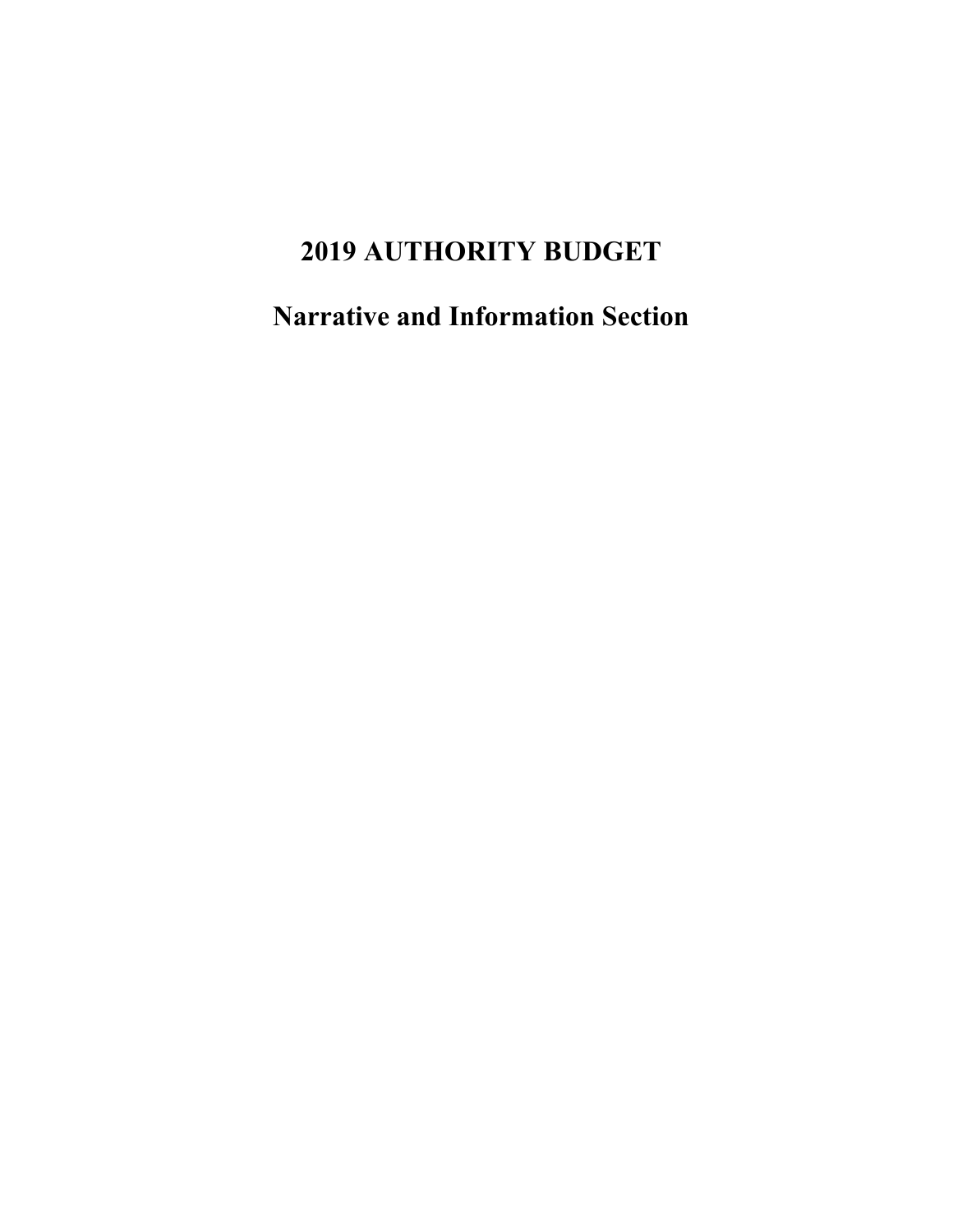# **2019 AUTHORITY BUDGET MESSAGE & ANALYSIS LOWER TOWNSHIP MUNICIPAL UTILITIES AUTHORITY BUDGET**

#### **FISCAL YEAR: FROM: DECEMBER 1, 2019 TO: NOVEMBER 30, 2020**

**1.** Complete a brief statement on the 2020 proposed Annual Budget and make comparison to the 2020 adopted budget for each *Revenues and Appropriations*. Explain any variances over +/-10% **(As shown on budget pages F-2 and F-4 explain the reason for changes for each revenue and appropriation changing more than 10%)** for each individual revenue and appropriation line item. Explanations of variances should include a description of the reason for the increase/decrease in the budgeted line item, not just an indication of the amount and percent of the change. Attach any supporting documentation that will help to explain the reason for the increase/decrease in the budgeted line item.

#### **With respect to Revenues:**

**Service Charges are budgeted consistent with the prior year, there is an increase of only \$63,000 or .9% due to additional customers from the East Villas Expansion. The Authority's current rate structure is sufficient to meet operating and debt service needs. However, the Authority is beginning a new phase of capital improvement upgrades to the Sewer plant and plans to expand both water and sewer service to additional areas. This multi-year plan will require periodic assessment of the user rates to ensure adequate cash flows.** 

**There was also an increase in interest earnings in the amount of \$74,000. The Authority renegotiated interest rates with their banking provider in 2019 and achieved a significant increase in interest returns. As a result, management feels confident in budgeting interest earnings as opposed to prior years when earnings had large fluctuations.** 

#### **With respect to Appropriations:**

**Administration – Personnel costs are projected to increase 4.4%, or \$32,000, due to the increase in salaries of \$76,000 netted with the decreases in benefits of \$44,000. In addition to cost of living adjustments, the primary driver of the administration salary increase is the reclassification of the employee who maintains the Geographic Information Systems (GIS) and Asset Management system. The primary factors for the decrease in benefits is the reduction of budgeted unemployment insurance by \$30,000 and changes in health insurance by employees through the open enrollment process.** 

**Administration – Other Expense decreased by \$75,000 or 11.5%, mainly due to a decease in the legal appropriation. While this account can vary from year to year, management has evaluated the last few years of actual legal costs and determined the budget should be reduced. There were also reductions in insurance and postage as a result of evaluating the last few years of actual expenses.** 

**Cost of Providing Services – Personnel reflects a decrease as a result of the reclassification of an employee to administration, as discussed above outweighing the cost of living adjustments. Benefits also saw a similar decrease as Administration. The primary factors for the decrease in benefits cost of living increases were outweighed by unemployment and health insurance decreases. The reduction of budgeted unemployment insurance by \$30,000 and changes in health insurance by employees through the open enrollment process. The Authority also saw a significant decrease in health benefits from the retiring of an employee (\$35,000 decrease) and retiree plan changes (\$160,000 decrease) as a result of retired operating employees reaching Medicare age. Medicare supplemental plans are significantly less than full health insurance.**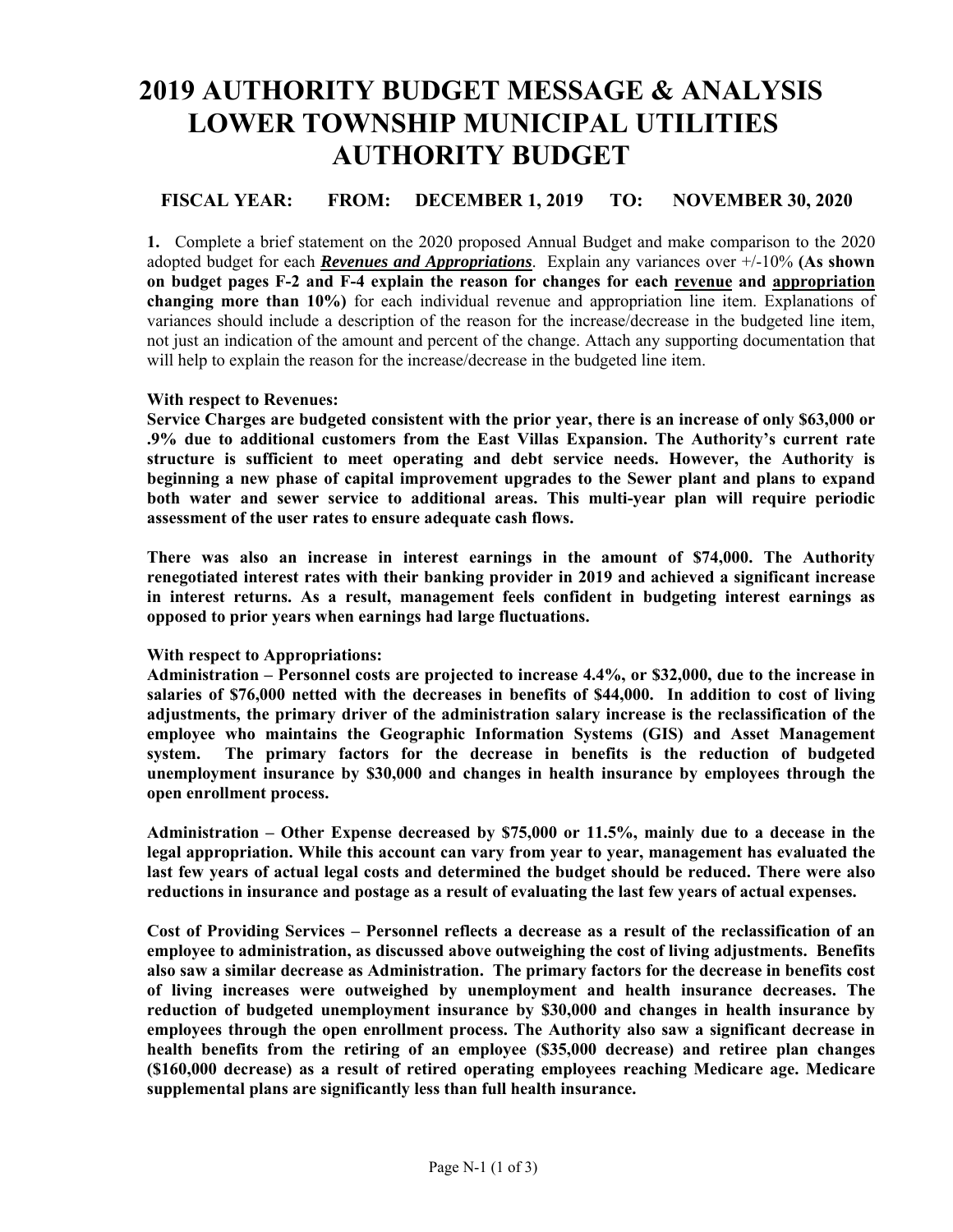# **2019 AUTHORITY BUDGET MESSAGE & ANALYSIS (CONTINUED) LOWER TOWNSHIP MUNICIPAL UTILITIES AUTHORITY BUDGET**

#### **FISCAL YEAR: FROM: DECEMBER 1, 2019 TO: NOVEMBER 30, 2020**

**Cost of Providing Services – Other Expense increased by \$398,529 or 16.5% primarily a result of the inclusion of \$400,000 for the meter replacement program. Management is starting an estimated five year meter replacement program. There were also increases for sludge disposal of \$100,000 and chemicals of \$25,000 as a result of contractual increases and having to utilize additional vendors. The increase were slightly offset by the decreases in transportation costs of \$27,000 and other miscellaneous line items in the amount of \$4,000 that were strictly the result of management evaluating the prior year expenses and making adjustments to budget assumption. As a result of the capital improvement program, the Authority has saved significantly on maintenance as can be seen in the reductions in distribution supplies and well/tank maintenance of \$25,000 each. The Authority also utilized solar panels for energy needs which is a contributing factor to the \$40,500 reduction in budgeted utilities.** 

**The net increase in Non-Operating appropriations of \$1,074,242 primarily reflects the increase in the provision for Renewal & Replacement Reserves in the amount of \$1,074,064, which is used to fund capital projects. The increase is primarily a result of 5 the year capital improvement plan.** 

**While we are currently evaluating the service charge rate structures and may possibly increase rates during the budget year, the Authority is not currently reflecting any service charge rate increases in the proposed budget. Other than a decrease to tower lease revenue to reflect actual cash collection in the prior year, no significant increases/decreases are anticipated.** 

**2.** Describe the state of the local/regional economy and how it may impact the proposed Annual Budget, including the planned Capital Budget/Program.

**The local economy is stable and should have no impact on the proposed budget. Further, the Authority is finalizing the plans for a water expansion into the Del Haven and surrounding areas of Middle Township. This project will be financed through long term debt that will be billed to the beneficiaries of the expansion through a special assessment added to their water bills.** 

**3.** Describe the reasons for utilizing Unrestricted Net Position in the proposed Annual Budget and or Capital Budget, i.e. rate stabilization, debt service reduction, to balance the budget, etc. If the Authority's budget anticipates a use of Unrestricted Net Position, this question must be answered.

#### **Unrestricted Net Position is being utilized to fund the Municipal appropriation, as is required in the State Budget Document as well as to fund other non-operating appropriations.**

**4.** Identify any sources of funds transferred to the County/Municipality as a budget subsidy or a shared service payments, pilot payments, or other types of contracts or agreements (Example to provide police services to the Authority etc. and explain the reason for the transfer (i.e.: to balance the County/Municipality budget, etc.).

**As identified in #4 above, unrestricted net position is being utilized to fund the appropriation to Lower Township.**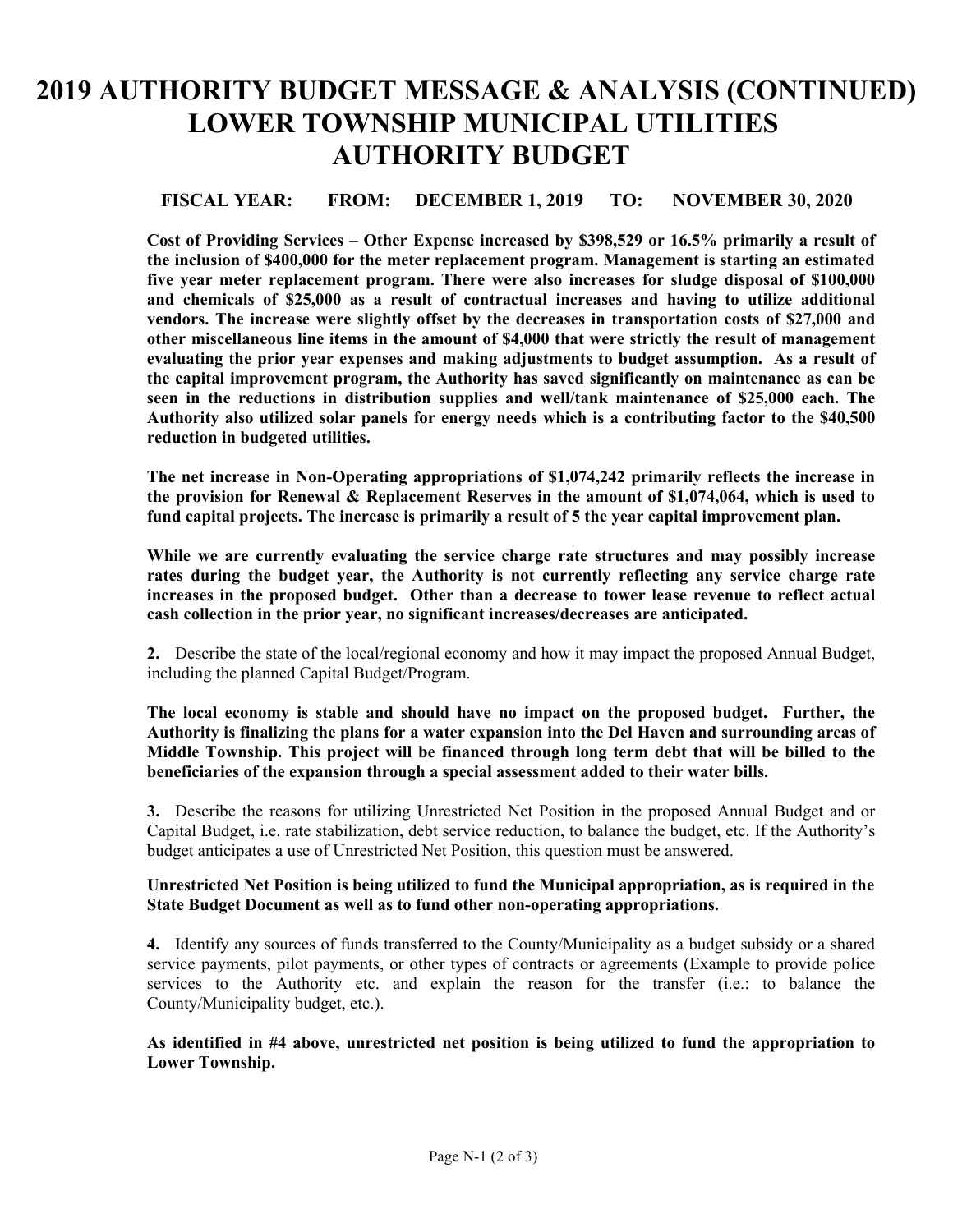# **2019 AUTHORITY BUDGET MESSAGE & ANALYSIS (CONTINUED) LOWER TOWNSHIP MUNICIPAL UTILITIES AUTHORITY BUDGET**

### **FISCAL YEAR: FROM: DECEMBER 1, 2019 TO: NOVEMBER 30, 2020**

**5.** The proposed budget must not reflect an anticipated deficit from 2020/2020-2021 operations. If there exists an accumulated deficit from prior years' budgets (and funding is included in the proposed budget as a result of a prior deficit) explain the funding plan to eliminate said deficit (N.J.S.A. 40A:5A-12). If the Authority has a net deficit reported in its most recent audit, it must provide a deficit reduction plan in response to this question.

#### **Not Applicable.**

**6.** Attach a schedule of the Authority's existing rate structure (connection fees, parking fees, service charges, etc**.) if it has been changed since the prior year budget submission** and a schedule of the proposed rate structure for the upcoming fiscal year. Explain any proposed changes in the rate structure and attach the resolution approving the change in the rate structure, if applicable. (If no changes to fees or rates indicate (**Answer as** "**Rates Are Staying the Same"**)

#### **Rates Are Staying the Same**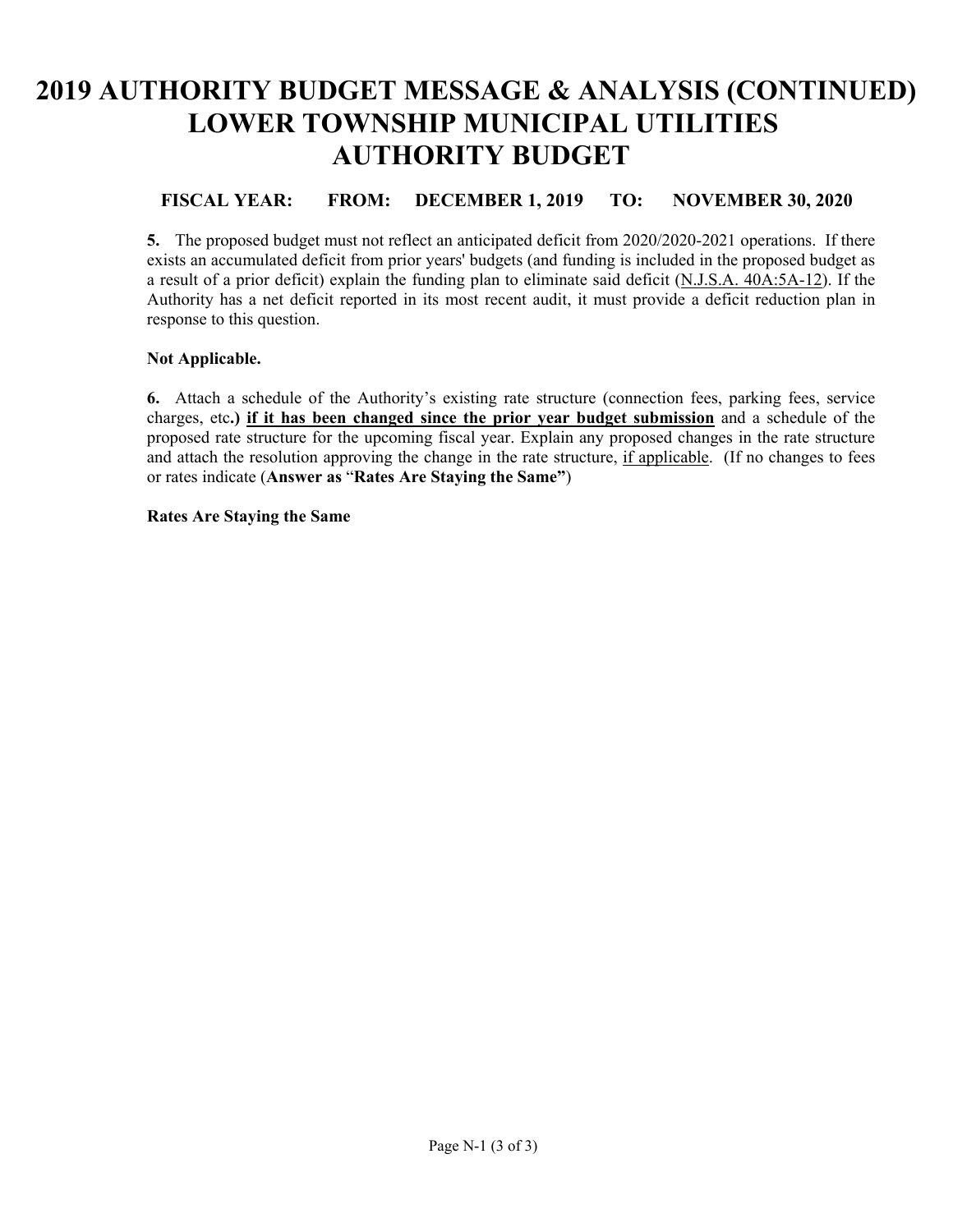# **AUTHORITY CONTACT INFORMATION 2019**

Please complete the following information regarding this Authority. **All** information requested below must be completed.

| <b>Name of Authority:</b> | Lower Township Municipal Utilities Authority     |  |  |  |
|---------------------------|--------------------------------------------------|--|--|--|
| <b>Federal ID Number:</b> | 22-1924355                                       |  |  |  |
| Address:                  | 2900 Bayshore Road                               |  |  |  |
| City, State, Zip:         | NJ<br>Villas<br>08251                            |  |  |  |
| Phone: (ext.)             | $(609) 886 - 7146$<br>$(609) 886 - 6184$<br>Fax: |  |  |  |

| <b>Preparer's Name:</b> | Stephen P. Testa, CPA, RMA for Romano, Hearing, Testa &<br>Knorr, Financial Services Consultant |     |       |              |  |
|-------------------------|-------------------------------------------------------------------------------------------------|-----|-------|--------------|--|
| Preparer's Address:     | 150 S. Main Road                                                                                |     |       |              |  |
| City, State, Zip:       | Vineland                                                                                        | N.J | 08360 |              |  |
| Phone: (ext.)           | (856) 692-9100 Ext. 103<br>Fax:                                                                 |     |       | 856-794-8862 |  |
| E-mail:                 | stesta@rhtservices.com                                                                          |     |       |              |  |

| <b>Chief Executive Officer:</b> | Michael Chapman, Executive Director                    |  |  |  |  |
|---------------------------------|--------------------------------------------------------|--|--|--|--|
| Phone: (ext.)                   | $(609)$ 886-7146 (X 218)<br>Fax:<br>$(609) 886 - 6184$ |  |  |  |  |
| E-mail:                         | mchapman@ltmua.org                                     |  |  |  |  |

| <b>Chief Financial Officer:</b> | Harrison Bitting, Treasurer |      |                    |  |
|---------------------------------|-----------------------------|------|--------------------|--|
| Phone: (ext.)                   | $(609) 886 - 7146$          | Fax: | $(609) 886 - 6184$ |  |
| E-mail:                         |                             |      |                    |  |

| <b>Name of Auditor:</b> | Carol A. McAllister, CPA, RMA                |             |  |  |  |
|-------------------------|----------------------------------------------|-------------|--|--|--|
| Name of Firm:           | Bowman & Company, LLP                        |             |  |  |  |
| Address:                | 601 White Horse Road                         |             |  |  |  |
| City, State, Zip:       | Voorhees                                     | NJ<br>08043 |  |  |  |
| Phone: (ext.)           | $(856)$ 821-6864<br>$(856)$ 435-0440<br>Fax: |             |  |  |  |
| E-mail:                 | $cm \text{callister}(a)$ bowmanllp.com       |             |  |  |  |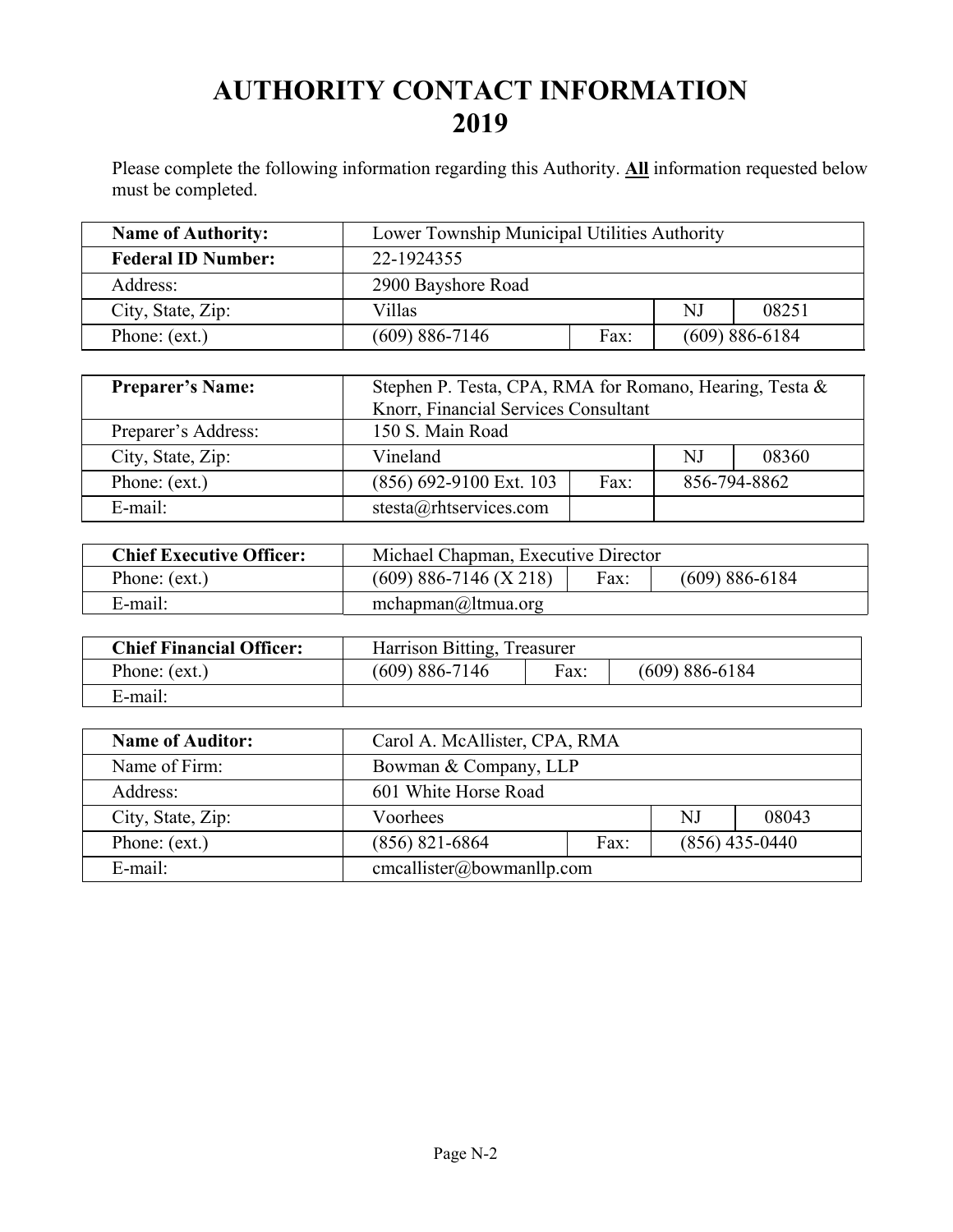### **AUTHORITY INFORMATIONAL QUESTIONNAIRE LOWER TOWNSHIP MUNICIPAL UTILITIES FISCAL YEAR: FROM: DECEMBER 1, 2019 TO: NOVEMBER 30, 2020**

Answer all questions below completely and attach additional information as required.

- 1) Provide the number of individuals employed in (**Use Most Recent W-3 Available 2018 or 2019**) as reported on the Authority's Form W-3, Transmittal of Wage and Tax Statements: **33**
- 2) Provide the amount of total salaries and wages as reported on the Authority's Form W-3, (**Use Most Recent W-3 Available 2018 or 2019**) Transmittal of Wage and Tax Statements: **\$1,414,636 (NJ State Wages)**
- 3) Provide the number of regular voting members of the governing body: **5** (**Even if not all commissioners have been appointed** (**Total Commissioners are either 5 or 7 (***Regional Authorities* **may have more than 7 members) s per statute for your Authority**)
- 4) Provide the number of alternate voting members of the governing body: **None** (**Maximum is 2)**
- 5) Did any person listed on Page N-4 have a family or business relationship with any other person listed on Page N-4 during the current fiscal year? **No**
- 6) Did all individuals that were required to file a Financial Disclosure Statement for the current fiscal year (**Most Recent Filing that March 31. 2019 or 2020 deadline has passed 2019 or 2020**) because of their relationship with the Authority file the form as required? (Checked to see if individuals actually filed at http://www.state.nj.us/dca/divisions/dlgs/resources/fds.html before answering) Yes If "no," provide a list of those individuals who failed to file a Financial Disclosure Statement and an explanation as to the reason for their failure to file.
- 7) Does the Authority have any amounts receivable from current or former commissioners, officers, key employees or highest compensated employees? **No** *If "yes," attach a list of those individuals, their position, the amount receivable, and a description of the amount due to the Authority.*
- 8) Was the Authority a party to a business transaction with one of the following parties:
	- a. A current or former commissioner, officer, key employee, or highest compensated employee? **No**
	- b. A family member of a current or former commissioner, officer, key employee, or highest compensated employee? **No**

An entity of which a current or former commissioner, officer, key employee, or highest compensated employee (or family member thereof) was an officer or direct or indirect owner? **No** 

*If the answer to any of the above is "yes," attach a description of the transaction including the name of the commissioner, officer, key employee, or highest compensated employee (or family member thereof) of the Authority; the name of the entity and relationship to the individual or family member; the amount paid; and whether the transaction was subject to a competitive bid process.* 

- 9) Did the Authority during the most recent fiscal year pay premiums, directly or indirectly, on a personal benefit contract? A personal benefit contract is generally any life insurance, annuity, or endowment contract that benefits, directly or indirectly, the transferor, a member of the transferor's family, or any other person designated by the transferor. **No** *If "yes," attach a description of the arrangement, the premiums paid, and indicate the beneficiary of the contract.*
- 10) Explain the Authority's process for determining compensation for all persons listed on Page N-4. Include whether the Authority's process includes any of the following: 1) review and approval by the commissioners or a committee thereof; 2) study or survey of compensation data for comparable positions in similarly sized entities; 3) annual or periodic performance evaluation; 4) independent compensation consultant; and/or 5) written employment contract. **The compensation for all Board members was established by Ordinance of the Township of Lower and is \$3,600 for fiscal year 2018 and forward. The compensation for the Executive Director and Superintendent is determined by written employment contract. Such contracts are reviewed and approved by the Authority's Board.**
- 11) Did the Authority pay for meals or catering during the current fiscal year? **No***If "yes," attach a detailed list of all meals and/or catering invoices for the current fiscal year and provide an explanation for each expenditure listed*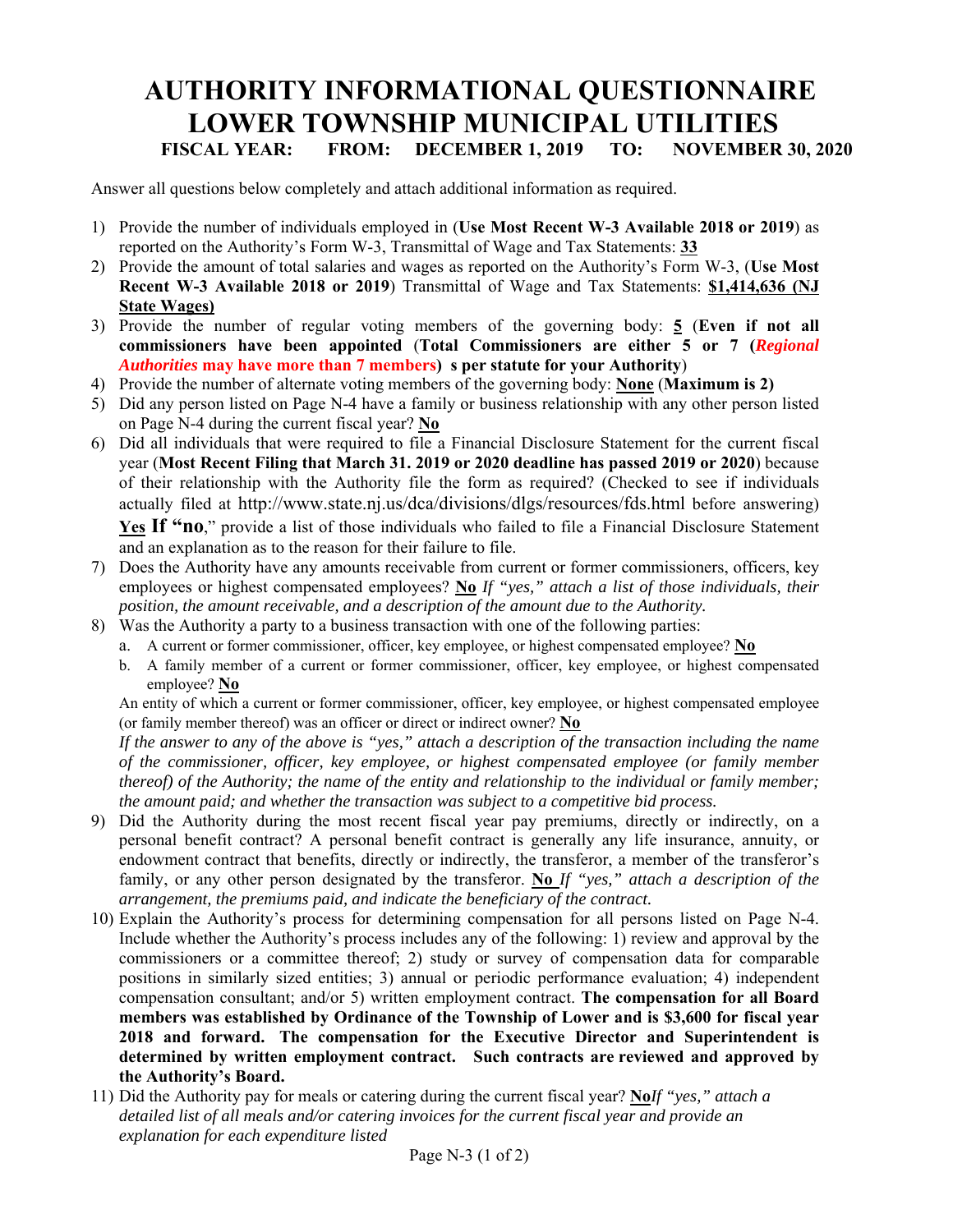# **AUTHORITY INFORMATIONAL QUESTIONNAIRE (CONTINUED) LOWER TOWNSHIP MUNICIPAL UTILITIES**

**FISCAL YEAR: FROM: DECEMBER 1, 2019 TO: NOVEMBER 30, 2020** 

- 12) Did the Authority pay for travel expenses for any employee or individual listed on Page N-4? **Michael Chapman, Executive Director received mileage, toll and training reimbursements of \$1,322.98**  *If "yes," attach a detailed list of all travel expenses for the current fiscal year and provide an explanation for each expenditure listed.*
- 13) Did the Authority provide any of the following to or for a person listed on Page N-4 or any other employee of the Authority?
	- a. First class or charter travel **No**
	- b. Travel for companions **No**
	- c. Tax indemnification and gross-up payments **No**
	- d. Discretionary spending account **No**
	- e. Housing allowance or residence for personal use **No**
	- f. Payments for business use of personal residence **No**
	- g. Vehicle/auto allowance or vehicle for personal use **Yes Michael Chapman, Executive Director, Craig Loper, Superintendent, Mark Johnson, Supervisor: Auto Fringe for personal use of vehicle- Amount to be determined at the end of the year based on IRS Requirements.**
	- h. Health or social club dues or initiation fees **No**
	- *i.* Personal services (i.e.: maid, chauffeur, chef) **No** *If the answer to any of the above is "yes," attach a description of the transaction including the name and position of the individual and the amount expended*
- 14) Did the Authority follow a written policy regarding payment or reimbursement for expenses incurred by employees and/or commissioners during the course of Authority business and does that policy require substantiation of expenses through receipts or invoices prior to reimbursement? **Yes***If "no," attach an explanation of the Authority's process for reimbursing employees and commissioners for expenses. (If your authority does not allow for reimbursements indicate that in answer)*
- 15) Did the Authority make any payments to current or former commissioners or employees for severance or termination? **No** *If "yes," attach explanation including amount paid.*
- 16) Did the Authority make any payments to current or former commissioners or employees that were contingent upon the performance of the Authority or that were considered discretionary bonuses? **No**  *If "yes," attach explanation including amount paid.*
- 17) Did the Authority comply with its Continuing Disclosure Agreements for all debt issuances outstanding by submitting its audited annual financial statements, annual operating data, and notice of material events to the Municipal Securities Rulemaking Board's Electronic Municipal Marketplace Access (EMMA) as required? **Yes** *If "no," attach a description of the Authority's plan to ensure compliance with its Continuing Disclosure Agreements in the future. (If no bonded Debt answer is Not Applicable). (New Jersey Infrastructure Trust Loans are not bonded debt of an Authority)*
- 18) Did the Authority receive any notices from the Department of Environmental Protection or any other entity regarding maintenance or repairs required to the Authority's systems to bring them into compliance with current regulations and standards that it has not yet taken action to remediate? **No** *If "yes," attach explanation as to why the Authority has not yet undertaken the required maintenance or repairs and describe the Authority's plan to address the conditions identified.*
- 19) Did the Authority receive any notices of fines or assessments from the Department of Environmental Protection or any other entity due to noncompliance with current regulations (i.e.: sewer overflow, etc.)? **No** *If "yes," attach a description of the event or condition that resulted in the fine or assessment and indicate the amount of the fine or assessment.*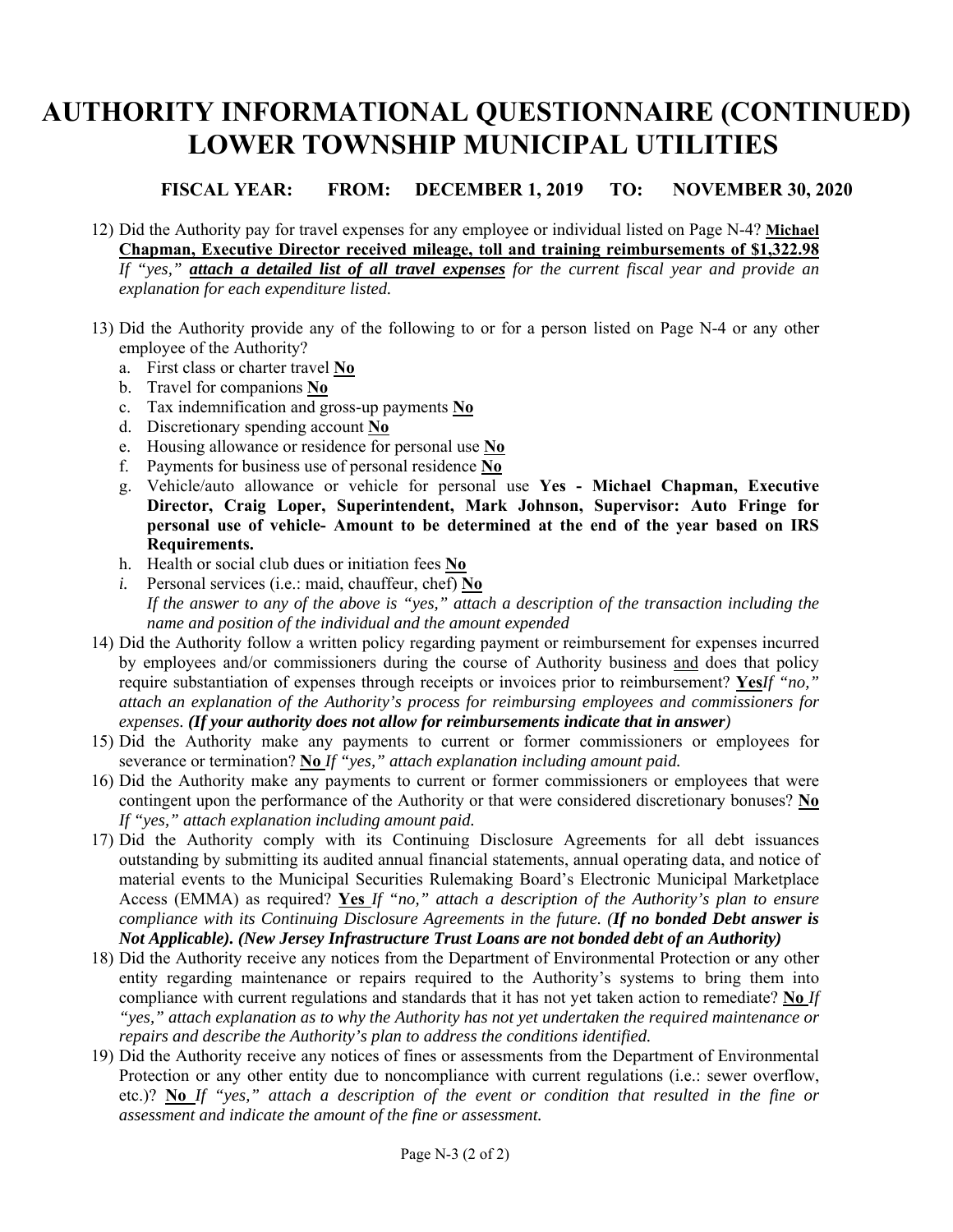### **AUTHORITY SCHEDULE OF COMMISSIONERS, OFFICERS, KEY EMPLOYEES, HIGHEST COMPENSATED EMPLOYEES AND INDEPENDENT CONTRACTORS**

#### **LOWER TOWNSHIP MUNICIPAL UTILITIES**

#### **FISCAL YEAR: FROM: DECEMBER 1, 2019 TO: NOVEMBER 30, 2020**

*Complete the attached table for all persons required to be listed per #1-4 below.* 

- 1) List all of the Authority's current commissioners and officers and amount of compensation from the Authority and any other public entities as defined below. Enter zero if no compensation was paid.
- 2) List all of the Authority's key employees and highest compensated employees other than a commissioner or officer as defined below and amount of compensation from the Authority and any other public entities.
- 3) List all of the Authority's former officers, key employees and highest compensated employees who received more than \$100,000 in reportable compensation from the Authority and any other public entities during the most recent fiscal year completed.
- 4) List all of the Authority's former commissioners who received more than \$10,000 in reportable compensation from the Authority and any other public entities during the most recent fiscal year completed.
- **Commissioner:** A member of the governing body of the authority with voting rights. Include alternates for purposes of this schedule.
- **Officer:** A person elected or appointed to manage the authority's daily operations at any time during the year, such as the chairperson, vice-chairperson, secretary, or treasurer. For the purposes of this schedule, treat the authority's top management official and top financial official as officers. A member of the governing body may be both a commissioner and an officer for the purposes of this schedule.
- **Key employee:** An employee or independent contractor of the authority (other than a commissioner or officer) who meets both of the following criteria:

a) The individual received reportable compensation from the authority and other public entities in excess

of \$150,000 for the most recent fiscal year completed; and

b) The individual has responsibilities or influence over the authority as a whole or has power to control or determine 10% or more of the authority's capital expenditures or operating budget.

- **Highest compensated employee:** One of the five highest compensated employees or independent contractors of the authority other than current commissioners, officers, or key employees whose aggregate reportable compensation from the authority and other public entities is greater than \$100,000 for the most recent fiscal year completed.
- **Compensation:** All forms of cash and non-cash payments or benefits provided in exchange for services, including salaries and wages, bonuses, severance payments, deferred payments, retirement benefits, fringe benefits, and other financial arrangements or transactions such as personal vehicles, meals, housing, personal and family education benefits, below-market loans, payment of personal or family travel, entertainment, and personal use of the Authority's property. Compensation includes payments and other benefits provided to both employees and independent contractors in exchange for services.
- **Reportable compensation:** (**Use the Most Recent W-2 available 2018 or 2019**. The aggregate compensation that is reported (or is required to be reported) on Form W-2, box 1 or 5, whichever amount is greater, and/or Form 1099-MISC, box 7, for the most recent calendar year ended 60 days before the start of the proposed budget year. For example, for fiscal years ending December 31, 2020, the **most recent W-2** and 1099 should be used 2019 or 2018 (60 days prior to start of budget year is November 1, 2019, with 2018 being the most recent calendar year ended), and for fiscal years ending June 30, 2020, the calendar year 2019 W-2 and 1099 should be used (60 days prior to start of budget year is May 1, 2019, with 2019 being the most recent calendar year ended).
- **Other Public Entity:** Any municipality, county, local authority, fire district, or other government unit, regardless of whether it is related in any way to the Authority either by function or by physical location.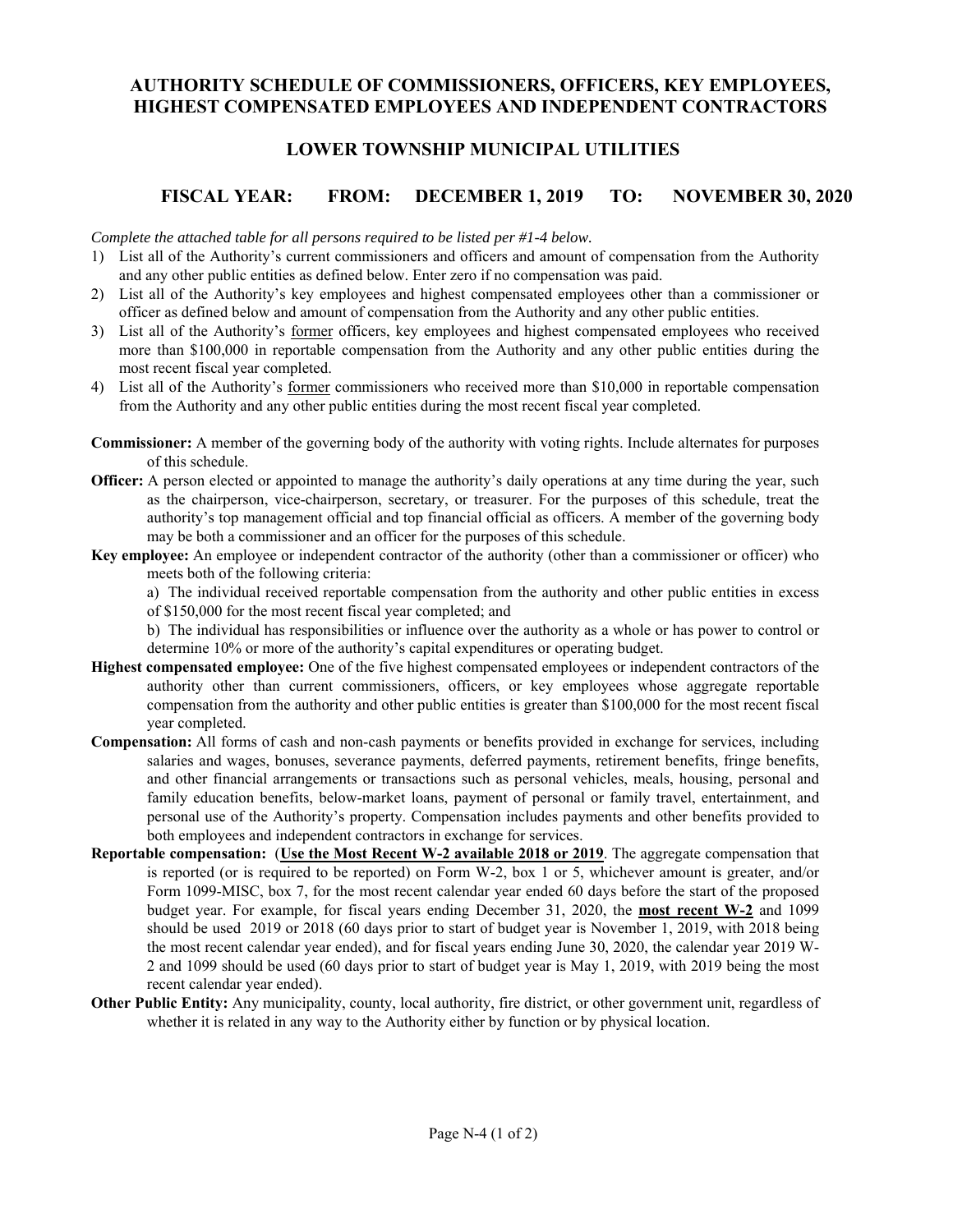#### Authority Schedule of Commissioners, Officers, Key Employees, Highest Compensated Employees and Independent Contractors (Continued)

| For the Period December 1, 2019<br>November 30, 2020<br>to<br>$\overline{A}$<br>$\mathsf{B}$<br>H<br>N<br>$\mathsf{C}$<br>$E$ $F$ $G$<br>$\mathsf{K}$<br>M<br>$\circ$<br>$\alpha$<br>S<br>D<br>P<br>R<br>$\blacksquare$<br>- 11<br>Position (Can Check more                                                 | T               |
|-------------------------------------------------------------------------------------------------------------------------------------------------------------------------------------------------------------------------------------------------------------------------------------------------------------|-----------------|
|                                                                                                                                                                                                                                                                                                             |                 |
|                                                                                                                                                                                                                                                                                                             |                 |
| Reportable Compensation from Authority                                                                                                                                                                                                                                                                      |                 |
| than 1 Column for each<br>$(W-2/1099)$<br>person)                                                                                                                                                                                                                                                           |                 |
|                                                                                                                                                                                                                                                                                                             |                 |
| <b>Estimated amount</b>                                                                                                                                                                                                                                                                                     |                 |
| of other<br>Estimated<br>Average                                                                                                                                                                                                                                                                            |                 |
| <b>Highe</b><br>Names of Other<br>Other (auto<br>compensation from<br>amount of<br>Hours per                                                                                                                                                                                                                |                 |
| Other Public<br>other<br>Public Entities where<br>allowance,<br>Week                                                                                                                                                                                                                                        |                 |
| Individual is an<br>Entities (health<br>compensation<br>Dedicated to<br>expense<br>Reportable                                                                                                                                                                                                               |                 |
| Key<br>Positions at<br>from the<br>Employee or<br>Positions held at<br>Compensation<br>benefits, pension,<br>account,                                                                                                                                                                                       | Total           |
| Other Public<br>Other Public<br>from Other<br>payment in lieu of<br>Authority<br>Total<br>Member of the<br>payment in                                                                                                                                                                                       | Compensation    |
| .<br>Employee<br>Sempensate<br>Employe<br>Average Hours per<br>Week Dedicated to<br>Position<br>Offic<br>orme <sup>-</sup><br>lieu of health (health benefits, Compensation<br><b>Entities Listed</b><br><b>Public Entities</b><br>health benefits,<br>Base Salary/<br>Governing Body<br>Entities Listed in | All Public      |
| Position<br>(W-2/1099)<br>Title<br>Bonus<br>Column O<br>in Column O<br>Name<br>Stipend<br>benefits, etc.)<br>pension, etc.)<br>from Authority<br>(1) See note below<br>etc.)                                                                                                                                | Entities        |
| 1 Brian O'Connor<br>2,502<br>$191 \quad $5$<br><b>GIS Specialist</b><br>$35 \frac{2}{3}$<br>Chairman<br>X<br>2,693 Cape May County<br>70,485                                                                                                                                                                | 73,178          |
| 5,845<br>2 Brian O'Connor (Cont'd) Chairman<br>0 Wildwood Crest<br><b>GIS Specialist</b><br>$\overline{3}$                                                                                                                                                                                                  | 5,845           |
| Vice Chairperson<br>2,502<br>191<br>2,693 NONE<br>3 Jacqueline Henderson                                                                                                                                                                                                                                    | 2,693           |
| 2,502<br>191<br>4 Harrison Bitting<br>2,693 NONE<br>Treasurer                                                                                                                                                                                                                                               | 2,693           |
| 5 Steve Sheftz<br>2,502<br>Asst. Treasurer<br>191<br>2,693 NONE                                                                                                                                                                                                                                             | 2,693           |
| 2,502<br>Member<br>851<br>3,353 NONE<br>6 Marc Lambert                                                                                                                                                                                                                                                      | 3,353           |
| 40<br>132,949<br>651<br>27,709<br>161,309 NONE<br>7 Michael Chapman<br>Exec. Director<br>$\times$<br>X                                                                                                                                                                                                      | 161,309         |
| 686<br>8 Craig Loper<br>40<br>$\boldsymbol{\mathsf{X}}$<br>57,074<br>10,000<br>Superintendent<br>110,745<br>168,505 Stone Harbor<br><b>Plant Operations</b><br>x                                                                                                                                            | 178,505         |
| 9 Craig Loper (Cont'd)<br>0 Lower Cape May Regi Plant Operations<br>3,000<br>Superintendent                                                                                                                                                                                                                 | 3,000           |
| 10                                                                                                                                                                                                                                                                                                          |                 |
| 11                                                                                                                                                                                                                                                                                                          |                 |
| 12                                                                                                                                                                                                                                                                                                          |                 |
| 13                                                                                                                                                                                                                                                                                                          |                 |
| 14                                                                                                                                                                                                                                                                                                          |                 |
| 15                                                                                                                                                                                                                                                                                                          |                 |
| $1,337$ \$<br>86,399 \$<br>$$256,204$ \$<br>89,330 \$<br>Total:<br>$-5$<br>343,940                                                                                                                                                                                                                          | $-5$<br>433,270 |
|                                                                                                                                                                                                                                                                                                             |                 |

(1) Insert "None" in this column for each individual that does not hold a position with another Public Entity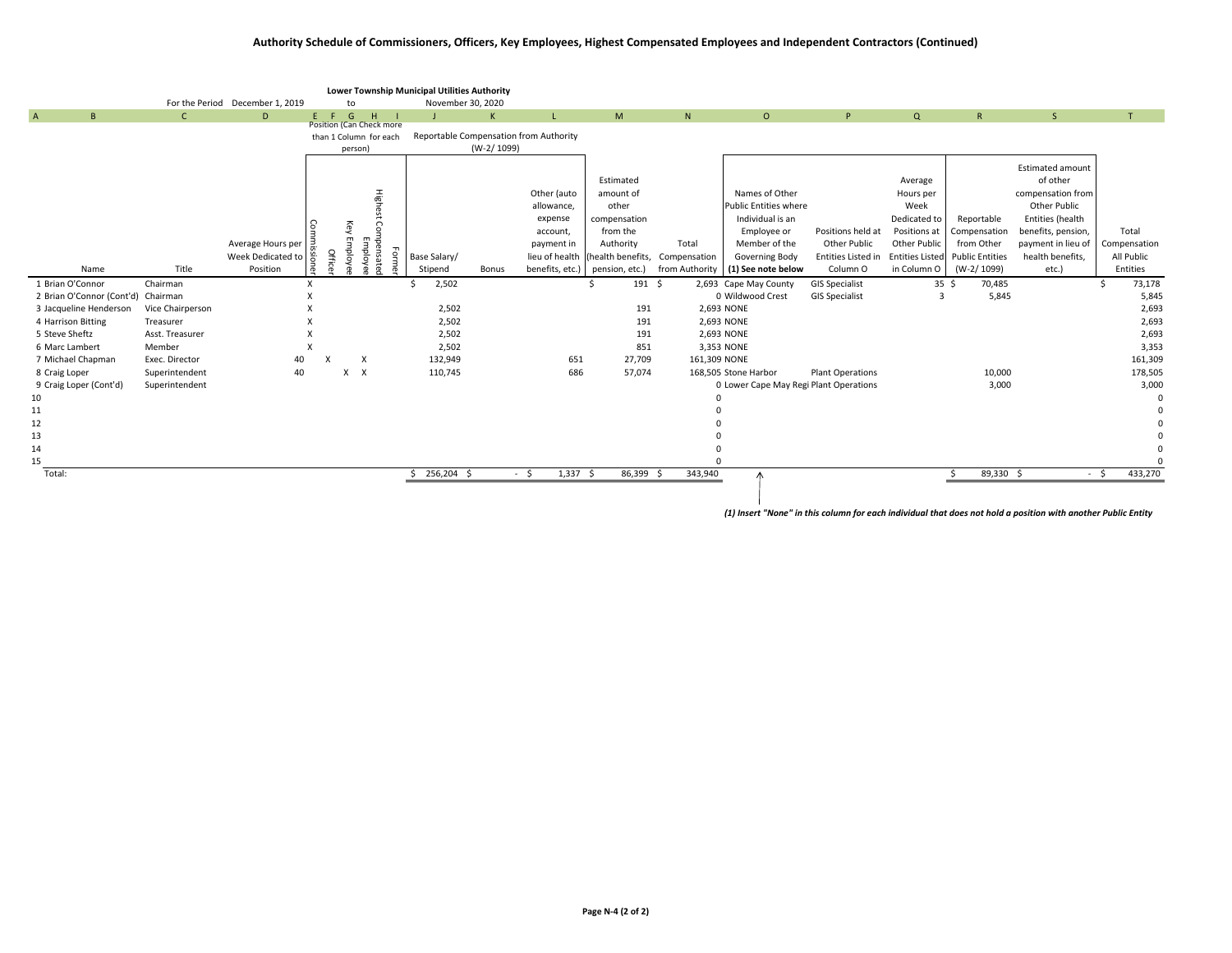### **Schedule of Health Benefits ‐ Detailed Cost Analysis**

|                                                                             | Lower Township Municipal Utilities Authority |                             |                   |                                       |                                |                                                              |                         |                          |  |
|-----------------------------------------------------------------------------|----------------------------------------------|-----------------------------|-------------------|---------------------------------------|--------------------------------|--------------------------------------------------------------|-------------------------|--------------------------|--|
| If Not Applicable X this box Below                                          | For the Period                               | December 1, 2019            |                   | to                                    |                                | November 30, 2020                                            |                         |                          |  |
|                                                                             |                                              |                             |                   |                                       |                                |                                                              |                         |                          |  |
|                                                                             |                                              | <b>Annual Cost</b>          |                   |                                       |                                |                                                              |                         |                          |  |
|                                                                             | # of Covered                                 | <b>Estimate per</b>         | <b>Total Cost</b> | # of Covered                          |                                |                                                              |                         |                          |  |
|                                                                             | <b>Members</b>                               | Employee                    | <b>Estimate</b>   | <b>Members</b>                        | <b>Annual Cost</b>             |                                                              |                         |                          |  |
|                                                                             | (Medical & Rx)<br><b>Proposed Budget</b>     | Proposed<br><b>Budget</b>   | Proposed          | (Medical & Rx)<br><b>Current Year</b> | per Employee                   | <b>Total Prior</b><br>Current Year year Year Cost (Decrease) | \$ Increase             | % Increase<br>(Decrease) |  |
|                                                                             |                                              |                             | <b>Budget</b>     |                                       |                                |                                                              |                         |                          |  |
| <b>Active Employees - Health Benefits - Annual Cost</b>                     |                                              |                             |                   |                                       |                                |                                                              |                         |                          |  |
| Single Coverage                                                             |                                              | $3\overline{\ }5$<br>16,666 | \$<br>49,999      |                                       | $2\overline{5}$<br>$13,018$ \$ | 26,037                                                       | $\frac{1}{2}$<br>23,962 | 92.0%                    |  |
| Parent & Child                                                              |                                              | 23,615                      | 70,844            | 3                                     | 22,990                         | 68,969                                                       | 1,875                   | 2.7%                     |  |
| Employee & Spouse (or Partner)                                              | 2                                            | 26,573                      | 53,145            | $\mathbf{1}$                          | 25,367                         | 25,367                                                       | 27,778                  | 109.5%                   |  |
| Family                                                                      | 13                                           | 38,580                      | 501,545           | 17                                    | 30,132                         | 512,249                                                      | (10, 704)               | $-2.1%$                  |  |
| Employee Cost Sharing Contribution (enter as negative -)                    |                                              |                             | (101, 517)        |                                       |                                | (87, 583)                                                    | (13,934)                | 15.9%                    |  |
| Subtotal                                                                    | 21                                           |                             | 574,016           | 23                                    |                                | 545,039                                                      | 28,977                  | 5.3%                     |  |
|                                                                             |                                              |                             |                   |                                       |                                |                                                              |                         |                          |  |
| <b>Commissioners - Health Benefits - Annual Cost</b>                        |                                              |                             |                   |                                       |                                |                                                              |                         |                          |  |
| Single Coverage                                                             |                                              |                             |                   |                                       |                                |                                                              |                         | #DIV/0!                  |  |
| Parent & Child                                                              |                                              |                             |                   |                                       |                                |                                                              |                         | #DIV/0!                  |  |
| Employee & Spouse (or Partner)                                              |                                              |                             |                   |                                       |                                |                                                              |                         | #DIV/0!                  |  |
| Family                                                                      |                                              |                             |                   |                                       |                                |                                                              |                         | #DIV/0!                  |  |
| Employee Cost Sharing Contribution (enter as negative -)                    |                                              |                             |                   |                                       |                                |                                                              |                         | #DIV/0!                  |  |
| Subtotal                                                                    | 0                                            |                             |                   | 0                                     |                                | $\sim$                                                       | $\sim$                  | #DIV/0!                  |  |
|                                                                             |                                              |                             |                   |                                       |                                |                                                              |                         |                          |  |
| Retirees - Health Benefits - Annual Cost                                    |                                              |                             |                   |                                       |                                |                                                              |                         |                          |  |
| Single Coverage                                                             |                                              |                             |                   | $\mathbf 2$                           | 11,754                         | 23,507                                                       | (23, 507)               | $-100.0%$                |  |
| Parent & Child                                                              |                                              | 7,777                       | 38,884            | $\mathbf{1}$                          | 23,427                         | 23,427                                                       | 15,457                  | 66.0%                    |  |
| Employee & Spouse (or Partner)                                              |                                              | 15,169                      | 121,353           | 10                                    | 25,651                         | 256,514                                                      | (135, 161)              | $-52.7%$                 |  |
| Family                                                                      |                                              |                             |                   |                                       |                                |                                                              |                         | #DIV/0!                  |  |
| Employee Cost Sharing Contribution (enter as negative -)                    |                                              |                             |                   |                                       |                                |                                                              |                         | #DIV/0!                  |  |
| Subtotal                                                                    | 13                                           |                             | 160,237           | 13                                    |                                | 303,448                                                      | (143, 211)              | $-47.2%$                 |  |
| <b>GRAND TOTAL</b>                                                          | 34                                           |                             | \$734,253         | 36                                    |                                | \$.<br>848,487                                               | \$ (114, 234)           | $-13.5%$                 |  |
|                                                                             |                                              |                             |                   |                                       |                                |                                                              |                         |                          |  |
| Is medical coverage provided by the SHBP (Yes or No)? (Place Answer in Box) |                                              |                             | Yes               | Yes or No                             |                                |                                                              |                         |                          |  |

**Is prescription drug coverage provided by the SHBP (Yes or No)? (Place Answer in Box)**

### Yes Yes or No

#### **Note: Remember to Enter an amount in rows for Employee Cost Sharing**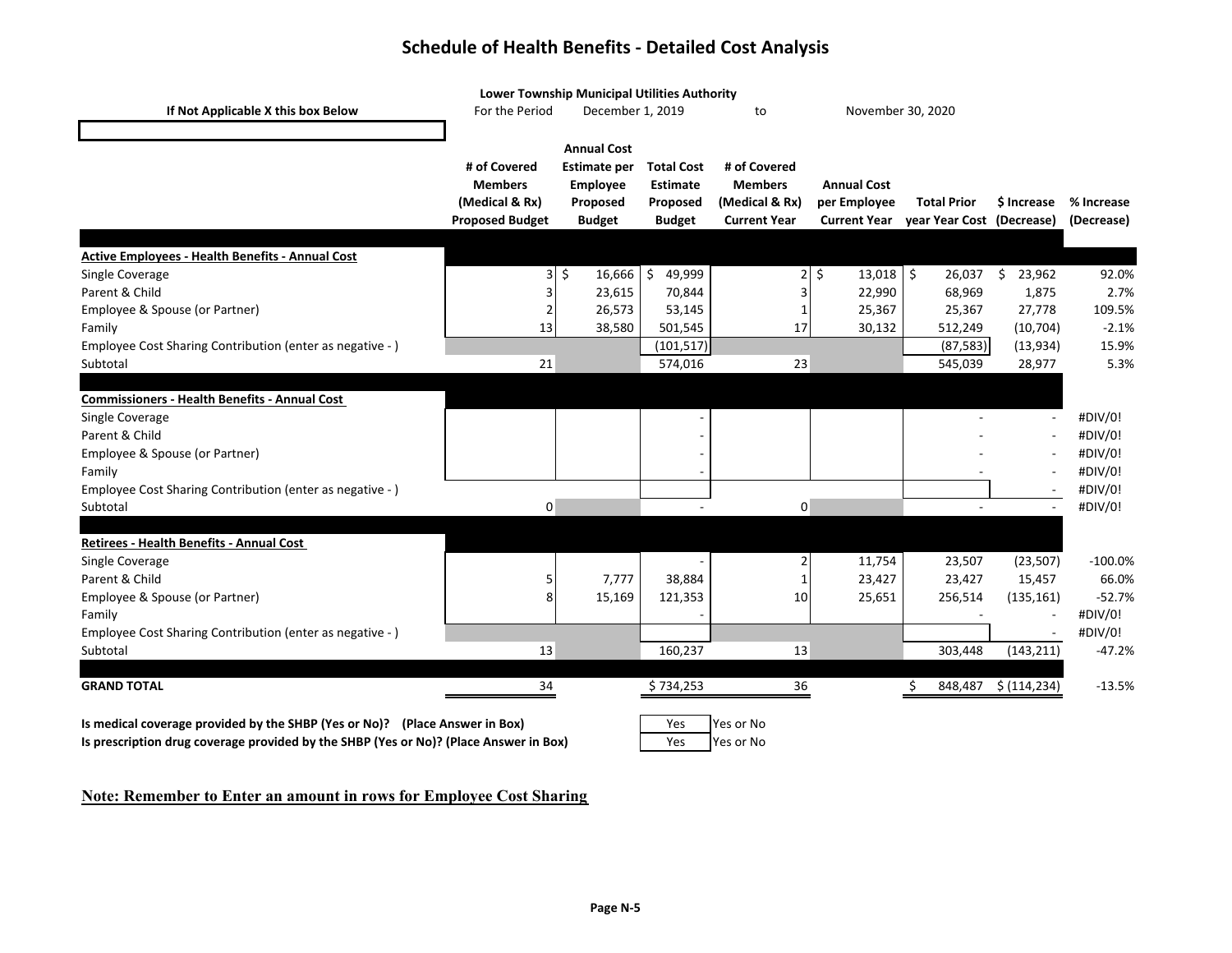### **Schedule of Accumulated Liability for Compensated Absences**

|                                                                                                                                            | <b>Lower Township Municipal Utilities Authority</b>                                                   |                                                                                     |                                |            |                                       |  |
|--------------------------------------------------------------------------------------------------------------------------------------------|-------------------------------------------------------------------------------------------------------|-------------------------------------------------------------------------------------|--------------------------------|------------|---------------------------------------|--|
| For the Period                                                                                                                             | December 1, 2019                                                                                      | to                                                                                  | November 30, 2020              |            |                                       |  |
| Complete the below table for the Authority's accrued liability for compensated absences.<br>X Box if Authority has no Compensated Abcences |                                                                                                       |                                                                                     | Legal Basis for Benefit        |            | (check applicable items)              |  |
| <b>Individuals Eligible for Benefit</b>                                                                                                    | <b>Gross Days of Accumulated</b><br><b>Compensated Absences at End</b><br>of Last Issued Audit Report | <b>Dollar Value of</b><br><b>Accrued</b><br>Compensated<br><b>Absence Liability</b> | Agreement<br>Approved<br>Labor | Resolution | Employment<br>Agreement<br>Individual |  |
| Chapman, Michael                                                                                                                           | 39                                                                                                    | \$<br>11,916                                                                        |                                |            | x                                     |  |
| Lowe, Justin                                                                                                                               | 29                                                                                                    | 2,651                                                                               |                                |            | x                                     |  |
| Melissa Bailey                                                                                                                             | 42                                                                                                    | 4,127                                                                               |                                |            | x                                     |  |
| Otto, Sharon                                                                                                                               | 87                                                                                                    | 16,159                                                                              |                                |            | x                                     |  |
| Bedell, Nicholas                                                                                                                           | 9                                                                                                     | 1,198                                                                               |                                |            | x                                     |  |
| Brown, Charles                                                                                                                             | 19                                                                                                    | 3,608                                                                               |                                |            | x                                     |  |
| Dunn, William                                                                                                                              | 31                                                                                                    | 5,042                                                                               |                                |            | X                                     |  |
| Embs, Donald                                                                                                                               | 103                                                                                                   | 16,799                                                                              |                                |            | x                                     |  |
| Franco, Matt                                                                                                                               | 11                                                                                                    | 1,369                                                                               |                                |            | x                                     |  |
| Fritsch, Mike                                                                                                                              | 11                                                                                                    | 1,305                                                                               |                                |            | x                                     |  |
| Hearon, John                                                                                                                               | 30                                                                                                    | 2,332                                                                               |                                |            | x                                     |  |
| Hilvert, Andrew                                                                                                                            | 26                                                                                                    | 3,048                                                                               |                                |            | x                                     |  |
| Johnson, Mark                                                                                                                              | 62                                                                                                    | 12,790                                                                              |                                |            | x                                     |  |
| Carried Forward From Page N-6(A)                                                                                                           | 287.375                                                                                               | 47,811                                                                              |                                |            | x                                     |  |
| Total liability for accumulated compensated absences at beginning of current year                                                          |                                                                                                       | \$<br>130,157                                                                       |                                |            |                                       |  |

**The total Amount Should agree to most recently issued audit report for the Authority**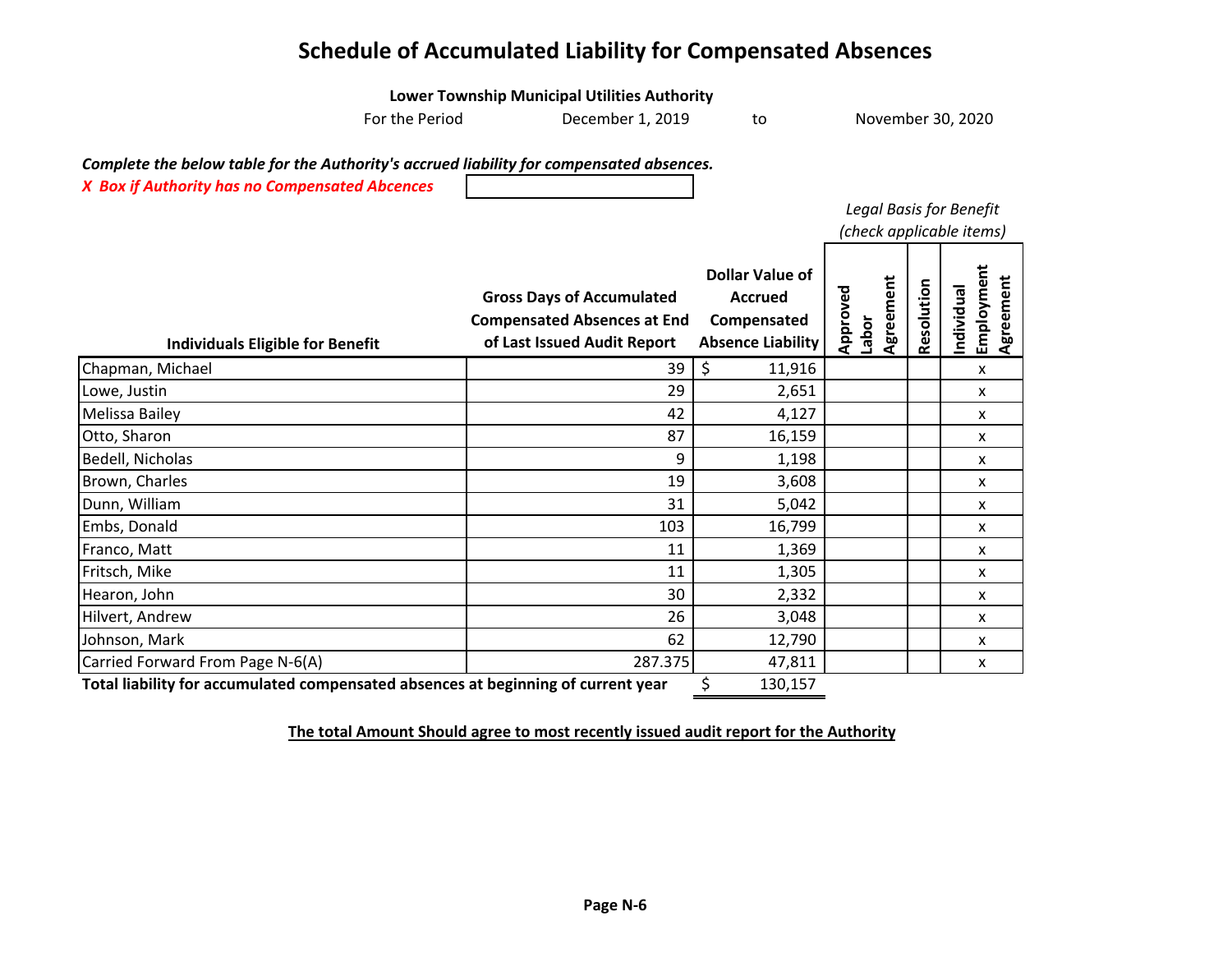### **Schedule of Accumulated Liability for Compensated Absences**

|                                                                                          | <b>Lower Township Municipal Utilities Authority</b>               |                                         |                                |            |                                      |
|------------------------------------------------------------------------------------------|-------------------------------------------------------------------|-----------------------------------------|--------------------------------|------------|--------------------------------------|
| For the Period                                                                           | December 1, 2018                                                  | to                                      |                                |            | November 30, 2019                    |
| Complete the below table for the Authority's accrued liability for compensated absences. |                                                                   |                                         |                                |            |                                      |
| X Box if Authority has no Compensated Abcences                                           |                                                                   |                                         |                                |            |                                      |
|                                                                                          |                                                                   |                                         | Legal Basis for Benefit        |            |                                      |
|                                                                                          |                                                                   |                                         |                                |            | (check applicable items)             |
|                                                                                          |                                                                   | <b>Dollar Value of</b>                  |                                |            |                                      |
|                                                                                          |                                                                   | <b>Accrued</b>                          |                                |            |                                      |
|                                                                                          | <b>Gross Days of Accumulated</b>                                  |                                         |                                |            |                                      |
|                                                                                          | <b>Compensated Absences at End</b><br>of Last Issued Audit Report | Compensated<br><b>Absence Liability</b> | Agreement<br>Approved<br>Labor | Resolution | Employment<br>Agreement<br>ndividual |
| <b>Individuals Eligible for Benefit</b>                                                  |                                                                   |                                         |                                |            |                                      |
| Loper, Craig                                                                             | 106.3                                                             | \$<br>26,333                            |                                |            | X                                    |
| Matsinger, Jesse J                                                                       | 18.7                                                              | 3,034                                   |                                |            | x                                    |
| McDonald, James M                                                                        | 43.1                                                              | 4,741                                   |                                |            | X                                    |
| Stockton, Edward C                                                                       | 18.5                                                              | 2,730                                   |                                |            | x                                    |
| Winslow, Dennis                                                                          | 64.3                                                              | 6,495                                   |                                |            | X                                    |
| Winter, Gustave                                                                          | 36.6                                                              | 4,477                                   |                                |            | x                                    |
|                                                                                          |                                                                   |                                         |                                |            |                                      |
|                                                                                          |                                                                   |                                         |                                |            |                                      |
|                                                                                          |                                                                   |                                         |                                |            |                                      |
|                                                                                          |                                                                   |                                         |                                |            |                                      |
|                                                                                          |                                                                   |                                         |                                |            |                                      |
|                                                                                          |                                                                   |                                         |                                |            |                                      |
|                                                                                          |                                                                   |                                         |                                |            |                                      |
|                                                                                          |                                                                   |                                         |                                |            |                                      |
| Total liability for accumulated compensated absences at beginning of current year        |                                                                   | \$<br>47,811                            |                                |            |                                      |

**The total Amount Should agree to most recently issued audit report for the Authority**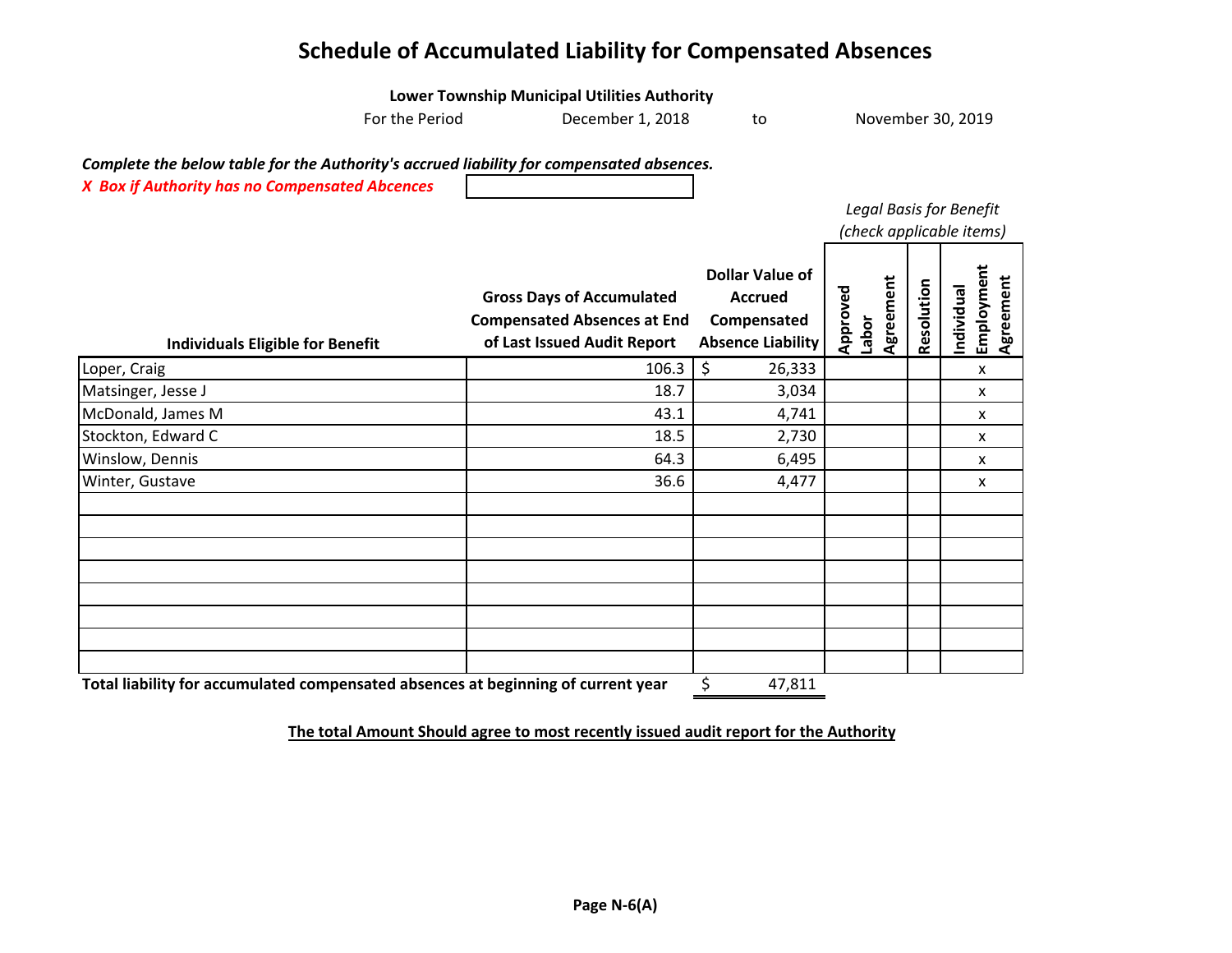#### **Schedule of Shared Service Agreements**

| Lower Township Municipal Utilities Authority                                                                                                  |                                         |                                        |                                                     |                                       |                              |                                                               |  |  |  |  |  |  |
|-----------------------------------------------------------------------------------------------------------------------------------------------|-----------------------------------------|----------------------------------------|-----------------------------------------------------|---------------------------------------|------------------------------|---------------------------------------------------------------|--|--|--|--|--|--|
| For the Period                                                                                                                                | December 1, 2019                        | to                                     | November 30, 2020                                   |                                       |                              |                                                               |  |  |  |  |  |  |
| If No Shared Services X this Box                                                                                                              | x                                       |                                        |                                                     |                                       |                              |                                                               |  |  |  |  |  |  |
| Enter the shared service agreements that the Authority currently engages in and identify the amount that is received/paid for those services. |                                         |                                        |                                                     |                                       |                              |                                                               |  |  |  |  |  |  |
| <b>Name of Entity Providing Service</b>                                                                                                       | <b>Name of Entity Receiving Service</b> | <b>Type of Shared Service Provided</b> | <b>Comments (Enter more specifics if</b><br>needed) | Agreement<br><b>Effective</b><br>Date | Agreement<br><b>End Date</b> | Amount to be<br>Received by/<br>Paid from<br><b>Authority</b> |  |  |  |  |  |  |
| None                                                                                                                                          |                                         |                                        |                                                     |                                       |                              |                                                               |  |  |  |  |  |  |
|                                                                                                                                               |                                         |                                        |                                                     |                                       |                              |                                                               |  |  |  |  |  |  |
|                                                                                                                                               |                                         |                                        |                                                     |                                       |                              |                                                               |  |  |  |  |  |  |
|                                                                                                                                               |                                         |                                        |                                                     |                                       |                              |                                                               |  |  |  |  |  |  |
|                                                                                                                                               |                                         |                                        |                                                     |                                       |                              |                                                               |  |  |  |  |  |  |
|                                                                                                                                               |                                         |                                        |                                                     |                                       |                              |                                                               |  |  |  |  |  |  |
|                                                                                                                                               |                                         |                                        |                                                     |                                       |                              |                                                               |  |  |  |  |  |  |
|                                                                                                                                               |                                         |                                        |                                                     |                                       |                              |                                                               |  |  |  |  |  |  |
|                                                                                                                                               |                                         |                                        |                                                     |                                       |                              |                                                               |  |  |  |  |  |  |
|                                                                                                                                               |                                         |                                        |                                                     |                                       |                              |                                                               |  |  |  |  |  |  |
|                                                                                                                                               |                                         |                                        |                                                     |                                       |                              |                                                               |  |  |  |  |  |  |
|                                                                                                                                               |                                         |                                        |                                                     |                                       |                              |                                                               |  |  |  |  |  |  |
|                                                                                                                                               |                                         |                                        |                                                     |                                       |                              |                                                               |  |  |  |  |  |  |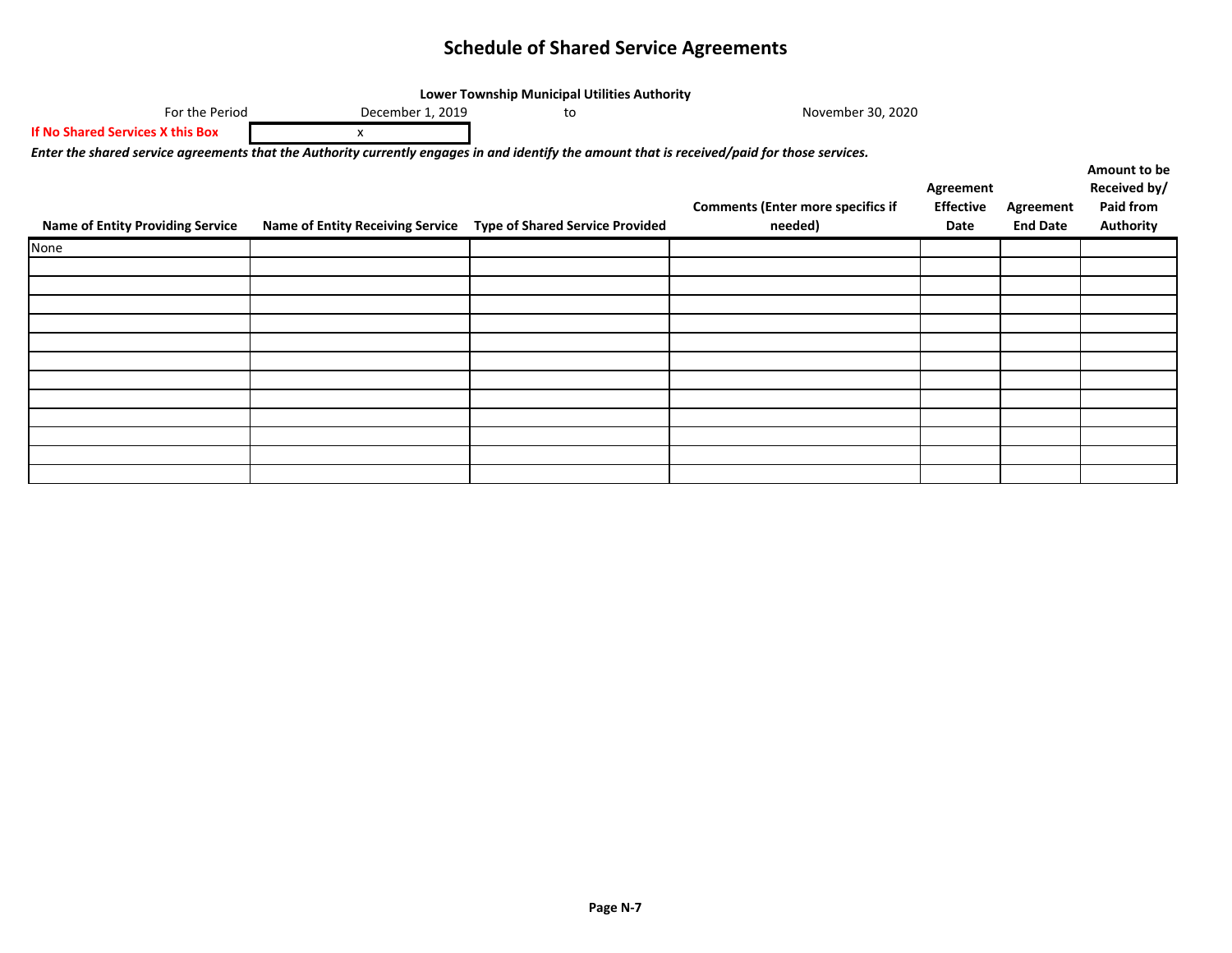# **2019 AUTHORITY BUDGET**

**Financial Schedules Section**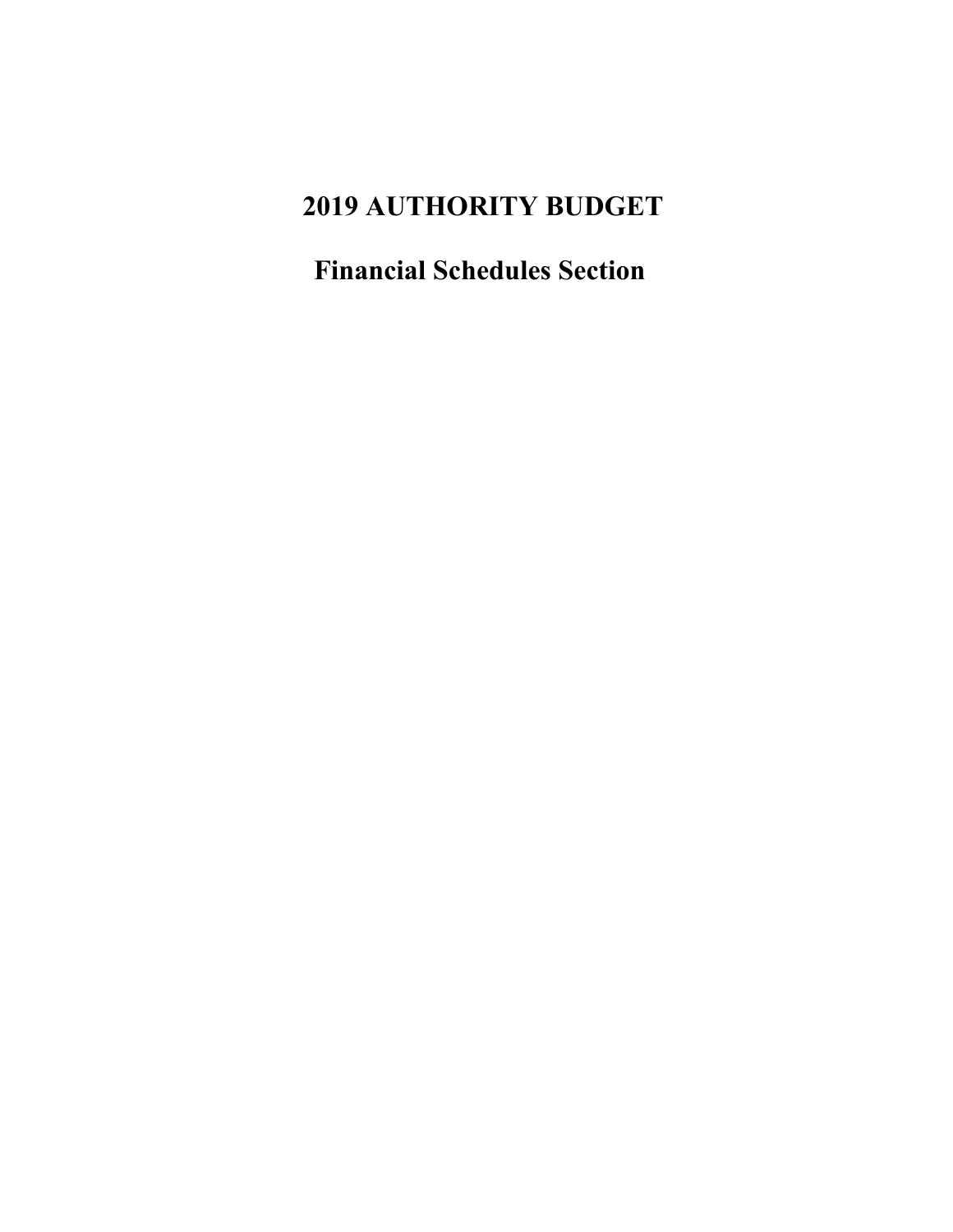#### **SUMMARY**

|                | <b>Lower Township Municipal Utilities Authority</b> |    |                   |
|----------------|-----------------------------------------------------|----|-------------------|
| For the Period | December 1, 2019                                    | to | November 30, 2020 |

|                                                                                                                                 |                                  |                                   |                          | FY 2020 Proposed Budget  |                          |                          |                                       | FY 2019 Adopted<br><b>Budget</b>      | $$$ Increase<br>(Decrease)<br>Proposed vs.<br>Adopted | % Increase<br>(Decrease)<br>Proposed vs.<br>Adopted |
|---------------------------------------------------------------------------------------------------------------------------------|----------------------------------|-----------------------------------|--------------------------|--------------------------|--------------------------|--------------------------|---------------------------------------|---------------------------------------|-------------------------------------------------------|-----------------------------------------------------|
|                                                                                                                                 | <b>Sewer</b>                     | Water                             | N/A                      | N/A                      | N/A                      | N/A                      | <b>Total All</b><br><b>Operations</b> | <b>Total All</b><br><b>Operations</b> | <b>All Operations All Operations</b>                  |                                                     |
| <b>REVENUES</b>                                                                                                                 |                                  |                                   |                          |                          |                          |                          |                                       |                                       |                                                       |                                                     |
| <b>Total Operating Revenues</b>                                                                                                 |                                  | $$4,986,800 \ $3,633,000 \ $$     | $-$ \$                   | $-$ \$                   | $-5$                     |                          | $-$ \$ 8,619,800                      | \$<br>8,556,800                       | \$<br>63,000                                          | 0.7%                                                |
| <b>Total Non-Operating Revenues</b>                                                                                             | 37,500                           | 170,500                           | $\overline{a}$           | $\sim$                   | $\overline{a}$           | $\overline{a}$           | 208,000                               | 134,000                               | 74,000                                                | 55.2%                                               |
| <b>Total Anticipated Revenues</b>                                                                                               | 5,024,300                        | 3,803,500                         |                          |                          |                          |                          | 8,827,800                             | 8,690,800                             | 137,000                                               | 1.6%                                                |
| <b>APPROPRIATIONS</b>                                                                                                           |                                  |                                   |                          |                          |                          |                          |                                       |                                       |                                                       |                                                     |
| <b>Total Administration</b>                                                                                                     | 675,100                          | 659,400                           |                          |                          |                          |                          | 1,334,500                             | 1,377,500                             | (43,000)                                              | $-3.1%$                                             |
| <b>Total Cost of Providing Services</b>                                                                                         | 3,019,529                        | 1,786,000                         |                          |                          |                          |                          | 4,805,529                             | 4,558,500                             | 247,029                                               | 5.4%                                                |
| Total Principal Payments on Debt Service in<br>Lieu of Depreciation                                                             | 61,050                           | 340,644                           |                          | $\overline{\phantom{a}}$ | $\overline{\phantom{a}}$ | $\blacksquare$           | 401,694                               | 391,233                               | 10,461                                                | 2.7%                                                |
| <b>Total Operating Appropriations</b>                                                                                           | 3,755,679                        | 2,786,044                         |                          |                          |                          |                          | 6,541,723                             | 6,327,233                             | 214,490                                               | 3.4%                                                |
| Total Interest Payments on Debt<br><b>Total Other Non-Operating Appropriations</b><br><b>Total Non-Operating Appropriations</b> | 32,621<br>1,500,000<br>1,532,621 | 348,688<br>1,706,500<br>2,055,188 |                          |                          |                          |                          | 381,309<br>3,206,500<br>3,587,809     | 391,131<br>2,122,436<br>2,513,567     | (9,822)<br>1,084,064<br>1,074,242                     | $-2.5%$<br>51.1%<br>42.7%                           |
| <b>Accumulated Deficit</b>                                                                                                      |                                  |                                   |                          |                          |                          |                          |                                       |                                       | $\overline{\phantom{a}}$                              | #DIV/0!                                             |
| <b>Total Appropriations and Accumulated</b><br>Deficit                                                                          | 5,288,300                        | 4,841,232                         |                          |                          |                          |                          | 10,129,532                            | 8,840,800                             | 1,288,732                                             | 14.6%                                               |
| Less: Total Unrestricted Net Position Utilized                                                                                  | 264,000                          | 1,037,732                         |                          |                          |                          |                          | 1,301,732                             | 150,000                               | 1,151,732                                             | 767.8%                                              |
| Net Total Appropriations                                                                                                        | 5,024,300                        | 3,803,500                         | $\overline{\phantom{a}}$ | $\overline{\phantom{a}}$ | $\overline{\phantom{a}}$ | $\overline{\phantom{a}}$ | 8,827,800                             | 8,690,800                             | 137,000                                               | 1.6%                                                |
| <b>ANTICIPATED SURPLUS (DEFICIT)</b>                                                                                            | \$<br>$\sim$                     | -\$<br>$\sim$                     | $-$ \$<br>\$             | $-$ \$                   | $-5$                     |                          | - \$                                  | \$                                    | \$                                                    | #DIV/0!                                             |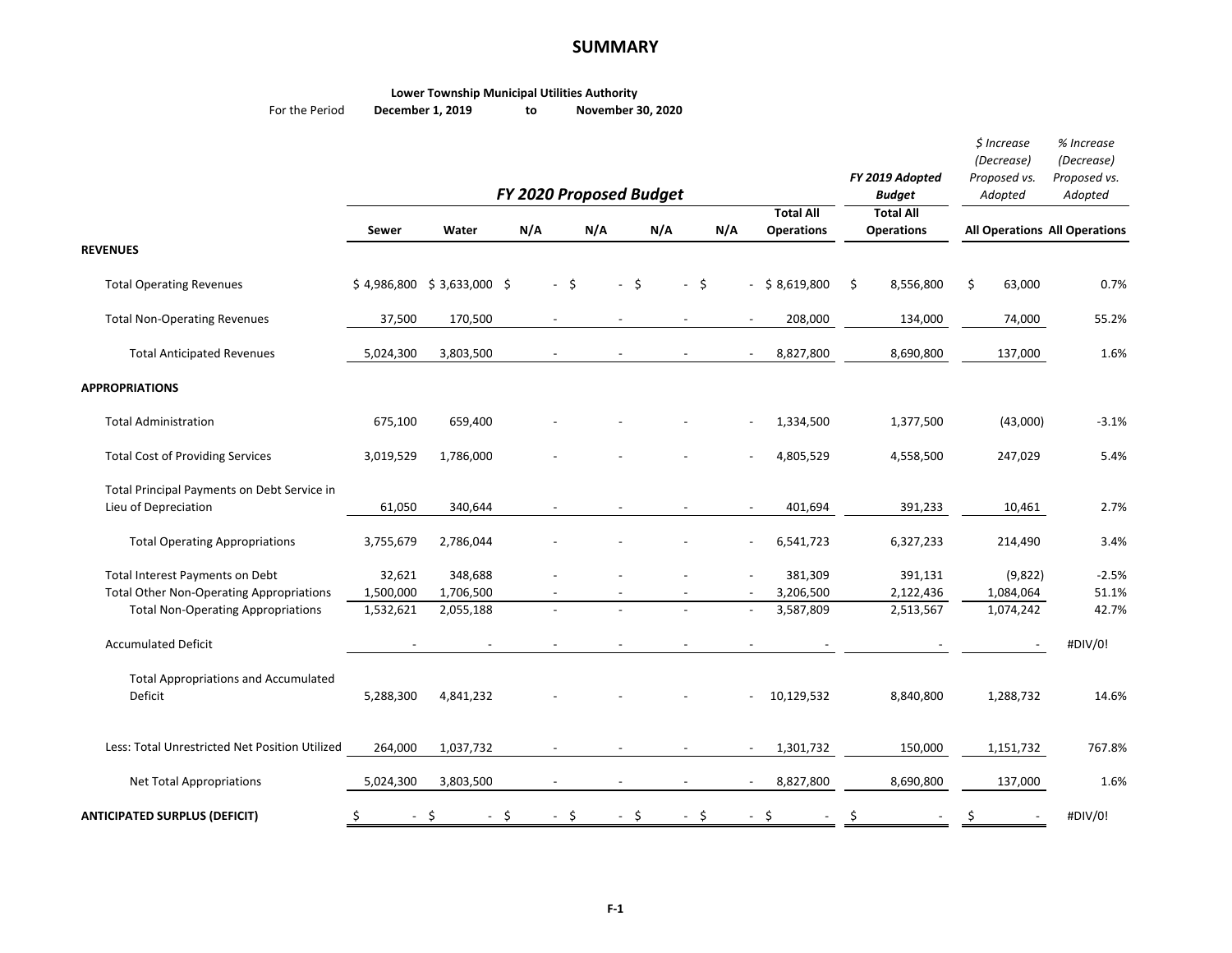#### **Revenue Schedule**

#### **Lower Township Municipal Utilities Authority**

For the Period December 1, 2019 to November 30, 2020

|                                                |                          |                            | FY 2020 Proposed Budget  | FY 2019 Adopted<br>Budget<br><b>Total All</b> |                          | $$$ Increase<br>(Decrease)<br>Proposed vs.<br>Adopted |                                                      | % Increase<br>(Decrease)<br>Proposed vs.<br>Adopted |           |    |                          |                               |
|------------------------------------------------|--------------------------|----------------------------|--------------------------|-----------------------------------------------|--------------------------|-------------------------------------------------------|------------------------------------------------------|-----------------------------------------------------|-----------|----|--------------------------|-------------------------------|
|                                                | Sewer                    | Water                      | N/A                      | N/A                                           | N/A                      | N/A                                                   | <b>Total All</b><br><b>Operations</b>                | <b>Operations</b>                                   |           |    |                          | All Operations All Operations |
| <b>OPERATING REVENUES</b>                      |                          |                            |                          |                                               |                          |                                                       |                                                      |                                                     |           |    |                          |                               |
| Service Charges                                |                          |                            |                          |                                               |                          |                                                       |                                                      |                                                     |           |    |                          |                               |
| Residential                                    | 4,108,000                | 3,084,000                  |                          |                                               |                          |                                                       | \$7,192,000                                          | \$                                                  | 7,129,000 | \$ | 63,000                   | 0.9%                          |
| Business/Commercial                            | 825,000                  | 480,000                    |                          |                                               |                          |                                                       | 1,305,000                                            |                                                     | 1,305,000 |    | ÷,                       | 0.0%                          |
| Industrial                                     |                          |                            |                          |                                               |                          |                                                       |                                                      |                                                     |           |    | $\overline{\phantom{a}}$ | #DIV/0!                       |
| Intergovernmental                              |                          |                            |                          |                                               |                          |                                                       |                                                      |                                                     |           |    |                          | #DIV/0!                       |
| Other                                          |                          |                            |                          |                                               |                          |                                                       |                                                      |                                                     |           |    |                          | #DIV/0!                       |
| <b>Total Service Charges</b>                   | 4,933,000                | 3,564,000                  | $\overline{\phantom{a}}$ | $\overline{\phantom{a}}$                      | $\overline{\phantom{a}}$ |                                                       | 8,497,000<br>$\overline{\phantom{a}}$                |                                                     | 8,434,000 |    | 63,000                   | 0.7%                          |
| <b>Connection Fees</b>                         |                          |                            |                          |                                               |                          |                                                       |                                                      |                                                     |           |    |                          |                               |
| Residential                                    | 4,800                    | 8,000                      |                          |                                               |                          |                                                       | 12,800                                               |                                                     | 12,800    |    | ÷,                       | 0.0%                          |
| Business/Commercial                            |                          |                            |                          |                                               |                          |                                                       |                                                      |                                                     |           |    |                          | #DIV/0!                       |
| Industrial                                     |                          |                            |                          |                                               |                          |                                                       |                                                      |                                                     |           |    |                          | #DIV/0!                       |
| Intergovernmental                              |                          |                            |                          |                                               |                          |                                                       |                                                      |                                                     |           |    | $\overline{\phantom{a}}$ | #DIV/0!                       |
| Other                                          |                          |                            |                          |                                               |                          |                                                       |                                                      |                                                     |           |    | $\sim$                   | #DIV/0!                       |
| <b>Total Connection Fees</b>                   | 4,800                    | 8,000                      | $\overline{\phantom{a}}$ | $\overline{\phantom{a}}$                      | $\overline{\phantom{a}}$ |                                                       | 12,800<br>$\overline{\phantom{a}}$                   |                                                     | 12,800    |    | $\sim$                   | 0.0%                          |
| <b>Parking Fees</b>                            |                          |                            |                          |                                               |                          |                                                       |                                                      |                                                     |           |    |                          |                               |
| Meters                                         |                          |                            |                          |                                               |                          |                                                       |                                                      |                                                     |           |    |                          | #DIV/0!                       |
| Permits                                        |                          |                            |                          |                                               |                          |                                                       |                                                      |                                                     |           |    | $\overline{a}$           | #DIV/0!                       |
| Fines/Penalties                                |                          |                            |                          |                                               |                          |                                                       |                                                      |                                                     |           |    |                          | #DIV/0!                       |
| Other                                          |                          |                            |                          |                                               |                          |                                                       |                                                      |                                                     |           |    | $\overline{\phantom{a}}$ |                               |
| <b>Total Parking Fees</b>                      |                          | $\overline{\phantom{a}}$   |                          | ٠                                             |                          |                                                       |                                                      |                                                     |           |    |                          | #DIV/0!                       |
|                                                | $\overline{\phantom{a}}$ |                            | $\overline{\phantom{a}}$ |                                               | $\overline{\phantom{a}}$ |                                                       | $\overline{\phantom{a}}$<br>$\overline{\phantom{a}}$ |                                                     |           |    | $\sim$                   | #DIV/0!                       |
| <b>Other Operating Revenues (List)</b>         |                          |                            |                          |                                               |                          |                                                       |                                                      |                                                     |           |    |                          |                               |
| Penalty/Interest Revenue<br>Miscellaneous Fees | 32,000                   | 49,000                     |                          |                                               |                          |                                                       | 81,000                                               |                                                     | 81,000    |    |                          | 0.0%<br>0.0%                  |
|                                                | 17,000                   | 12,000                     |                          |                                               |                          |                                                       | 29,000                                               |                                                     | 29,000    |    |                          |                               |
| Type in (Grant, Other Rev)                     |                          |                            |                          |                                               |                          |                                                       |                                                      |                                                     |           |    |                          | #DIV/0!                       |
| Type in (Grant, Other Rev)                     |                          |                            |                          |                                               |                          |                                                       |                                                      |                                                     |           |    |                          | #DIV/0!                       |
| Type in (Grant, Other Rev)                     |                          |                            |                          |                                               |                          |                                                       |                                                      |                                                     |           |    |                          | #DIV/0!                       |
| Type in (Grant, Other Rev)                     |                          |                            |                          |                                               |                          |                                                       |                                                      |                                                     |           |    |                          | #DIV/0!                       |
| Type in (Grant, Other Rev)                     |                          |                            |                          |                                               |                          |                                                       |                                                      |                                                     |           |    |                          | #DIV/0!                       |
| Type in (Grant, Other Rev)                     |                          |                            |                          |                                               |                          |                                                       |                                                      |                                                     |           |    |                          | #DIV/0!                       |
| Type in (Grant, Other Rev)                     |                          |                            |                          |                                               |                          |                                                       |                                                      |                                                     |           |    |                          | #DIV/0!                       |
| Type in (Grant, Other Rev)                     |                          |                            |                          |                                               |                          |                                                       |                                                      |                                                     |           |    |                          | #DIV/0!                       |
| Type in (Grant, Other Rev)                     |                          |                            |                          |                                               |                          |                                                       |                                                      |                                                     |           |    |                          | #DIV/0!                       |
| <b>Total Other Revenue</b>                     | 49,000                   | 61,000                     | $\overline{\phantom{a}}$ | $\sim$                                        | $\overline{\phantom{a}}$ |                                                       | 110,000<br>$\sim$                                    |                                                     | 110,000   |    | $\sim$                   | 0.0%                          |
| <b>Total Operating Revenues</b>                | 4,986,800                | 3,633,000                  | $\overline{\phantom{a}}$ | ٠                                             | ٠                        |                                                       | 8,619,800<br>$\sim$                                  |                                                     | 8,556,800 |    | 63,000                   | 0.7%                          |
| <b>NON-OPERATING REVENUES</b>                  |                          |                            |                          |                                               |                          |                                                       |                                                      |                                                     |           |    |                          |                               |
| Other Non-Operating Revenues (List)            |                          |                            |                          |                                               |                          |                                                       |                                                      |                                                     |           |    |                          |                               |
| <b>Tower Lease Revenue</b>                     |                          | 133,000                    |                          |                                               |                          |                                                       | 133,000                                              |                                                     | 133,000   |    |                          | 0.0%                          |
| Type in                                        |                          |                            |                          |                                               |                          |                                                       |                                                      |                                                     |           |    |                          | #DIV/0!                       |
| Type in                                        |                          |                            |                          |                                               |                          |                                                       |                                                      |                                                     |           |    |                          | #DIV/0!                       |
| Type in                                        |                          |                            |                          |                                               |                          |                                                       |                                                      |                                                     |           |    |                          | #DIV/0!                       |
| Type in                                        |                          |                            |                          |                                               |                          |                                                       |                                                      |                                                     |           |    |                          | #DIV/0!                       |
| Type in                                        |                          |                            |                          |                                               |                          |                                                       |                                                      |                                                     |           |    |                          | #DIV/0!                       |
| <b>Total Other Non-Operating Revenue</b>       |                          | 133,000                    |                          |                                               |                          |                                                       | 133,000                                              |                                                     | 133,000   |    |                          | 0.0%                          |
| Interest on Investments & Deposits (List)      |                          |                            |                          |                                               |                          |                                                       |                                                      |                                                     |           |    |                          |                               |
| <b>Interest Earned</b>                         | 37,500                   | 37,500                     |                          |                                               |                          |                                                       | 75,000                                               |                                                     | 1,000     |    | 74,000                   | 7400.0%                       |
| Penalties                                      |                          |                            |                          |                                               |                          |                                                       |                                                      |                                                     |           |    | $\overline{a}$           | #DIV/0!                       |
| Other                                          |                          |                            |                          |                                               |                          |                                                       |                                                      |                                                     |           |    |                          | #DIV/0!                       |
| <b>Total Interest</b>                          | 37,500                   | 37,500                     | $\overline{\phantom{a}}$ | $\overline{\phantom{a}}$                      | $\overline{\phantom{a}}$ |                                                       | 75,000<br>$\overline{\phantom{a}}$                   |                                                     | 1,000     |    | 74,000                   | 7400.0%                       |
| <b>Total Non-Operating Revenues</b>            | 37,500                   | 170,500                    | $\blacksquare$           | $\overline{\phantom{a}}$                      | $\overline{\phantom{a}}$ |                                                       | 208,000<br>$\overline{\phantom{a}}$                  |                                                     | 134,000   |    | 74,000                   | 55.2%                         |
| TOTAL ANTICIPATED REVENUES                     |                          | \$5,024,300 \$3,803,500 \$ | - \$                     | - \$                                          |                          | - \$                                                  | $-$ \$ 8,827,800                                     | S                                                   | 8,690,800 | S  | 137,000                  | 1.6%                          |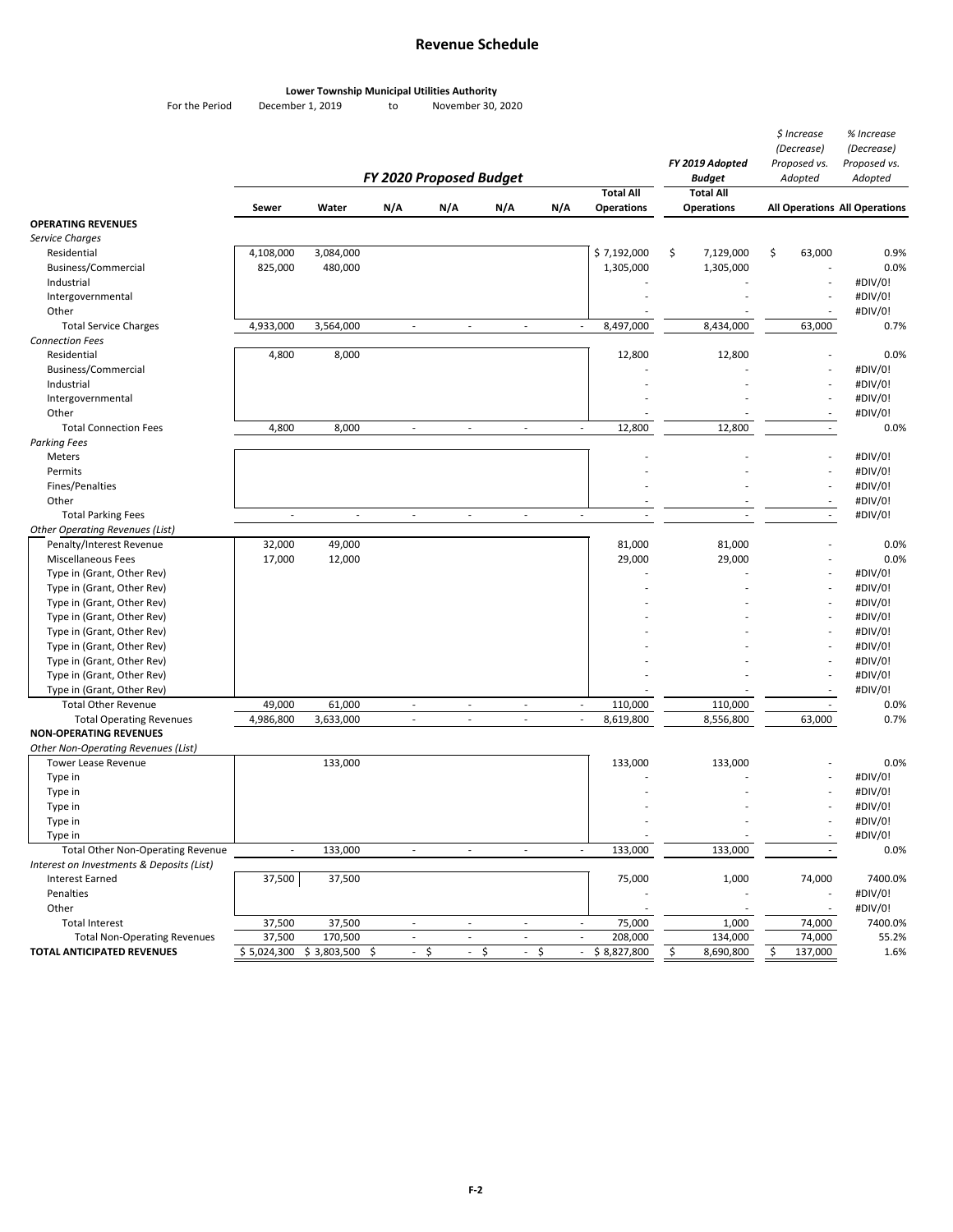### **Prior Year Adopted Revenue Schedule**

#### **Lower Township Municipal Utilities Authority**

|                                        |                          |                          |                                | FY 2019 Adopted Budget         |                          |                              |                   |
|----------------------------------------|--------------------------|--------------------------|--------------------------------|--------------------------------|--------------------------|------------------------------|-------------------|
|                                        |                          |                          |                                |                                |                          |                              | <b>Total All</b>  |
| <b>OPERATING REVENUES</b>              | Sewer                    | Water                    | N/A                            | N/A                            | N/A                      | N/A                          | <b>Operations</b> |
| <b>Service Charges</b>                 |                          |                          |                                |                                |                          |                              |                   |
| Residential                            | 4,108,000                | 3,021,000                |                                |                                |                          |                              | \$7,129,000       |
| Business/Commercial                    | 825,000                  | 480,000                  |                                |                                |                          |                              | 1,305,000         |
| Industrial                             |                          |                          |                                |                                |                          |                              |                   |
| Intergovernmental                      |                          |                          |                                |                                |                          |                              |                   |
| Other                                  |                          |                          |                                |                                |                          |                              |                   |
| <b>Total Service Charges</b>           | 4,933,000                | 3,501,000                | $\overline{\phantom{a}}$       | $\overline{\phantom{a}}$       | $\overline{\phantom{a}}$ | $\qquad \qquad \blacksquare$ | 8,434,000         |
| <b>Connection Fees</b>                 |                          |                          |                                |                                |                          |                              |                   |
| Residential                            | 4,800                    | 8,000                    |                                |                                |                          |                              | 12,800            |
| Business/Commercial                    |                          |                          |                                |                                |                          |                              |                   |
| Industrial                             |                          |                          |                                |                                |                          |                              |                   |
| Intergovernmental                      |                          |                          |                                |                                |                          |                              |                   |
| Other                                  |                          |                          |                                |                                |                          |                              |                   |
| <b>Total Connection Fees</b>           | 4,800                    | 8,000                    |                                |                                |                          |                              | 12,800            |
| <b>Parking Fees</b>                    |                          |                          |                                |                                |                          |                              |                   |
| <b>Meters</b>                          |                          |                          |                                |                                |                          |                              |                   |
| Permits                                |                          |                          |                                |                                |                          |                              |                   |
| Fines/Penalties                        |                          |                          |                                |                                |                          |                              |                   |
| Other                                  |                          |                          |                                |                                |                          |                              |                   |
| <b>Total Parking Fees</b>              | $\overline{\phantom{a}}$ | $\overline{\phantom{a}}$ | $\overline{\phantom{a}}$       | $\blacksquare$                 | $\overline{\phantom{a}}$ | $\overline{\phantom{a}}$     |                   |
| <b>Other Operating Revenues (List)</b> |                          |                          |                                |                                |                          |                              |                   |
| Penalty/Interest Revenue               | 32,000                   | 49,000                   |                                |                                |                          |                              | 81,000            |
| <b>Miscellaneous Fees</b>              | 17,000                   | 12,000                   |                                |                                |                          |                              | 29,000            |
| Type in (Grant, Other Rev)             |                          |                          |                                |                                |                          |                              |                   |
| Type in (Grant, Other Rev)             |                          |                          |                                |                                |                          |                              |                   |
| Type in (Grant, Other Rev)             |                          |                          |                                |                                |                          |                              |                   |
| Type in (Grant, Other Rev)             |                          |                          |                                |                                |                          |                              |                   |
| Type in (Grant, Other Rev)             |                          |                          |                                |                                |                          |                              |                   |
| Type in (Grant, Other Rev)             |                          |                          |                                |                                |                          |                              |                   |
| Type in (Grant, Other Rev)             |                          |                          |                                |                                |                          |                              |                   |
| Type in (Grant, Other Rev)             |                          |                          |                                |                                |                          |                              |                   |
| Type in (Grant, Other Rev)             |                          |                          |                                |                                |                          |                              |                   |
| <b>Total Other Revenue</b>             | 49,000                   | 61,000                   | $\frac{1}{2}$                  | $\overline{\phantom{a}}$       | $\overline{\phantom{a}}$ | $\overline{\phantom{a}}$     | 110,000           |
| <b>Total Operating Revenues</b>        | 4,986,800                | 3,570,000                | $\frac{1}{2}$                  | $\sim$                         | ÷,                       | ÷,                           | 8,556,800         |
| <b>NON-OPERATING REVENUES</b>          |                          |                          |                                |                                |                          |                              |                   |
| Other Non-Operating Revenues (List)    |                          |                          |                                |                                |                          |                              |                   |
| <b>Water Tower Leases</b>              |                          | 133,000                  |                                |                                |                          |                              | 133,000           |
| Type in                                |                          |                          |                                |                                |                          |                              |                   |
| Type in                                |                          |                          |                                |                                |                          |                              |                   |
| Type in                                |                          |                          |                                |                                |                          |                              |                   |
| Type in                                |                          |                          |                                |                                |                          |                              |                   |
| Type in                                |                          |                          |                                |                                |                          |                              |                   |
| <b>Other Non-Operating Revenues</b>    |                          | 133,000                  |                                |                                | ä,                       |                              | 133,000           |
| Interest on Investments & Deposits     |                          |                          |                                |                                |                          |                              |                   |
| <b>Interest Earned</b>                 | 500                      | 500                      |                                |                                |                          |                              | 1,000             |
| Penalties                              |                          |                          |                                |                                |                          |                              |                   |
| Other                                  |                          |                          |                                |                                |                          |                              |                   |
| <b>Total Interest</b>                  | 500                      | 500                      |                                |                                |                          |                              | 1,000             |
| <b>Total Non-Operating Revenues</b>    | 500                      | 133,500                  |                                |                                |                          |                              | 134,000           |
| TOTAL ANTICIPATED REVENUES             | \$4,987,300              | \$3,703,500              | \$<br>$\overline{\phantom{a}}$ | \$<br>$\overline{\phantom{a}}$ | \$<br>$\blacksquare$     | \$                           | \$8,690,800       |
|                                        |                          |                          |                                |                                |                          |                              |                   |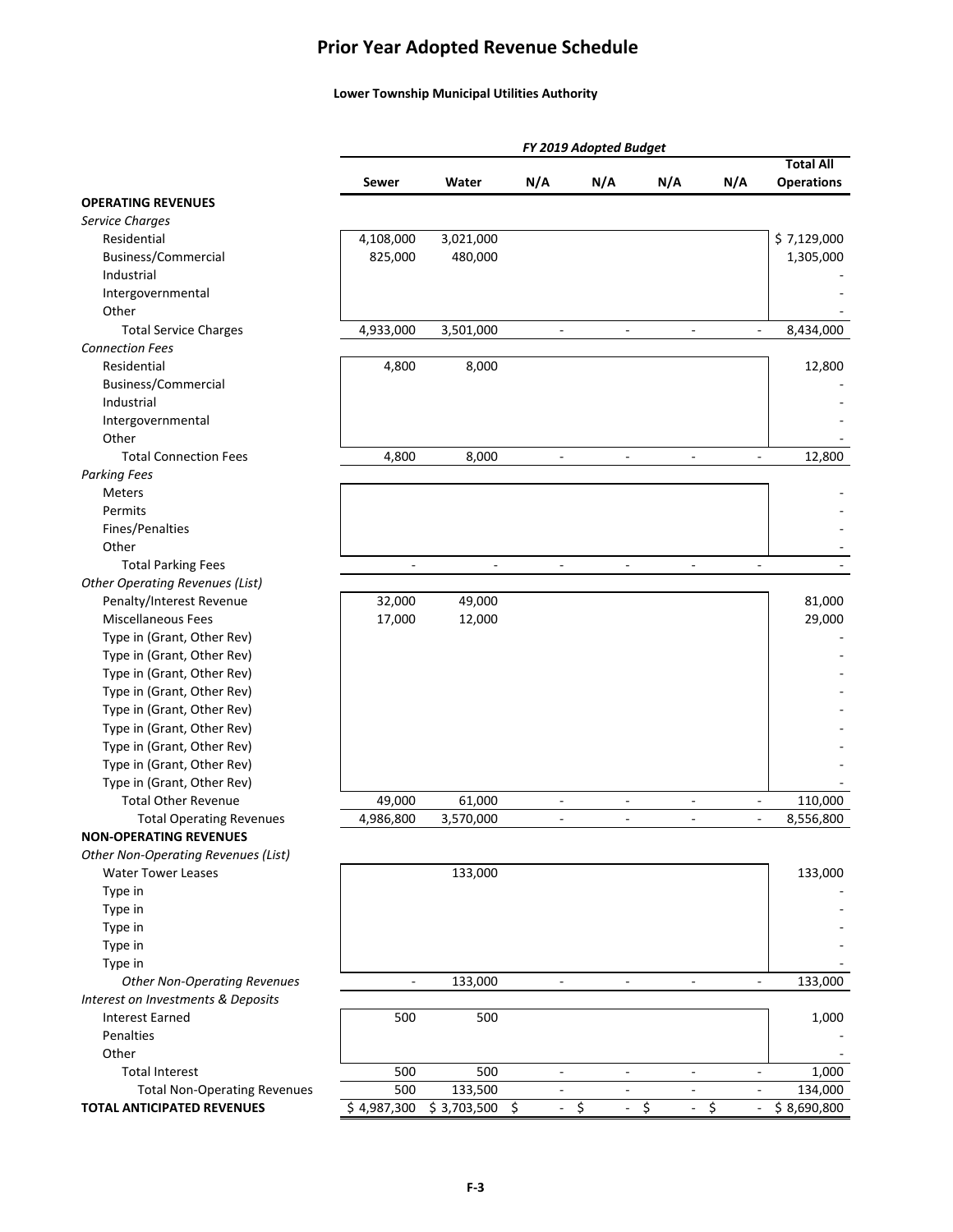#### **Appropriations Schedule**

**Lower Township Municipal Utilities Authority**

For the Period December 1, 2019 to November 30, 2020

|                                                                                             |                 |                 |                                |                             |                             |     |                                           | FY 2019 Adopted                   | \$ Increase<br>(Decrease)<br>Proposed vs. | % Increase<br>(Decrease)<br>Proposed vs. |
|---------------------------------------------------------------------------------------------|-----------------|-----------------|--------------------------------|-----------------------------|-----------------------------|-----|-------------------------------------------|-----------------------------------|-------------------------------------------|------------------------------------------|
|                                                                                             |                 |                 | <b>FY 2020 Proposed Budget</b> |                             |                             |     | <b>Total All</b>                          | <b>Budget</b><br><b>Total All</b> | Adopted                                   | Adopted                                  |
|                                                                                             | Sewer           | Water           | N/A                            | N/A                         | N/A                         | N/A | <b>Operations</b>                         | Operations                        |                                           | All Operations All Operations            |
| <b>OPERATING APPROPRIATIONS</b>                                                             |                 |                 |                                |                             |                             |     |                                           |                                   |                                           |                                          |
| Administration - Personnel                                                                  |                 |                 |                                |                             |                             |     |                                           |                                   |                                           |                                          |
| Salary & Wages                                                                              | 229,000         | \$<br>229,000   |                                |                             |                             |     | \$<br>458,000                             | \$<br>382,000                     | \$<br>76,000                              | 19.9%                                    |
| <b>Fringe Benefits</b>                                                                      | 152,000         | 147,000         |                                |                             |                             |     | 299,000                                   | 343,000                           | (44,000)                                  | $-12.8%$                                 |
| <b>Total Administration - Personnel</b>                                                     | 381,000         | 376,000         | $\mathcal{L}_{\mathcal{A}}$    | $\sim$                      | $\mathcal{L}_{\mathcal{A}}$ |     | 757,000<br>$\mathbb{Z}^2$                 | 725.000                           | 32,000                                    | 4.4%                                     |
| Administration - Other (List)                                                               |                 |                 |                                |                             |                             |     |                                           |                                   |                                           |                                          |
| See Attached Schedule                                                                       | 294,100         | 283,400         |                                |                             |                             |     | 577,500                                   | 652,500                           | (75,000)                                  | $-11.5%$                                 |
| Type in Description                                                                         |                 |                 |                                |                             |                             |     |                                           |                                   |                                           | #DIV/0!                                  |
| <b>Type in Description</b>                                                                  |                 |                 |                                |                             |                             |     |                                           |                                   | $\sim$                                    | #DIV/0!                                  |
| <b>Type in Description</b>                                                                  |                 |                 |                                |                             |                             |     |                                           |                                   |                                           | #DIV/0!                                  |
| Miscellaneous Administration*                                                               |                 |                 |                                |                             |                             |     |                                           |                                   | $\overline{\phantom{a}}$                  | #DIV/0!                                  |
| Total Administration - Other                                                                | 294,100         | 283,400         | $\overline{\phantom{a}}$       | $\overline{a}$              | $\sim$                      |     | 577,500<br>$\sim$                         | 652,500                           | (75,000)                                  | $-11.5%$                                 |
| <b>Total Administration</b>                                                                 | 675,100         | 659,400         | $\omega$                       | $\mathcal{L}_{\mathcal{A}}$ | $\mathbb{Z}^2$              |     | 1,334,500<br>$\omega$                     | 1,377,500                         | (43,000)                                  | $-3.1%$                                  |
| Cost of Providing Services - Personnel                                                      |                 |                 |                                |                             |                             |     |                                           |                                   |                                           |                                          |
| Salary & Wages                                                                              | 709,000         | 524,000         |                                |                             |                             |     | 1,233,000                                 | 1,250,000                         | (17,000)                                  | $-1.4%$                                  |
| <b>Fringe Benefits</b>                                                                      | 430,000         | 327,000         |                                |                             |                             |     | 757,000                                   | 891,500                           | (134,500)                                 | $-15.1%$                                 |
| Total COPS - Personnel                                                                      | 1,139,000       | 851,000         | $\sim$                         | $\omega$                    | $\sim$                      |     | 1,990,000<br>$\sim$                       | 2,141,500                         | (151, 500)                                | $-7.1%$                                  |
| Cost of Providing Services - Other (List)                                                   |                 |                 |                                |                             |                             |     |                                           |                                   |                                           |                                          |
| See Attached Schedule                                                                       | 1,880,529       | 935,000         |                                |                             |                             |     | 2,815,529                                 | 2,417,000                         | 398,529                                   | 16.5%                                    |
| Type in Description                                                                         |                 |                 |                                |                             |                             |     |                                           |                                   |                                           | #DIV/0!                                  |
| Type in Description                                                                         |                 |                 |                                |                             |                             |     |                                           |                                   |                                           | #DIV/0!                                  |
| Type in Description                                                                         |                 |                 |                                |                             |                             |     |                                           |                                   |                                           | #DIV/0!                                  |
| Miscellaneous COPS*<br>Total COPS - Other                                                   |                 |                 | $\overline{a}$                 |                             |                             |     | 2,815,529                                 |                                   |                                           | #DIV/0!                                  |
|                                                                                             | 1,880,529       | 935,000         | $\overline{\phantom{a}}$       | $\overline{\phantom{a}}$    | $\sim$<br>$\sim$            |     |                                           | 2,417,000                         | 398,529                                   | 16.5%                                    |
| <b>Total Cost of Providing Services</b><br>Total Principal Payments on Debt Service in Lieu | 3,019,529       | 1,786,000       |                                | $\sim$                      |                             |     | 4,805,529<br>$\blacksquare$               | 4,558,500                         | 247,029                                   | 5.4%                                     |
| of Depreciation                                                                             | 61,050          | 340,644         |                                |                             |                             |     | 401,694<br>÷,                             | 391,233                           | 10,461                                    | 2.7%                                     |
| <b>Total Operating Appropriations</b>                                                       | 3,755,679       | 2,786,044       | ÷,                             | $\overline{a}$              | $\overline{a}$              |     | 6,541,723<br>$\overline{a}$               | 6,327,233                         | 214,490                                   | 3.4%                                     |
| <b>NON-OPERATING APPROPRIATIONS</b>                                                         |                 |                 |                                |                             |                             |     |                                           |                                   |                                           |                                          |
| Total Interest Payments on Debt                                                             | 32,621          | 348,688         |                                |                             |                             |     | 381,309                                   | 391,131                           | (9,822)                                   | $-2.5%$                                  |
| Operations & Maintenance Reserve                                                            |                 |                 |                                |                             |                             |     |                                           |                                   |                                           | #DIV/0!                                  |
| Renewal & Replacement Reserve                                                               | 1,420,000       | 1,626,500       |                                |                             |                             |     | 3,046,500                                 | 1,972,436                         | 1,074,064                                 | 54.5%                                    |
| Municipality/County Appropriation                                                           | 80,000          | 80,000          |                                |                             |                             |     | 160,000                                   | 150,000                           | 10,000                                    | 6.7%                                     |
| <b>Other Reserves</b>                                                                       |                 |                 |                                |                             |                             |     |                                           |                                   |                                           | #DIV/0!                                  |
| <b>Total Non-Operating Appropriations</b>                                                   | 1,532,621       | 2,055,188       | $\sim$                         | $\overline{a}$              | $\sim$                      |     | 3,587,809<br>$\blacksquare$               | 2,513,567                         | 1,074,242                                 | 42.7%                                    |
| <b>TOTAL APPROPRIATIONS</b>                                                                 | 5,288,300       | 4,841,232       | $\omega$                       | $\sim$                      | $\mathbb{Z}^2$              |     | 10,129,532<br>$\mathcal{L}_{\mathcal{A}}$ | 8,840,800                         | 1,288,732                                 | 14.6%                                    |
| <b>ACCUMULATED DEFICIT</b>                                                                  |                 |                 |                                |                             |                             |     |                                           |                                   |                                           | #DIV/0!                                  |
| TOTAL APPROPRIATIONS & ACCUMULATED                                                          |                 |                 |                                |                             |                             |     |                                           |                                   |                                           |                                          |
| <b>DEFICIT</b>                                                                              | 5,288,300       | 4,841,232       |                                |                             |                             |     | 10,129,532                                | 8,840,800                         | 1,288,732                                 | 14.6%                                    |
| UNRESTRICTED NET POSITION UTILIZED                                                          |                 |                 |                                |                             |                             |     |                                           |                                   |                                           |                                          |
| Municipality/County Appropriation                                                           | 80,000          | 80,000          |                                |                             |                             |     | 160,000                                   | 150,000                           | 10,000                                    | 6.7%                                     |
| Other                                                                                       | 184,000         | 957,732         |                                |                             |                             |     | 1,141,732                                 |                                   | 1,141,732                                 | #DIV/0!                                  |
| Total Unrestricted Net Position Utilized                                                    | 264,000         | 1,037,732       |                                | $\overline{a}$              |                             |     | 1,301,732                                 | 150,000                           | 1,151,732                                 | 767.8%                                   |
| TOTAL NET APPROPRIATIONS                                                                    | Ŝ.<br>5,024,300 | \$<br>3,803,500 | S.<br>$\sim$                   | \$                          | - \$<br>$\sim$              | \$  | \$<br>8,827,800<br>$\sim$                 | \$<br>8,690,800                   | \$<br>137,000                             | 1.6%                                     |
|                                                                                             |                 |                 |                                |                             |                             |     |                                           |                                   |                                           |                                          |

\* Miscellaneous line items may not exceed 5% of total operating appropriations shown below. If amount in miscellaneous is greater than the amount shown below, then

the line item must be itemized above.

5% of Total Operating Appropriations  $\frac{1}{5}$  187,783.95  $\frac{1}{5}$  139,302.20  $\frac{1}{5}$   $\frac{1}{5}$   $\frac{1}{5}$   $\frac{1}{5}$   $\frac{1}{5}$   $\frac{1}{5}$   $\frac{1}{5}$   $\frac{1}{5}$   $\frac{1}{5}$   $\frac{1}{5}$   $\frac{1}{5}$   $\frac{1}{5}$   $\frac{1}{5}$   $\frac{1}{5}$   $\frac$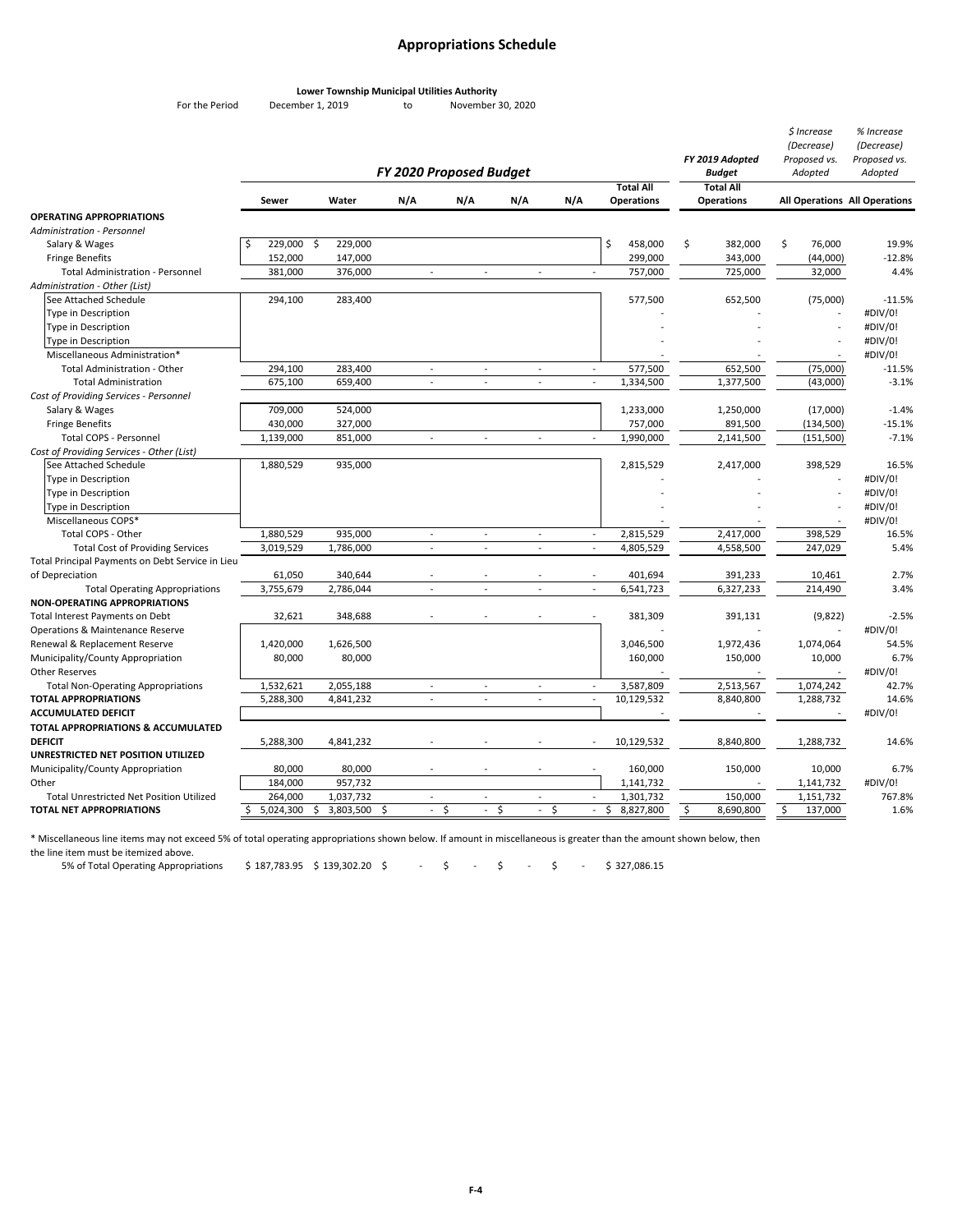#### **Lower Township Municipal Utilities Authority Appropriations Supporting Schedule Budget Year 12‐1‐19 through 11‐30‐20**

|                                                     |       | Appropriations (Proposed) |    |         | Appropriations (Curr. Adopted) |            |       |         |  |
|-----------------------------------------------------|-------|---------------------------|----|---------|--------------------------------|------------|-------|---------|--|
|                                                     |       | FY 2019-20                |    |         |                                | FY 2018-19 |       |         |  |
|                                                     | Sewer |                           |    | Water   | Sewer                          |            | Water |         |  |
| <b>Administration - Other:</b>                      |       |                           |    |         |                                |            |       |         |  |
| <b>Professional Services</b>                        | \$    | 133,000                   | Ŝ. | 158,000 | Ś                              | 148,000    | Ŝ.    | 173,000 |  |
| Insurance                                           |       | 78,000                    |    | 52,000  |                                | 90,000     |       | 60,000  |  |
| <b>Other Administration</b>                         |       | 83,100                    |    | 73,400  |                                | 85,000     |       | 96,500  |  |
| <b>Total Administration - Other</b>                 | \$    | 294,100                   | \$ | 283,400 | \$                             | 323,000    | \$    | 329,500 |  |
|                                                     |       |                           |    |         |                                |            |       |         |  |
| <b>Cost of Providing Services - Other:</b>          |       |                           |    |         |                                |            |       |         |  |
| Chemicals                                           | \$    | 175,000                   | Ś. | 46,500  | \$                             | 150,000    | \$    | 46,500  |  |
| Sludge Handling                                     |       | 310,000                   |    |         |                                | 210,000    |       |         |  |
| <b>Utilities</b>                                    |       | 287,000                   |    | 124,500 |                                | 279,500    |       | 172,500 |  |
| Cape May County MUA Agreement                       |       | 600,000                   |    |         |                                | 600,000    |       |         |  |
| <b>Collection Materials &amp; Supplies</b>          |       | 130,029                   |    |         |                                | 135,000    |       |         |  |
| Plant Materials & Supplies                          |       | 125,000                   |    |         |                                | 125,000    |       |         |  |
| <b>Transportation Equipment Fuel &amp; Expenses</b> |       | 86,500                    |    | 66,500  |                                | 103,000    |       | 77,000  |  |
| <b>Water Distribution Supplies</b>                  |       |                           |    | 200,000 |                                |            |       | 225,000 |  |
| Well/Tank Parts & Maintenance                       |       |                           |    | 40.000  |                                |            |       | 65,000  |  |
| <b>Water Meters</b>                                 |       |                           |    | 400,000 |                                |            |       |         |  |
| Other                                               |       | 167,000                   |    | 57,500  |                                | 155,000    |       | 73,500  |  |
| <b>Total Cost of Providing</b>                      |       |                           |    |         |                                |            |       |         |  |
| <b>Services - Other</b>                             |       | 1,880,529                 | Ş  | 935,000 | Ş                              | 1,757,500  | Ş     | 659,500 |  |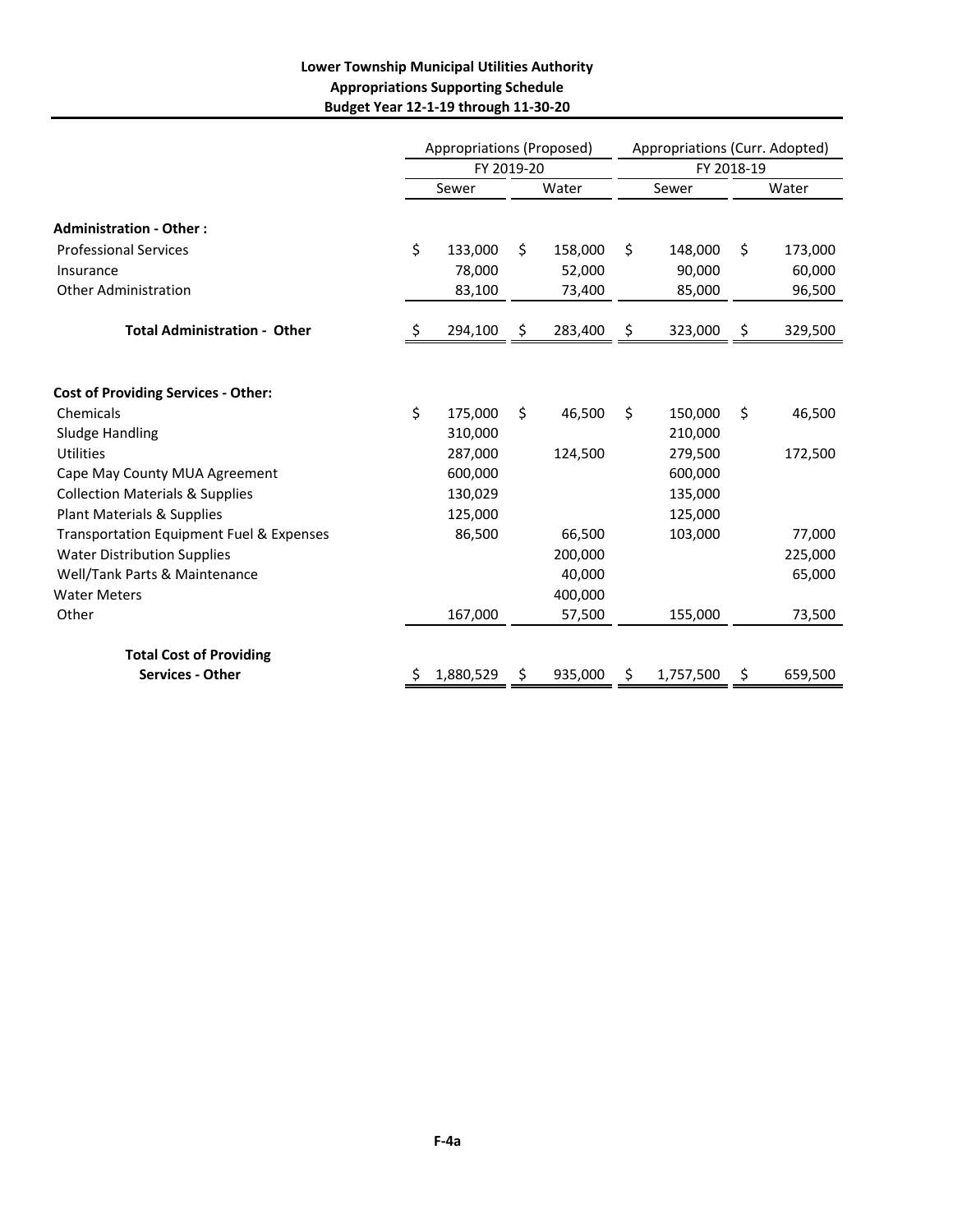### **Prior Year Adopted Appropriations Schedule**

#### **Lower Township Municipal Utilities Authority**

|                                                 |                  |                                    |                          | FY 2019 Adopted Budget   |                          |                          |                   |
|-------------------------------------------------|------------------|------------------------------------|--------------------------|--------------------------|--------------------------|--------------------------|-------------------|
|                                                 |                  |                                    |                          |                          |                          |                          | <b>Total All</b>  |
|                                                 | <b>Sewer</b>     | Water                              | N/A                      | N/A                      | N/A                      | N/A                      | <b>Operations</b> |
| <b>OPERATING APPROPRIATIONS</b>                 |                  |                                    |                          |                          |                          |                          |                   |
| <b>Administration - Personnel</b>               |                  |                                    |                          |                          |                          |                          |                   |
| Salary & Wages                                  | 191,000 \$<br>\$ | 191,000                            |                          |                          |                          |                          | \$<br>382,000     |
| <b>Fringe Benefits</b>                          | 171,500          | 171,500                            |                          |                          |                          |                          | 343,000           |
| <b>Total Administration - Personnel</b>         | 362,500          | 362,500                            | $\overline{\phantom{a}}$ | $\mathbf{r}$             | $\mathbf{r}$             |                          | 725,000           |
| Administration - Other (List)                   |                  |                                    |                          |                          |                          |                          |                   |
| See Attached Schedule                           | 323,000          | 329,500                            |                          |                          |                          |                          | 652,500           |
| Type In Description                             |                  |                                    |                          |                          |                          |                          |                   |
| Type In Description                             |                  |                                    |                          |                          |                          |                          |                   |
| Type In Description                             |                  |                                    |                          |                          |                          |                          |                   |
| Miscellaneous Administration*                   |                  |                                    |                          |                          |                          |                          |                   |
| <b>Total Administration - Other</b>             | 323,000          | 329,500                            | $\blacksquare$           | $\overline{\phantom{a}}$ | $\overline{a}$           |                          | 652,500           |
| <b>Total Administration</b>                     | 685,500          | 692,000                            |                          |                          | $\overline{a}$           |                          | 1,377,500         |
| Cost of Providing Services - Personnel          |                  |                                    |                          |                          |                          |                          |                   |
| Salary & Wages                                  | 753,000          | 497,000                            |                          |                          |                          |                          | 1,250,000         |
| <b>Fringe Benefits</b>                          | 512,250          | 379,250                            |                          |                          |                          |                          | 891,500           |
| <b>Total COPS - Personnel</b>                   | 1,265,250        | 876,250                            | $\overline{\phantom{a}}$ | $\overline{\phantom{a}}$ | $\overline{\phantom{a}}$ | $\blacksquare$           | 2,141,500         |
| Cost of Providing Services - Other (List)       |                  |                                    |                          |                          |                          |                          |                   |
| See Attached Schedule                           | 1,757,500        | 659,500                            |                          |                          |                          |                          | 2,417,000         |
| Type In Description                             |                  |                                    |                          |                          |                          |                          |                   |
| Type In Description                             |                  |                                    |                          |                          |                          |                          |                   |
| Type In Description                             |                  |                                    |                          |                          |                          |                          |                   |
| Miscellaneous COPS*                             |                  |                                    |                          |                          |                          |                          |                   |
| Total COPS - Other                              | 1,757,500        | 659,500                            |                          |                          |                          |                          | 2,417,000         |
| <b>Total Cost of Providing Services</b>         | 3,022,750        | 1,535,750                          |                          |                          |                          |                          | 4,558,500         |
| Total Principal Payments on Debt Service in     |                  |                                    |                          |                          |                          |                          |                   |
| Lieu of Depreciation                            | 59,200           | 332,033                            |                          |                          |                          |                          | 391,233           |
| <b>Total Operating Appropriations</b>           | 3,767,450        | 2,559,783                          |                          | $\overline{a}$           |                          |                          | 6,327,233         |
| <b>NON-OPERATING APPROPRIATIONS</b>             |                  |                                    |                          |                          |                          |                          |                   |
| Total Interest Payments on Debt                 | 34,234           | 356,897                            |                          |                          |                          |                          | 391,131           |
| <b>Operations &amp; Maintenance Reserve</b>     |                  |                                    |                          |                          |                          |                          |                   |
| Renewal & Replacement Reserve                   | 1,185,616        | 786,820                            |                          |                          |                          |                          | 1,972,436         |
| Municipality/County Appropriation               | 75,000           | 75,000                             |                          |                          |                          |                          | 150,000           |
| <b>Other Reserves</b>                           |                  |                                    |                          |                          |                          |                          |                   |
| <b>Total Non-Operating Appropriations</b>       | 1,294,850        | 1,218,717                          | $\overline{\phantom{a}}$ | $\overline{\phantom{a}}$ | $\overline{\phantom{a}}$ | $\overline{\phantom{a}}$ | 2,513,567         |
| <b>TOTAL APPROPRIATIONS</b>                     | 5,062,300        | 3,778,500                          | $\overline{a}$           | $\overline{a}$           | $\overline{a}$           | $\overline{\phantom{a}}$ | 8,840,800         |
| <b>ACCUMULATED DEFICIT</b>                      |                  |                                    |                          |                          |                          |                          |                   |
| <b>TOTAL APPROPRIATIONS &amp; ACCUMULATED</b>   |                  |                                    |                          |                          |                          |                          |                   |
| <b>DEFICIT</b>                                  | 5,062,300        | 3,778,500                          |                          |                          |                          |                          | 8,840,800         |
| UNRESTRICTED NET POSITION UTILIZED              |                  |                                    |                          |                          |                          |                          |                   |
| Municipality/County Appropriation               | 75,000           | 75,000                             |                          |                          |                          |                          | 150,000           |
| Other                                           |                  |                                    |                          |                          |                          |                          |                   |
| <b>Total Unrestricted Net Position Utilized</b> | 75,000           | 75,000                             |                          |                          |                          |                          | 150,000           |
| <b>TOTAL NET APPROPRIATIONS</b>                 | 4,987,300        | $\ddot{\varsigma}$<br>3,703,500 \$ | \$                       |                          | \$                       | \$                       | \$<br>8,690,800   |
|                                                 |                  |                                    |                          |                          |                          |                          |                   |

\* Miscellaneous line items may not exceed 5% of total operating appropriations shown below. If amount in miscellaneous is greater than the amount shown below, then the line item must be itemized above.

5% of Total Operating Appropriations \$188,372.50 \$127,989.15 \$ - \$ - \$ - \$ - \$316,361.65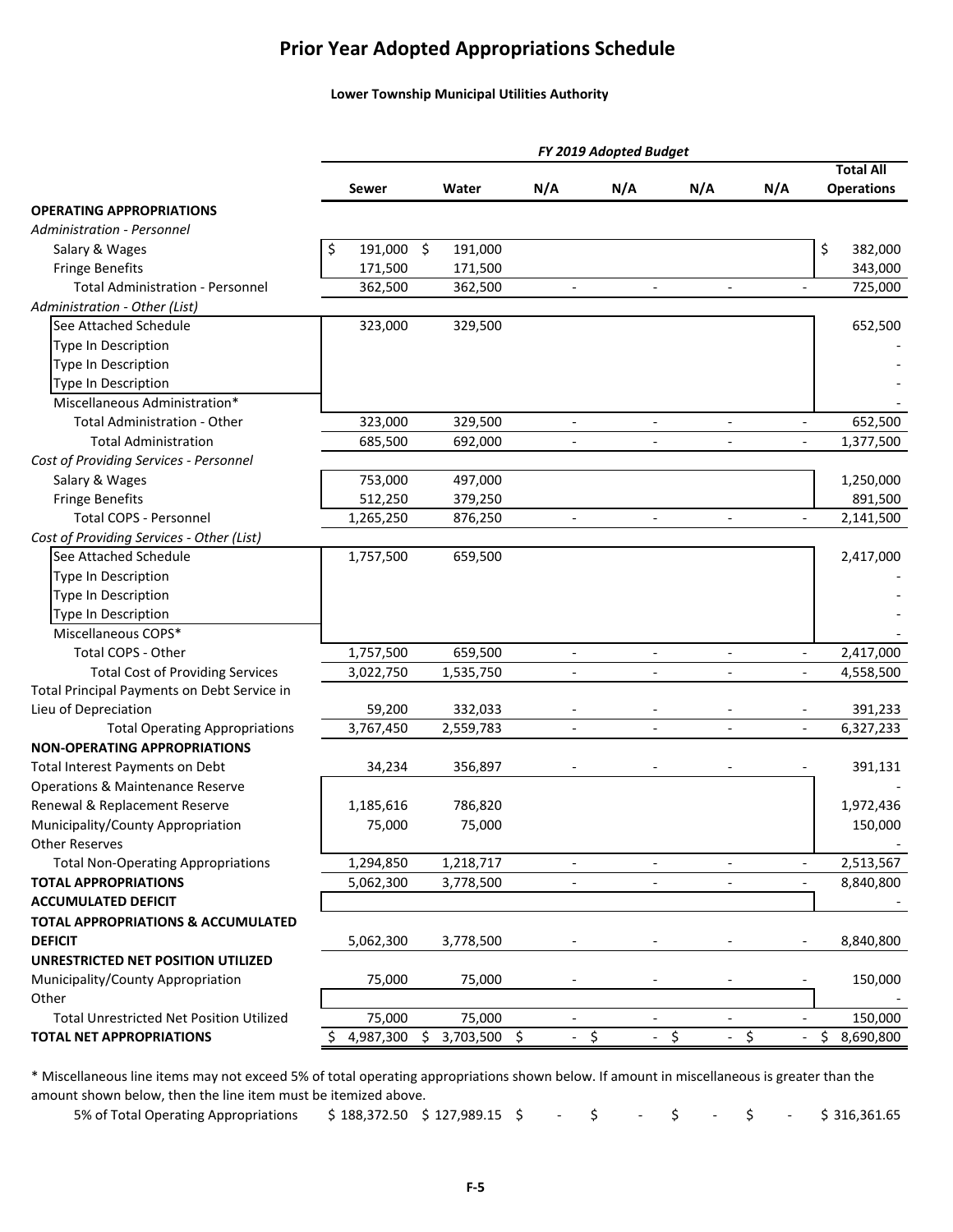#### **Debt Service Schedule ‐ Principal**

| If Authority has no debt X this box   |                                           |    |                                        |    |             |                               |                          |            |           |                       |                                       |
|---------------------------------------|-------------------------------------------|----|----------------------------------------|----|-------------|-------------------------------|--------------------------|------------|-----------|-----------------------|---------------------------------------|
|                                       | <b>Adopted Budget</b><br><b>Year 2019</b> |    | Proposed<br><b>Budget Year</b><br>2020 |    | 2021        | Fiscal Year Ending in<br>2022 | 2023                     | 2024       | 2025      | <b>Thereafter</b>     | <b>Total Principal</b><br>Outstanding |
| Sewer                                 |                                           |    |                                        |    |             |                               |                          |            |           |                       |                                       |
| Series 2012                           | \$<br>59,200                              | \$ | 61,050                                 | \$ | $61,050$ \$ | 64,750 \$                     | 66,600 \$                | 68,450 \$  | 70,300 \$ | 653,050               | \$<br>1,045,250                       |
| Type in Issue Name                    |                                           |    |                                        |    |             |                               |                          |            |           |                       |                                       |
| Type in Issue Name                    |                                           |    |                                        |    |             |                               |                          |            |           |                       |                                       |
| Type in Issue Name                    |                                           |    |                                        |    |             |                               |                          |            |           |                       |                                       |
| <b>Total Principal</b>                | 59,200                                    |    | 61,050                                 |    | 61,050      | 64,750                        | 66,600                   | 68,450     | 70,300    | 653,050               | 1,045,250                             |
| Water                                 |                                           |    |                                        |    |             |                               |                          |            |           |                       |                                       |
| Series 2012                           | 100,800                                   |    | 103,950                                |    | 103,950     | 110,250                       | 113,400                  | 116,550    | 119,700   | 1,111,950             | 1,779,750                             |
| USDA Series 2010                      | 27,419                                    |    | 28,526                                 |    | 29,679      | 30,878                        | 32,126                   | 33,423     | 34,774    | 1,464,181             | 1,653,587                             |
| USDA Series 2013                      | 145,921                                   |    | 149,038                                |    | 152,221     | 155,473                       | 158,795                  | 162,187    | 165,652   | 6,392,637             | 7,336,003                             |
| USDA Series 2017                      | 57,893<br>332,033                         |    | 59,130                                 |    | 60,393      | 61,683                        | 63,001                   | 64,347     | 65,721    | 3,037,150             | 3,411,425                             |
| <b>Total Principal</b><br>N/A         |                                           |    | 340,644                                |    | 346,243     | 358,284                       | 367,322                  | 376,507    | 385,847   | 12,005,918            | 14,180,765                            |
| Type in Issue Name                    |                                           |    |                                        |    |             |                               |                          |            |           |                       |                                       |
| Type in Issue Name                    |                                           |    |                                        |    |             |                               |                          |            |           |                       |                                       |
| Type in Issue Name                    |                                           |    |                                        |    |             |                               |                          |            |           |                       |                                       |
| Type in Issue Name                    |                                           |    |                                        |    |             |                               |                          |            |           |                       |                                       |
| <b>Total Principal</b>                | $\sim$                                    |    |                                        |    | $\sim$      | $\sim$                        | $\sim$                   | $\sim$     | $\sim$    | $\sim$                |                                       |
| N/A                                   |                                           |    |                                        |    |             |                               |                          |            |           |                       |                                       |
| Type in Issue Name                    |                                           |    |                                        |    |             |                               |                          |            |           |                       |                                       |
| Type in Issue Name                    |                                           |    |                                        |    |             |                               |                          |            |           |                       |                                       |
| Type in Issue Name                    |                                           |    |                                        |    |             |                               |                          |            |           |                       |                                       |
| Type in Issue Name                    |                                           |    |                                        |    |             |                               |                          |            |           |                       |                                       |
| <b>Total Principal</b>                |                                           |    |                                        |    | $\sim$      | $\sim$                        | ÷                        | ÷.         | $\sim$    | ä,                    |                                       |
| N/A                                   |                                           |    |                                        |    |             |                               |                          |            |           |                       |                                       |
| Type in Issue Name                    |                                           |    |                                        |    |             |                               |                          |            |           |                       |                                       |
| Type in Issue Name                    |                                           |    |                                        |    |             |                               |                          |            |           |                       |                                       |
| Type in Issue Name                    |                                           |    |                                        |    |             |                               |                          |            |           |                       |                                       |
| Type in Issue Name                    |                                           |    |                                        |    |             |                               |                          |            |           |                       |                                       |
| <b>Total Principal</b>                |                                           |    |                                        |    | $\omega$    | $\mathcal{L}_{\mathcal{A}}$   | $\overline{\phantom{a}}$ | $\sim$     | $\omega$  | $\sim$                |                                       |
| N/A                                   |                                           |    |                                        |    |             |                               |                          |            |           |                       |                                       |
| Type in Issue Name                    |                                           |    |                                        |    |             |                               |                          |            |           |                       |                                       |
| Type in Issue Name                    |                                           |    |                                        |    |             |                               |                          |            |           |                       |                                       |
| Type in Issue Name                    |                                           |    |                                        |    |             |                               |                          |            |           |                       |                                       |
| Type in Issue Name                    |                                           |    |                                        |    |             |                               |                          |            |           |                       |                                       |
| <b>Total Principal</b>                |                                           |    |                                        |    |             |                               |                          |            |           | ٠                     |                                       |
| <b>TOTAL PRINCIPAL ALL OPERATIONS</b> | \$<br>391,233                             | \$ | 401,694                                | \$ | 407,293 \$  | 423,034<br>-\$                | 433,922 \$               | 444,957 \$ |           | 456,147 \$ 12,658,968 | \$15,226,015                          |

*Indicate the Authority's most recent bond rating and the year of the rating by ratings service.*

|                     | Moodv's | Fitch | <b>Standard &amp; Poors</b> |
|---------------------|---------|-------|-----------------------------|
| <b>Bond Rating</b>  |         |       |                             |
| Year of Last Rating |         |       |                             |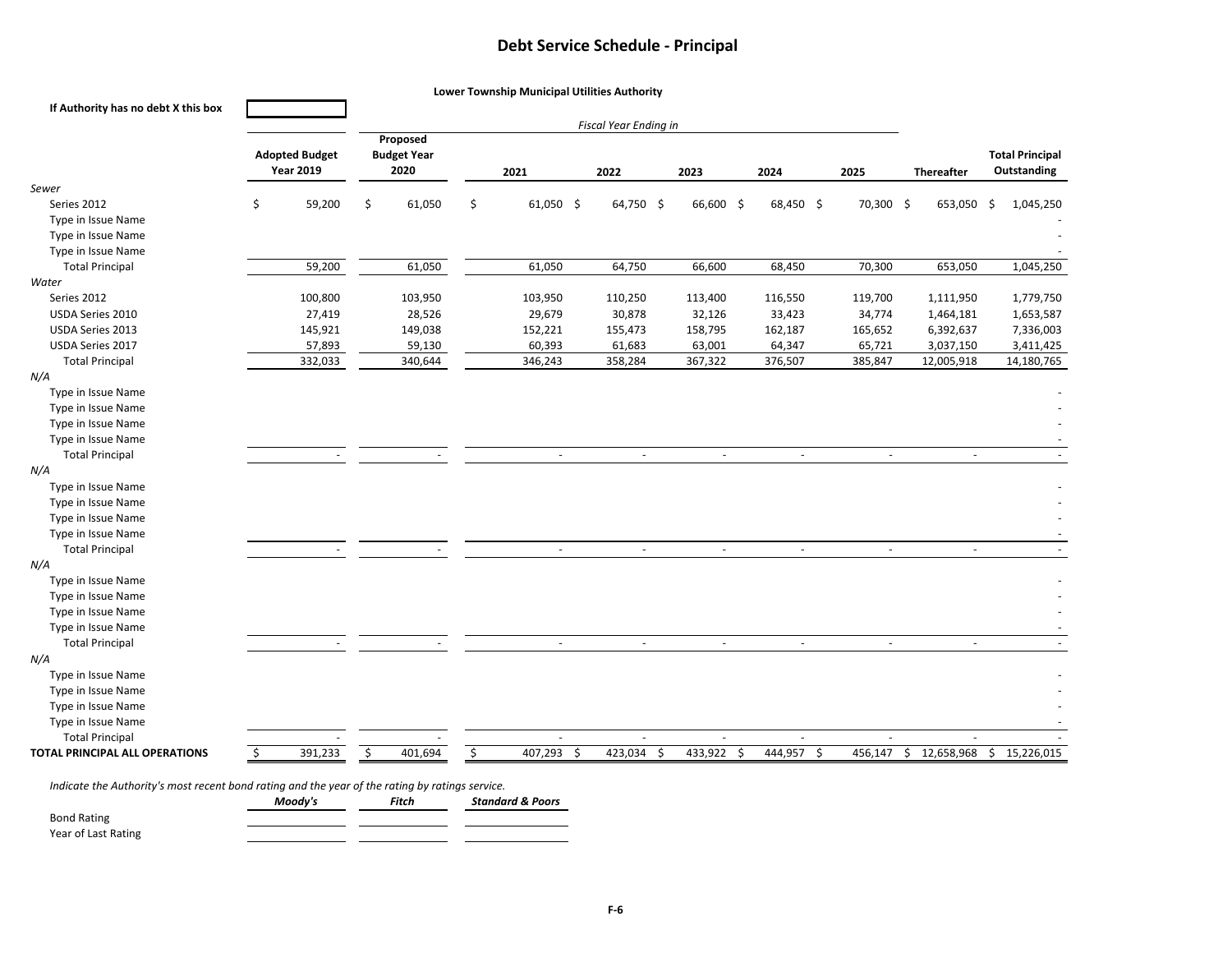#### **Debt Service Schedule ‐ Interest**

**Lower Township Municipal Utilities Authority**

| If Authority has no debt X this box  |                                           |                                          |                            |    |                          |  |                               |  |                               |                               |                           |                          |                         |  |
|--------------------------------------|-------------------------------------------|------------------------------------------|----------------------------|----|--------------------------|--|-------------------------------|--|-------------------------------|-------------------------------|---------------------------|--------------------------|-------------------------|--|
|                                      |                                           | <b>Fiscal Year Ending in</b><br>Proposed |                            |    |                          |  |                               |  |                               |                               |                           |                          |                         |  |
|                                      |                                           |                                          |                            |    |                          |  |                               |  |                               |                               |                           |                          | <b>Total Interest</b>   |  |
|                                      | <b>Adopted Budget</b><br><b>Year 2019</b> |                                          | <b>Budget Year</b><br>2020 |    | 2021                     |  | 2022                          |  | 2023                          | 2024                          | 2025                      | <b>Thereafter</b>        | Payments<br>Outstanding |  |
| Sewer                                |                                           |                                          |                            |    |                          |  |                               |  |                               |                               |                           |                          |                         |  |
| Series 2012                          | \$<br>34,234                              | \$                                       | 32,621                     | \$ | 31,395 \$                |  | $29,363$ \$                   |  | $27,350$ \$                   | $25,155$ \$                   | 34,234 \$                 | 80,301 \$                | 260,419                 |  |
| Type in Issue Name                   |                                           |                                          |                            |    |                          |  |                               |  |                               |                               |                           |                          |                         |  |
| Type in Issue Name                   |                                           |                                          |                            |    |                          |  |                               |  |                               |                               |                           |                          |                         |  |
| Type in Issue Name                   |                                           |                                          |                            |    |                          |  |                               |  |                               |                               |                           |                          |                         |  |
| <b>Total Interest Payments</b>       | 34,234                                    |                                          | 32,621                     |    | 31,395                   |  | 29,363                        |  | 27,350                        | 25,155                        | 34,234                    | 80,301                   | 260,419                 |  |
| Water                                |                                           |                                          |                            |    |                          |  |                               |  |                               |                               |                           |                          |                         |  |
| Series 2012                          | 58,291                                    |                                          | 55,544                     |    | 52,645                   |  | 49,996                        |  | 46,569                        | 42,833                        | 58,291                    | 136,727                  | 442,605                 |  |
| USDA Series 2010                     | 66,969                                    |                                          | 65,861                     |    | 64,709                   |  | 63,510                        |  | 62,262                        | 60,964                        | 59,614                    | 844,928                  | 1,221,848               |  |
| USDA Series 2013                     | 158,220                                   |                                          | 155,102                    |    | 151,919                  |  | 148,667                       |  | 145,345                       | 141,953                       | 138,488                   | 2,121,849                | 3,003,323               |  |
| USDA Series 2017                     | 73,417                                    |                                          | 72,181                     |    | 70,917                   |  | 69,627                        |  | 68,309                        | 66,963                        | 65,589                    | 1,164,064                | 1,577,650               |  |
| <b>Total Interest Payments</b>       | 356,897                                   |                                          | 348,688                    |    | 340,190                  |  | 331,800                       |  | 322,485                       | 312,713                       | 321,982                   | 4,267,568                | 6,245,426               |  |
| N/A                                  |                                           |                                          |                            |    |                          |  |                               |  |                               |                               |                           |                          |                         |  |
| Type in Issue Name                   |                                           |                                          |                            |    |                          |  |                               |  |                               |                               |                           |                          |                         |  |
| Type in Issue Name                   |                                           |                                          |                            |    |                          |  |                               |  |                               |                               |                           |                          |                         |  |
| Type in Issue Name                   |                                           |                                          |                            |    |                          |  |                               |  |                               |                               |                           |                          |                         |  |
| Type in Issue Name                   |                                           |                                          |                            |    |                          |  |                               |  |                               |                               |                           |                          |                         |  |
| <b>Total Interest Payments</b>       |                                           |                                          |                            |    |                          |  |                               |  |                               | $\overline{\phantom{a}}$      |                           |                          |                         |  |
| N/A                                  |                                           |                                          |                            |    |                          |  |                               |  |                               |                               |                           |                          |                         |  |
| Type in Issue Name                   |                                           |                                          |                            |    |                          |  |                               |  |                               |                               |                           |                          |                         |  |
| Type in Issue Name                   |                                           |                                          |                            |    |                          |  |                               |  |                               |                               |                           |                          |                         |  |
| Type in Issue Name                   |                                           |                                          |                            |    |                          |  |                               |  |                               |                               |                           |                          |                         |  |
| Type in Issue Name                   |                                           |                                          |                            |    |                          |  |                               |  |                               |                               |                           |                          |                         |  |
| <b>Total Interest Payments</b>       |                                           |                                          |                            |    | $\blacksquare$           |  | $\blacksquare$                |  | $\mathbb{L}^2$                | $\sim$                        | $\mathbb{Z}^{\mathbb{Z}}$ | $\sim$                   |                         |  |
| N/A                                  |                                           |                                          |                            |    |                          |  |                               |  |                               |                               |                           |                          |                         |  |
| Type in Issue Name                   |                                           |                                          |                            |    |                          |  |                               |  |                               |                               |                           |                          |                         |  |
| Type in Issue Name                   |                                           |                                          |                            |    |                          |  |                               |  |                               |                               |                           |                          |                         |  |
| Type in Issue Name                   |                                           |                                          |                            |    |                          |  |                               |  |                               |                               |                           |                          |                         |  |
| Type in Issue Name                   |                                           |                                          |                            |    |                          |  |                               |  |                               |                               |                           |                          |                         |  |
| <b>Total Interest Payments</b>       |                                           |                                          |                            |    | $\overline{\phantom{a}}$ |  | $\overline{\phantom{a}}$      |  | $\overline{\phantom{a}}$      | $\sim$                        | $\blacksquare$            | $\overline{\phantom{a}}$ |                         |  |
| N/A                                  |                                           |                                          |                            |    |                          |  |                               |  |                               |                               |                           |                          |                         |  |
| Type in Issue Name                   |                                           |                                          |                            |    |                          |  |                               |  |                               |                               |                           |                          |                         |  |
| Type in Issue Name                   |                                           |                                          |                            |    |                          |  |                               |  |                               |                               |                           |                          |                         |  |
| Type in Issue Name                   |                                           |                                          |                            |    |                          |  |                               |  |                               |                               |                           |                          |                         |  |
| Type in Issue Name                   |                                           |                                          |                            |    |                          |  |                               |  |                               |                               |                           |                          |                         |  |
| <b>Total Interest Payments</b>       |                                           |                                          |                            |    | $\sim$                   |  | $\sim$                        |  | $\sim$                        | $\sim$                        | $\sim$                    | $\sim$                   |                         |  |
| <b>TOTAL INTEREST ALL OPERATIONS</b> | \$<br>391,131                             | $\overline{\varsigma}$                   | 381,309                    | \$ | $371,585$ \$             |  | 361,163<br>$\ddot{\varsigma}$ |  | 349,835<br>$\ddot{\varsigma}$ | 337,868<br>$\ddot{\varsigma}$ | 356,216                   | \$<br>4,347,869          | \$<br>6,505,845         |  |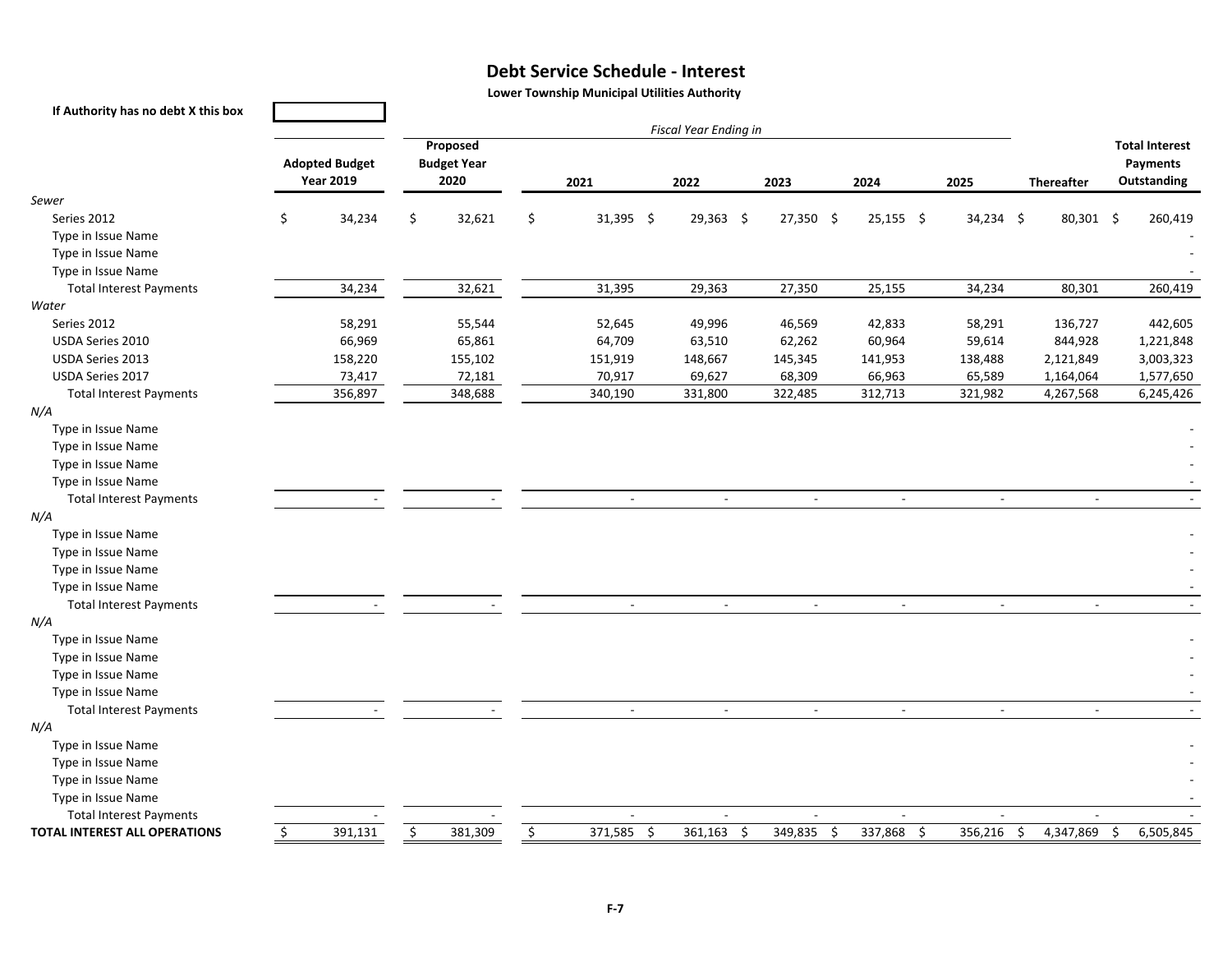### **Net Position Reconciliation**

#### **Lower Township Municipal Utilities Authority**

For thee Period December 1, 2019 to

November 30, 2020

to

|                                                                    | <b>FY 2020 Proposed Budget</b> |                           |     |     |     |     |                   |  |
|--------------------------------------------------------------------|--------------------------------|---------------------------|-----|-----|-----|-----|-------------------|--|
|                                                                    |                                |                           |     |     |     |     | <b>Total All</b>  |  |
|                                                                    | Sewer                          | Water                     | N/A | N/A | N/A | N/A | <b>Operations</b> |  |
| TOTAL NET POSITION BEGINNING OF LATEST AUDIT REPORT YEAR(1)        | \$15,351,450                   | \$15,351,449              |     |     |     |     | \$30,702,899      |  |
| Less: Invested in Capital Assets, Net of Related Debt (1)          | 12,026,513                     | 12,026,513                |     |     |     |     | 24,053,026        |  |
| Less: Restricted for Debt Service Reserve (1)                      | 94,113                         | 160,246                   |     |     |     |     | 254,359           |  |
| Less: Other Restricted Net Position (1)                            | 93,434                         | 159,091                   |     |     |     |     | 252,525           |  |
| Total Unrestricted Net Position (1)                                | 3,137,390                      | 3,005,599                 |     |     |     |     | 6,142,989         |  |
| Less: Designated for Non-Operating Improvements & Repairs          | 4,098,599                      | 2,717,803                 |     |     |     |     | 6,816,402         |  |
| Less: Designated for Rate Stabilization                            |                                |                           |     |     |     |     |                   |  |
| Less: Other Designated by Resolution                               |                                |                           |     |     |     |     |                   |  |
| Plus: Accrued Unfunded Pension Liability (1)                       | 1,646,648                      | 1,646,647                 |     |     |     |     | 3,293,295         |  |
| Plus: Accrued Unfunded Other Post-Employment Benefit Liability (1) | 3,483,655                      | 3,483,656                 |     |     |     |     | 6,967,311         |  |
| Plus: Estimated Income (Loss) on Current Year Operations (2)       | 652,210                        | 273,865                   |     |     |     |     | 926,075           |  |
| Plus: Other Adjustments (attach schedule)                          |                                |                           |     |     |     |     |                   |  |
| UNRESTRICTED NET POSITION AVAILABLE FOR USE IN PROPOSED BUDGET     | 4,821,304                      | 5,691,964                 |     |     |     |     | 10,513,268        |  |
| Unrestricted Net Position Utilized to Balance Proposed Budget      | 184,000                        | 957,732                   |     |     |     |     | 1,141,732         |  |
| Unrestricted Net Position Utilized in Proposed Capital Budget      |                                |                           |     |     |     |     |                   |  |
| Appropriation to Municipality/County (3)                           | 80,000                         | 80,000                    |     |     |     |     | 160,000           |  |
| Total Unrestricted Net Position Utilized in Proposed Budget        | 264,000                        | 1,037,732                 |     |     |     |     | 1,301,732         |  |
| PROJECTED UNRESTRICTED UNDESIGNATED NET POSITION AT END OF YEAR    |                                |                           |     |     |     |     |                   |  |
| Last issued Audit Report (4)                                       |                                | 4,557,304 \$ 4,654,232 \$ |     |     |     |     | \$9,211,536       |  |
|                                                                    |                                |                           |     |     |     |     |                   |  |

*(1) Total of all operations for this line item must agree to audited financial statements.*

*(2) Include budgeted and unbudgeted use of unrestricted net position in the current year's operations.*

*(3) Amount may not exceed 5% of total operating appropriations. See calculation below.*

Maximum Allowable Appropriation to Municipality/County \$ 187,784 \$ 139,302 \$ \$ \$ \$ 327,086 (4) If Authority is projecting a deficit for any operation at the end of the budget period, the Authority must attach a statement explaining its plan to reduce the deficit, including *the timeline for elimination of the deficit, if not already detailed in the budget narrative section.*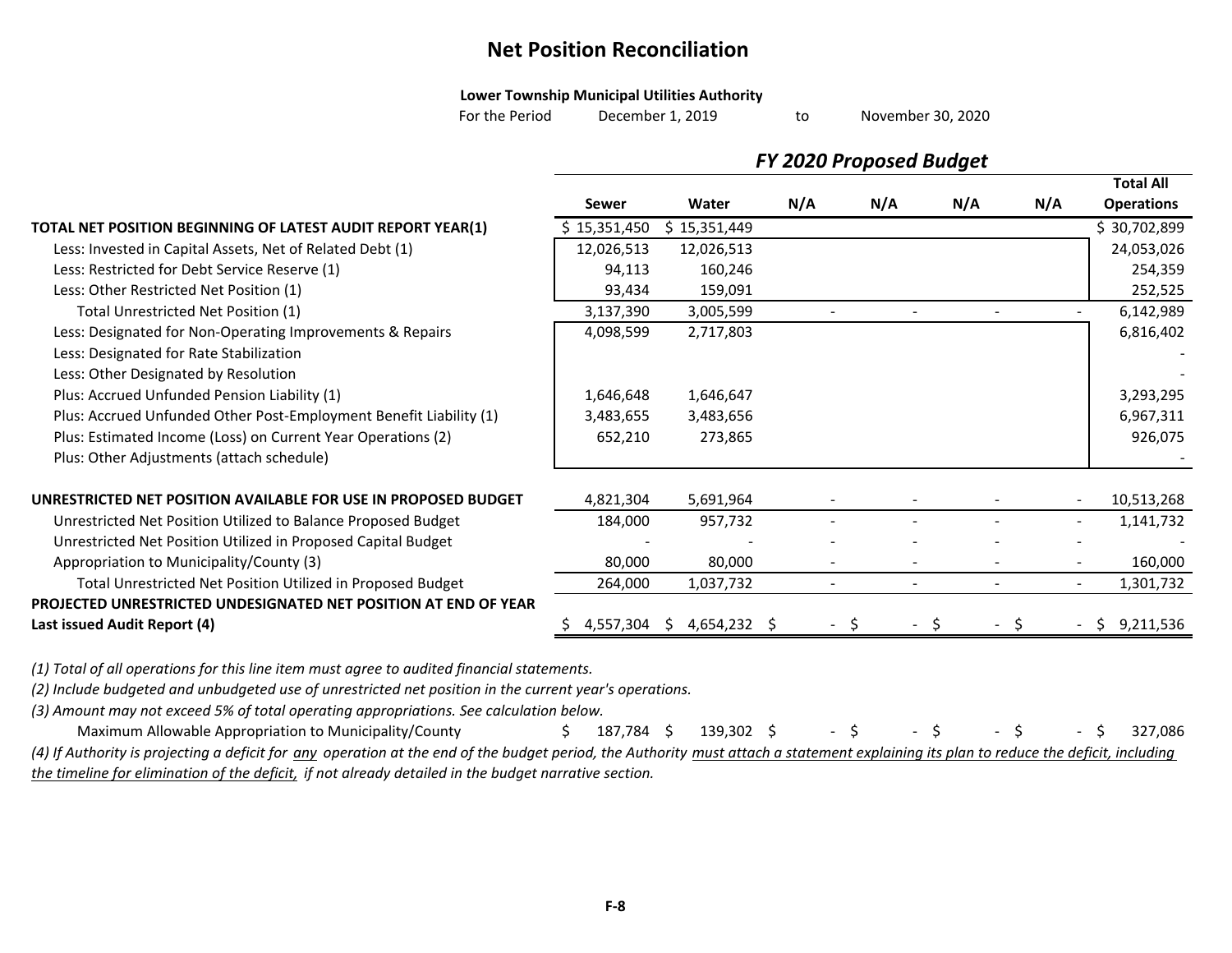2019 LOWER TOWNSHIP MUNICIPAL UTILITIES AUTHORITY CAPITAL BUDGET/ PROGRAM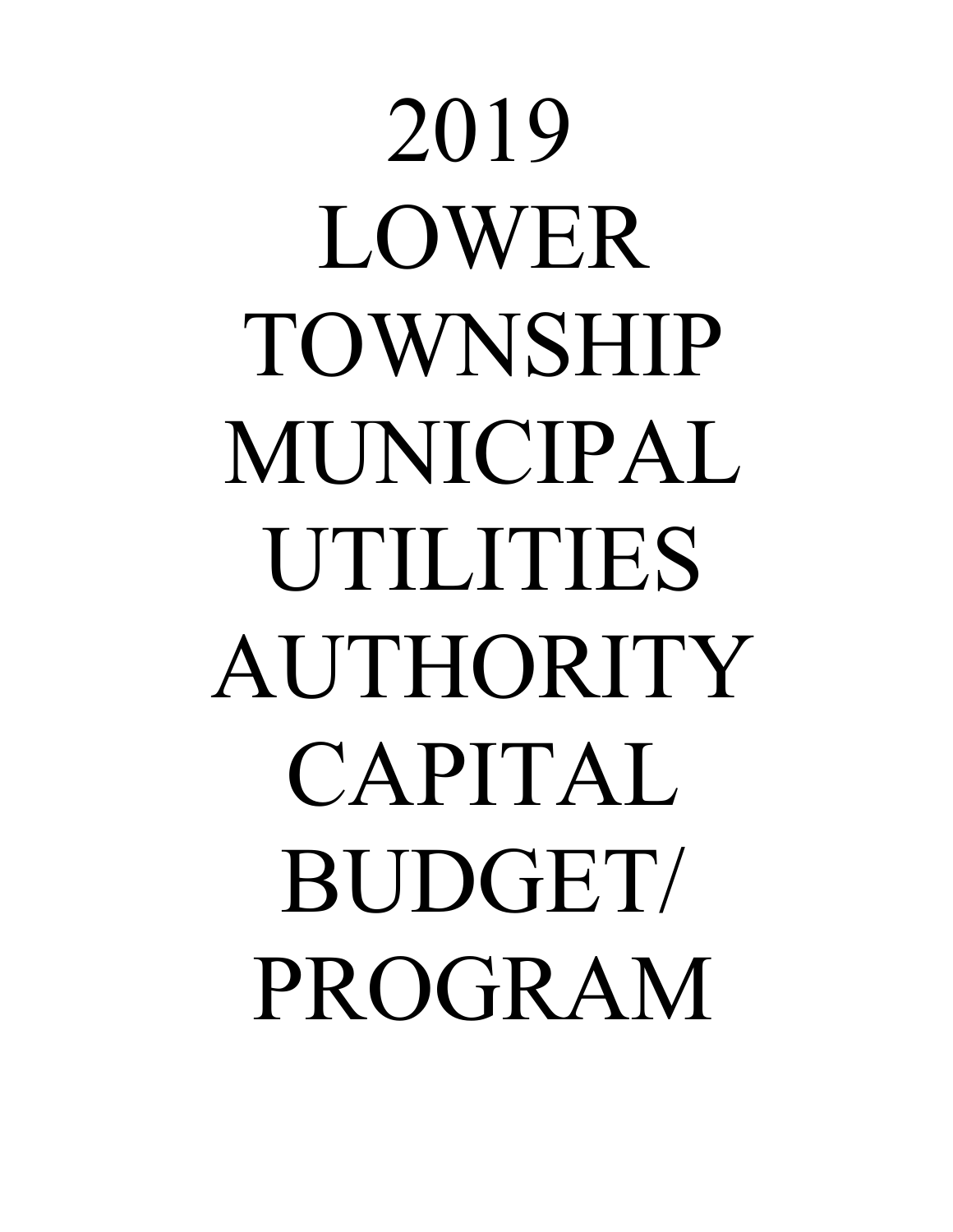# **2019 CERTIFICATION OF AUTHORITY CAPITAL BUDGET/PROGRAM**

### **LOWER TOWNSHIP MUNICIPAL UTILITIES**

**FISCAL YEAR: FROM: DECEMBER 1, 2019 TO: NOVEMBER 30, 2020** 

**[X]** It is hereby certified that the Authority Capital Budget/Program annexed hereto is a true copy of the Capital Budget/Program approved, pursuant to N.J.A.C. 5:31-2.2, along with the Annual Budget, by the governing body of the Lower Township Municipal Utilities Authority, on the 2<sup>nd</sup> day of October, 2019.

| Officer's Signature: | Sharin 9 Ho                         |             |                  |  |  |  |  |  |  |
|----------------------|-------------------------------------|-------------|------------------|--|--|--|--|--|--|
| Name:                | <b>Sharon Otto</b>                  |             |                  |  |  |  |  |  |  |
| Title:               | Secretary                           |             |                  |  |  |  |  |  |  |
| Address:             | 2900 Bayshore Road Villas, NJ 08251 |             |                  |  |  |  |  |  |  |
| Phone Number:        | $(856)$ 468-1111                    | Fax Number: | $(856)$ 464-0034 |  |  |  |  |  |  |
| E-mail address       | soltmua@comcast.net                 |             |                  |  |  |  |  |  |  |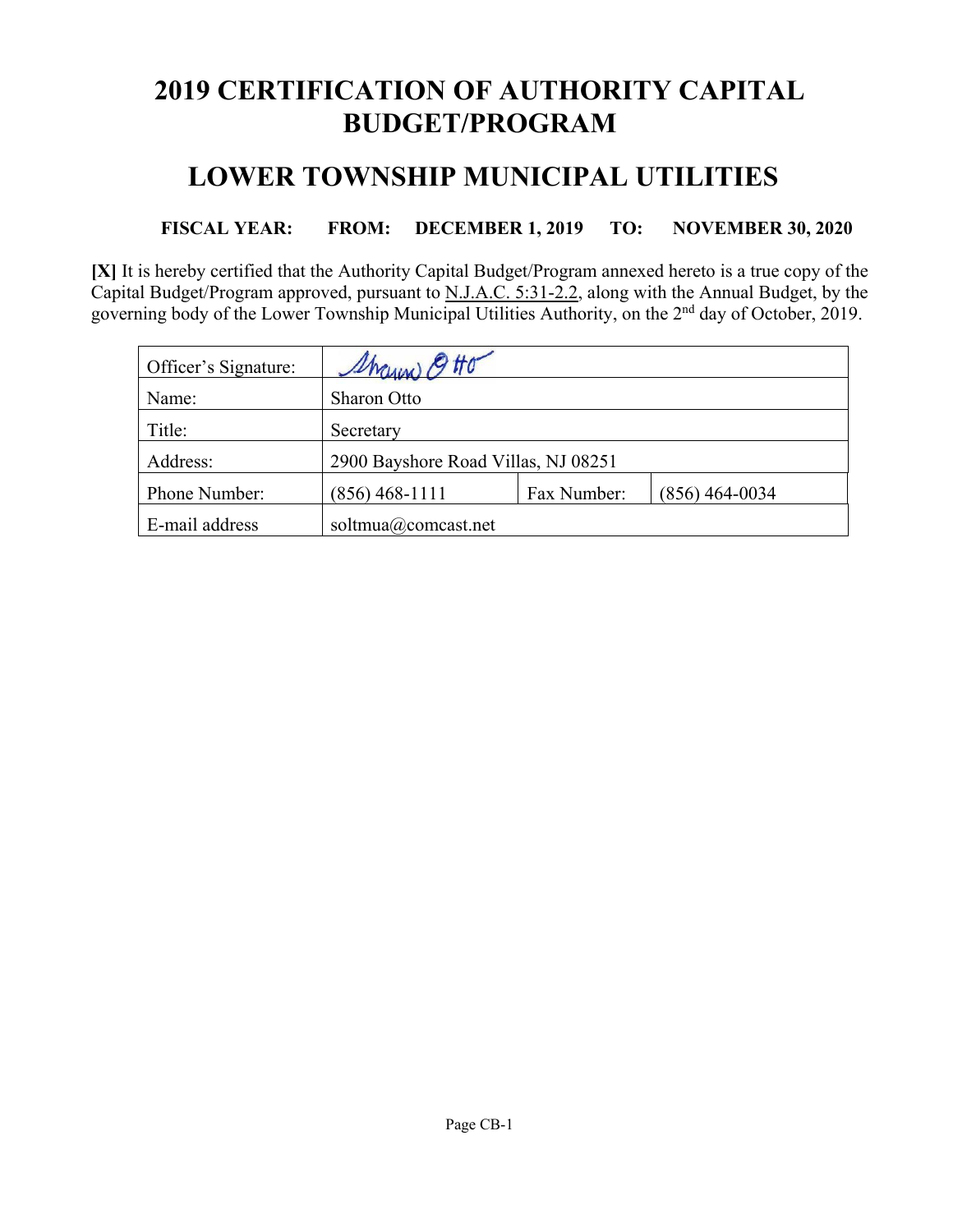# **2019 CAPITAL BUDGET/PROGRAM MESSAGE**

# **LOWER TOWNSHIP MUNICIPAL UTILITIES AUTHORITY**

### **FISCAL YEAR: FROM: DECEMBER 1, 2019 TO: NOVEMBER 30, 2020**

1. Has each municipality or county affected by the actions of the authority participated in the development of the capital plan and reviewed or approved the plans or projects included within the Capital Budget/Program (This may include the governing body or certain officials such as planning boards, Construction Code Officials) as to these Projects?

#### **The Capital Plan is submitted along with the annual budget to the Township of Lower**

2. Has each capital project/project financing been developed from a specific capital improvement plan or report; does it include full lifecycle costs; and is it consistent with appropriate elements of Master Plans or other plans in the jurisdiction(s) served by the authority?

#### **Each project has been developed from a specific capital improvement plan or report.**

3. Has a long-term (5 years or more) infrastructure needs and other capital items (Vehicles, Equipment) needs assessment been prepared?

#### **A long-term infrastructure needs assessment has been performed in fiscal year 2017 that included the Wastewater Treatment Facility.**

4. If amounts are on Page CB-3 in the column Debt Authorizations. Indicate the primary source of funding the debt service for the Debt Authorizations (Example Rate Increases Funding or Other sources)

### **New Jersey Infrastructure Bank and Revenue Bonds are planned to be issued.**

5. Please indicate which capital projects/project financings are being undertaken in the Metropolitan or Suburban Planning Areas as defined in the State Development and Redevelopment Plan**.** 

### **N/A**

6. Please indicate which capital projects/project financings are being undertaken within the boundary of a State Planning Commission-designated Center and/or Endorsed Plan and if the project was included in the Plan Implementation Agenda for that Center/Endorsed Plan.

**N/A**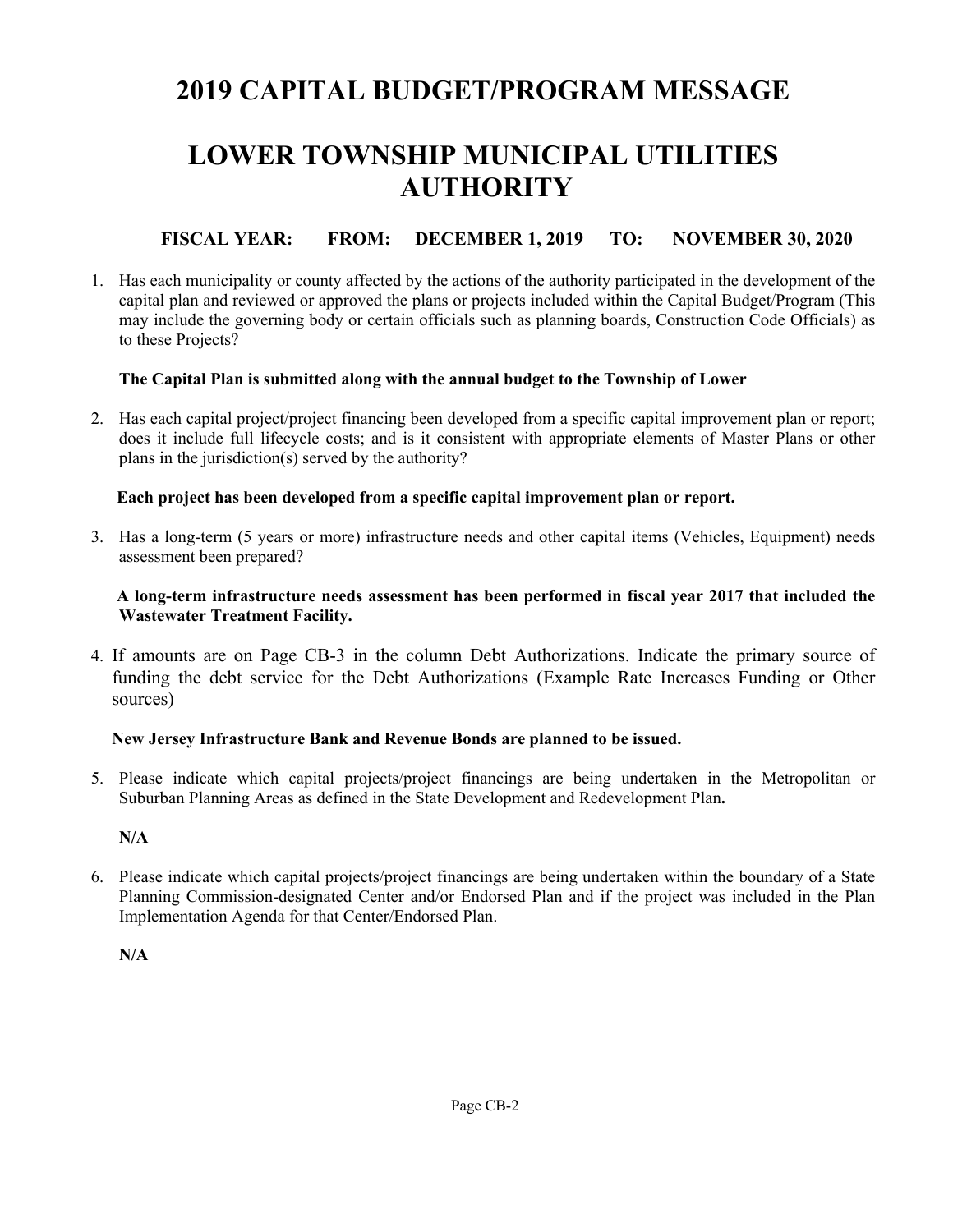### **Proposed Capital Budget**

#### **Lower Township Municipal Utilities Authority**

For the Period December 1, 2019 to November 30, 2020

|                                      |                        |                              | Renewal &                |                          |                                     |                |
|--------------------------------------|------------------------|------------------------------|--------------------------|--------------------------|-------------------------------------|----------------|
|                                      | <b>Estimated Total</b> | <b>Unrestricted Net</b>      | Replacement              | <b>Debt</b>              |                                     | Other          |
|                                      | Cost                   | <b>Position Utilized</b>     | <b>Reserve</b>           |                          | <b>Authorization Capital Grants</b> | <b>Sources</b> |
| Sewer                                |                        |                              |                          |                          |                                     |                |
| Carried From CB-3(Sewer)             | 11,120,000<br>\$       |                              | \$<br>3,120,000          | 8,000,000<br>\$          |                                     |                |
| Type in Description                  |                        |                              |                          |                          |                                     |                |
| Type in Description                  |                        |                              |                          |                          |                                     |                |
| Type in Description                  |                        |                              |                          |                          |                                     |                |
| Total                                | 11,120,000             | $\overline{a}$               | 3,120,000                | 8,000,000                | $\blacksquare$                      |                |
| Water                                |                        |                              |                          |                          |                                     |                |
| Carried From CB-3(Water)             | 2,813,000              |                              | \$<br>2,813,000          |                          |                                     |                |
| Type in Description                  |                        |                              |                          |                          |                                     |                |
| Type in Description                  |                        |                              |                          |                          |                                     |                |
| Type in Description                  |                        |                              |                          |                          |                                     |                |
| Total                                | 2,813,000              | $\overline{\phantom{a}}$     | 2,813,000                | $\overline{\phantom{a}}$ | $\overline{\phantom{a}}$            |                |
| N/A                                  |                        |                              |                          |                          |                                     |                |
| Type in Description                  |                        |                              |                          |                          |                                     |                |
| Type in Description                  |                        |                              |                          |                          |                                     |                |
| Type in Description                  |                        |                              |                          |                          |                                     |                |
| Type in Description                  |                        |                              |                          |                          |                                     |                |
| Total                                |                        | $\overline{\phantom{a}}$     | $\overline{\phantom{a}}$ | $\overline{\phantom{a}}$ | $\overline{\phantom{a}}$            |                |
| N/A                                  |                        |                              |                          |                          |                                     |                |
| Type in Description                  |                        |                              |                          |                          |                                     |                |
| Type in Description                  |                        |                              |                          |                          |                                     |                |
| Type in Description                  |                        |                              |                          |                          |                                     |                |
| Type in Description                  |                        |                              |                          |                          |                                     |                |
| Total                                |                        | $\frac{1}{2}$                | $\overline{\phantom{a}}$ | $\blacksquare$           | $\blacksquare$                      |                |
| N/A                                  |                        |                              |                          |                          |                                     |                |
| <b>Type in Description</b>           |                        |                              |                          |                          |                                     |                |
| Type in Description                  |                        |                              |                          |                          |                                     |                |
| Type in Description                  |                        |                              |                          |                          |                                     |                |
| Type in Description                  |                        |                              |                          |                          |                                     |                |
| Total                                |                        | $\overline{a}$               | $\blacksquare$           | $\overline{\phantom{a}}$ | $\overline{\phantom{a}}$            |                |
| N/A                                  |                        |                              |                          |                          |                                     |                |
| Type in Description                  |                        |                              |                          |                          |                                     |                |
| Type in Description                  |                        |                              |                          |                          |                                     |                |
| Type in Description                  |                        |                              |                          |                          |                                     |                |
| Type in Description                  |                        |                              |                          |                          |                                     |                |
| Total                                |                        | $\qquad \qquad \blacksquare$ |                          |                          | $\overline{\phantom{a}}$            |                |
| <b>TOTAL PROPOSED CAPITAL BUDGET</b> | \$<br>13,933,000       | \$<br>$\blacksquare$         | \$<br>5,933,000          | \$<br>8,000,000          | \$<br>$\overline{\phantom{a}}$      | \$             |
|                                      |                        |                              |                          |                          |                                     |                |

Enter brief description of up to four projects for each operation above. For operations with more than four budgeted projects, please attach additional schedules. Input total amount of all projects for the operation on single line and enter "See Attached Schedule" instead of project *description.*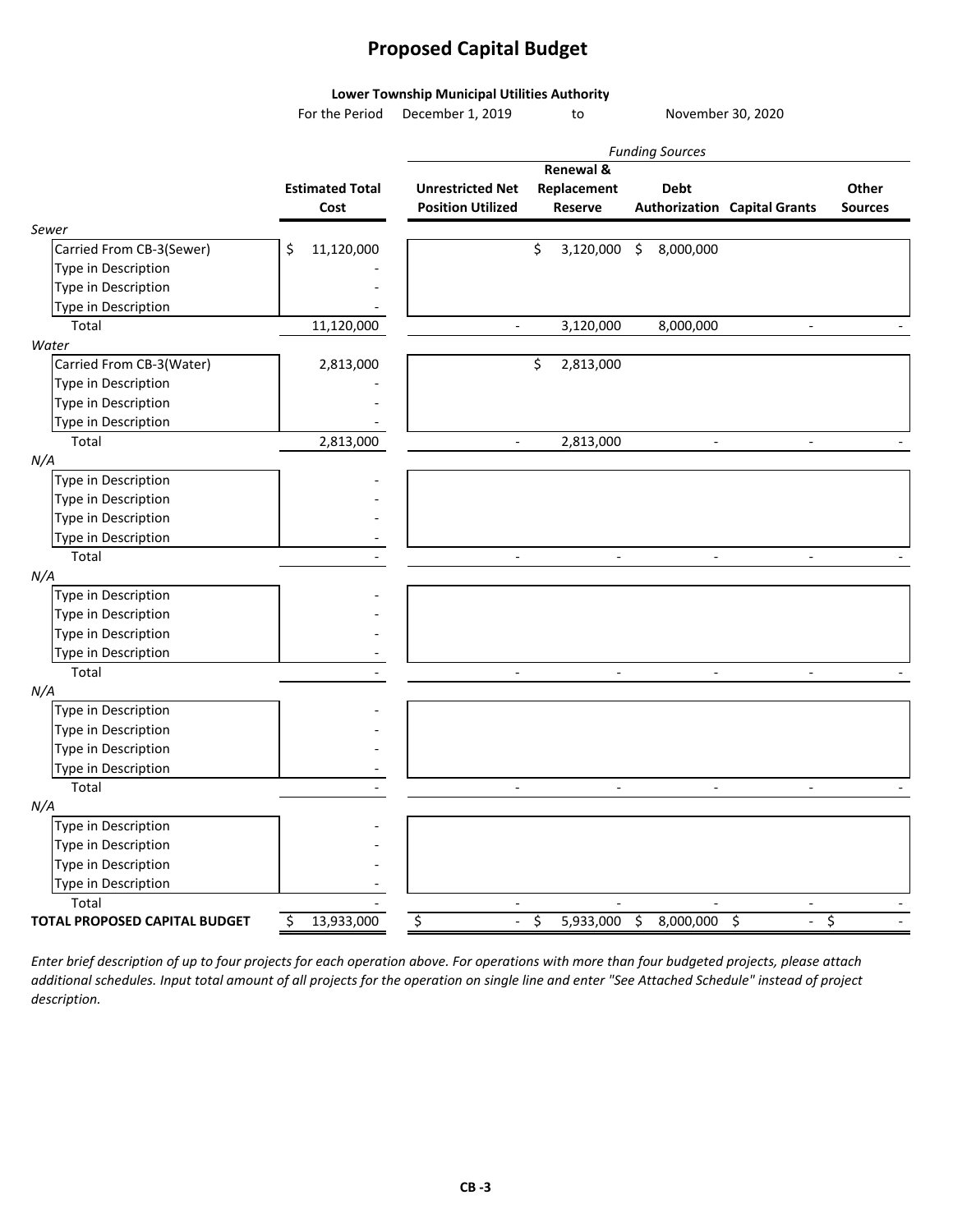#### **LOWER TOWNSHIP MUNICIPAL UTILITIES AUTHORITY 6 YEAR SEWER CAPITAL PROGRAM**

| <b>Lower Township MUA</b>                  |   |                   |        | Bonds &      |   | Renewal &   |     |            |   |            |                 |           |           |                 |
|--------------------------------------------|---|-------------------|--------|--------------|---|-------------|-----|------------|---|------------|-----------------|-----------|-----------|-----------------|
| <b>Sewer Capital Items</b>                 |   | <b>Total Cost</b> | Grants | <b>Notes</b> |   | Replacement |     | 2019-2020  |   | 2020-2021  | 2021-2022       | 2022-2023 | 2023-2024 | 2024-2025       |
| <b>Treatment Plant Improvements</b>        |   |                   |        |              |   |             |     |            |   |            |                 |           |           |                 |
| Refurbish Centrifuge                       | Ś | 85,000            | \$     | \$           | Ś | 85,000      | \$. | 85,000 \$  |   |            | \$              | \$        | \$        | \$              |
| Air Quality Equipment - Sludge Building    |   | 150,000           |        |              |   | 150,000     |     | 150,000    |   |            |                 |           |           |                 |
| Refurbish Chain Drives - Primary Clarifier |   | 100,000           |        |              |   | 100,000     |     | 100,000    |   |            |                 |           |           |                 |
| Plant Capital Improvement Plan Engineering |   | 200,000           |        |              |   | 200,000     |     | 200,000    |   |            |                 |           |           |                 |
| <b>Plant Electrical Renovations</b>        |   | 1,700,000         |        |              |   | 1,700,000   |     | 1,700,000  |   |            |                 |           |           |                 |
| Plant Capital Improvement Plan Year 3      |   | 1,800,000         |        |              |   | 1,800,000   |     |            |   | 1,800,000  |                 |           |           |                 |
| Plant Capital Improvement Plan Year 4      |   | 1,800,000         |        |              |   | 1,800,000   |     |            |   |            | 1,800,000       |           |           |                 |
| Plant Capital Improvement Plan Year 5      |   | 500,000           |        |              |   | 500,000     |     |            |   |            |                 | 500,000   |           |                 |
| <b>Collection System Improvements</b>      |   |                   |        |              |   |             |     |            |   |            |                 |           |           |                 |
| <b>Pump Station Rehabilitation</b>         |   | 2,542,500         |        |              |   | 2,542,500   |     | 292,500    |   | 450,000    | 450,000         | 450,000   | 450,000   | 450,000         |
| Sanitary Sewer Main Replacement            |   | 3,000,000         |        |              |   | 3,000,000   |     | 500,000    |   | 500,000    | 500,000         | 500,000   | 500,000   | 500,000         |
| Sanitary Sewer Expansion Phase 1           |   | 8,000,000         |        | 8,000,000    |   |             |     | 8,000,000  |   |            |                 |           |           |                 |
| Sanitary Sewer Expansion Phase 2           |   | 8,000,000         |        | 8,000,000    |   |             |     |            |   | 8,000,000  |                 |           |           |                 |
| <b>Equipment &amp; Vehicles</b>            |   |                   |        |              |   |             |     |            |   |            |                 |           |           |                 |
| Replace Utility Body Truck *               |   | 172,000           |        |              |   | 172,000     |     |            |   | 34,000     | 34,000          | 34,000    | 35,000    | 35,000          |
| Replace Supervision Vehicles *             |   | 50,000            |        |              |   | 50,000      |     |            |   |            | 25,000          |           | 25,000    |                 |
| Articulated Loader *                       |   | 75,000            |        |              |   | 75,000      |     | 75,000     |   |            |                 |           |           |                 |
| Equipment & Vehicle Repairs & Upgrades     |   | 52,500            |        |              |   | 52,500      |     | 7,500      |   | 8,000      | 8,500           | 9,000     | 9,500     | 10,000          |
| Other                                      |   |                   |        |              |   |             |     |            |   |            |                 |           |           |                 |
| <b>SCADA</b>                               |   | 67,500            |        |              |   | 67,500      |     | 10,000     |   | 10,500     | 11,000          | 11,500    | 12,000    | 12,500          |
|                                            |   |                   |        |              |   |             |     |            |   |            |                 |           |           |                 |
| <b>Totals</b>                              |   | 28,294,500        |        | 16,000,000   |   | 12,294,500  |     | 11,120,000 | s | 10,802,500 | 2,828,500<br>-5 | 1,504,500 | 1,031,500 | 1,007,500<br>-S |

\* Costs 50% Water 50% Sewer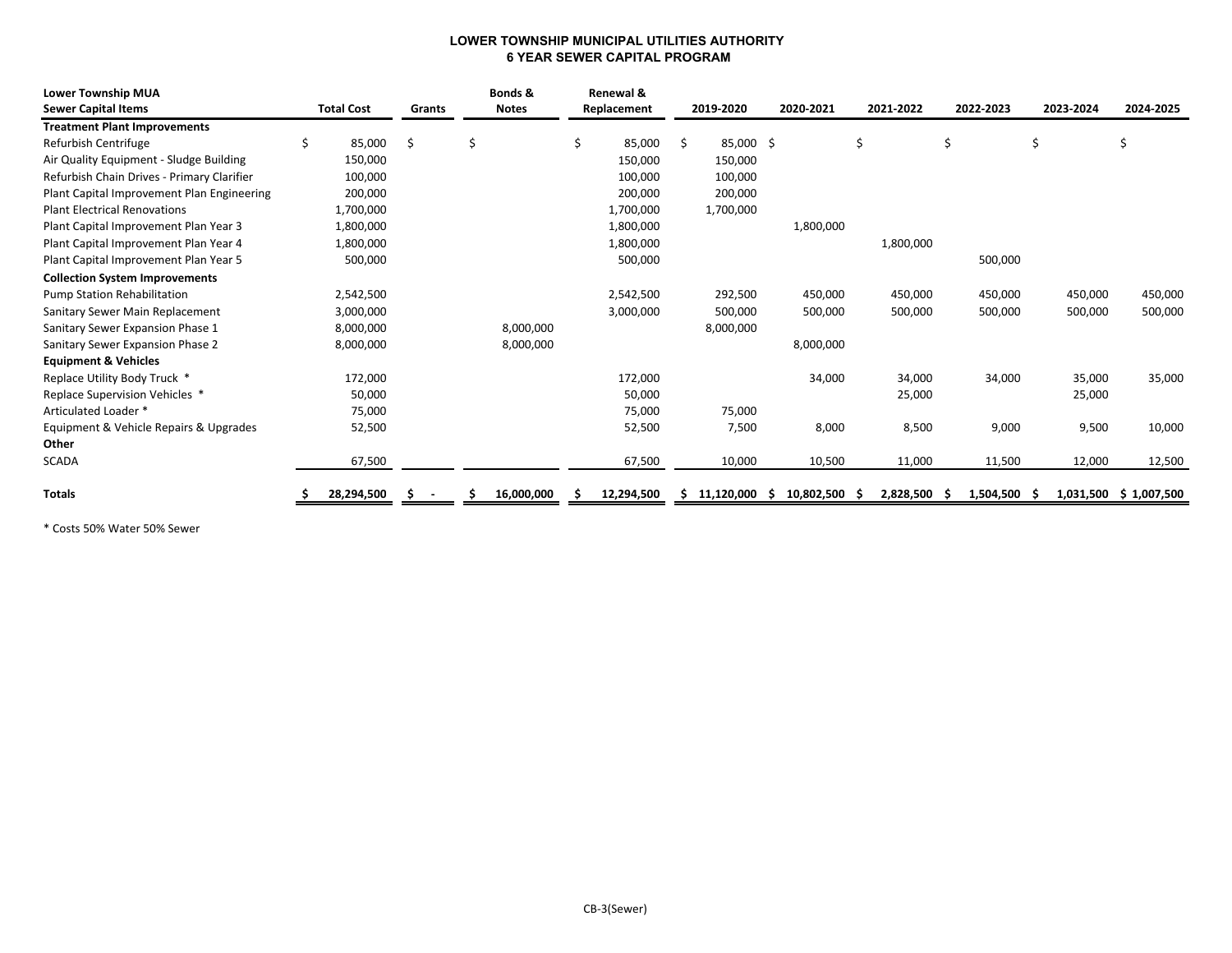#### **LOWER TOWNSHIP MUNICIPAL UTILITIES AUTHORITY 6 YEAR WATER CAPITAL PROGRAM**

| <b>Lower Township MUA</b>                         |                   |        | Bonds &      | Renewal &     |    |              |                   |                |           |               |               |
|---------------------------------------------------|-------------------|--------|--------------|---------------|----|--------------|-------------------|----------------|-----------|---------------|---------------|
| <b>Water Capital Items</b>                        | <b>Total Cost</b> | Grants | <b>Notes</b> | Replacement   |    | 2019-2020    | 2020-2021         | 2021-2022      | 2022-2023 | 2023-2024     | 2024-2025     |
| <b>Water Production</b>                           |                   |        |              |               |    |              |                   |                |           |               |               |
| Permanent Generator - Well 8                      | 120,000<br>Ś.     | S      | \$           | \$<br>120,000 | Ŝ. | $120,000$ \$ |                   | Ś              | \$        | Ŝ             | \$            |
| Conversion to Chlorine Tablet System              | 465,000           |        |              | 465,000       |    | 130,000      | 130,000           | 130,000        | 75,000    |               |               |
| Well Inspection & Refurbish                       | 600,000           |        |              | 600,000       |    | 100,000      | 100,000           | 100,000        | 100,000   | 100,000       | 100,000       |
| <b>Water Storage</b>                              |                   |        |              |               |    |              |                   |                |           |               |               |
| Shun Pike Painting & Rehab                        | 850,000           |        |              | 850,000       |    | 850,000      |                   |                |           |               |               |
| Airport Cleaning, Paining & Repairs               | 100,000           |        |              | 100,000       |    |              | 100,000           |                |           |               |               |
| Millman Tower Painting & Repairs                  | 75,000            |        |              | 75,000        |    |              |                   | 75,000         |           |               |               |
| Scott Ave Refurbish                               | 225,000           |        |              | 225,000       |    | 225,000      |                   |                |           |               |               |
| <b>Water Distribution</b>                         |                   |        |              |               |    |              |                   |                |           |               |               |
| Del Haven Expansion & Wildwood Interconnect       | 10,643,000        |        | 10,643,000   |               |    | 845,500      | 9,797,500         |                |           |               |               |
| North Cape May - Water Sys Engineering            | 525,000           |        |              | 525,000       |    | 75,000       | 90,000            | 90,000         | 90,000    | 90,000        | 90,000        |
| Water Main Replacement - Water Accountability Act | 3,300,000         |        |              | 3,300,000     |    | 300,000      | 600,000           | 600,000        | 600,000   | 600,000       | 600,000       |
| <b>Equipment &amp; Vehicles</b>                   |                   |        |              |               |    |              |                   |                |           |               |               |
| Loader                                            | 75,000            |        |              | 75,000        |    | 75,000       |                   |                |           |               |               |
| Replace Utility Body Truck *                      | 172,000           |        |              | 172,000       |    |              | 34,000            | 34,000         | 34,000    | 35,000        | 35,000        |
| Replace Supervision Vehicles *                    | 50,000            |        |              | 50,000        |    |              |                   | 25,000         |           | 25,000        |               |
| Articulated Loader *                              | 75,000            |        |              | 75,000        |    | 75,000       |                   |                |           |               |               |
| Equipment & Vehicle Repairs & Upgrades            | 52,500            |        |              | 52,500        |    | 7,500        | 8,000             | 8,500          | 9,000     | 9,500         | 10,000        |
| Other                                             |                   |        |              |               |    |              |                   |                |           |               |               |
| <b>SCADA</b>                                      | 67,500            |        |              | 67,500        |    | 10,000       | 10,500            | 11,000         | 11,500    | 12,000        | 12,500        |
|                                                   |                   |        |              |               |    |              |                   |                |           |               |               |
| Totals                                            | 17,395,000        |        | 10,643,000   | 6,752,000     |    | 2,813,000    | 10,870,000<br>- 5 | 1,073,500<br>S | 919,500   | 871,500<br>-S | 847,500<br>-S |

\* 50% Water & 50% Sewer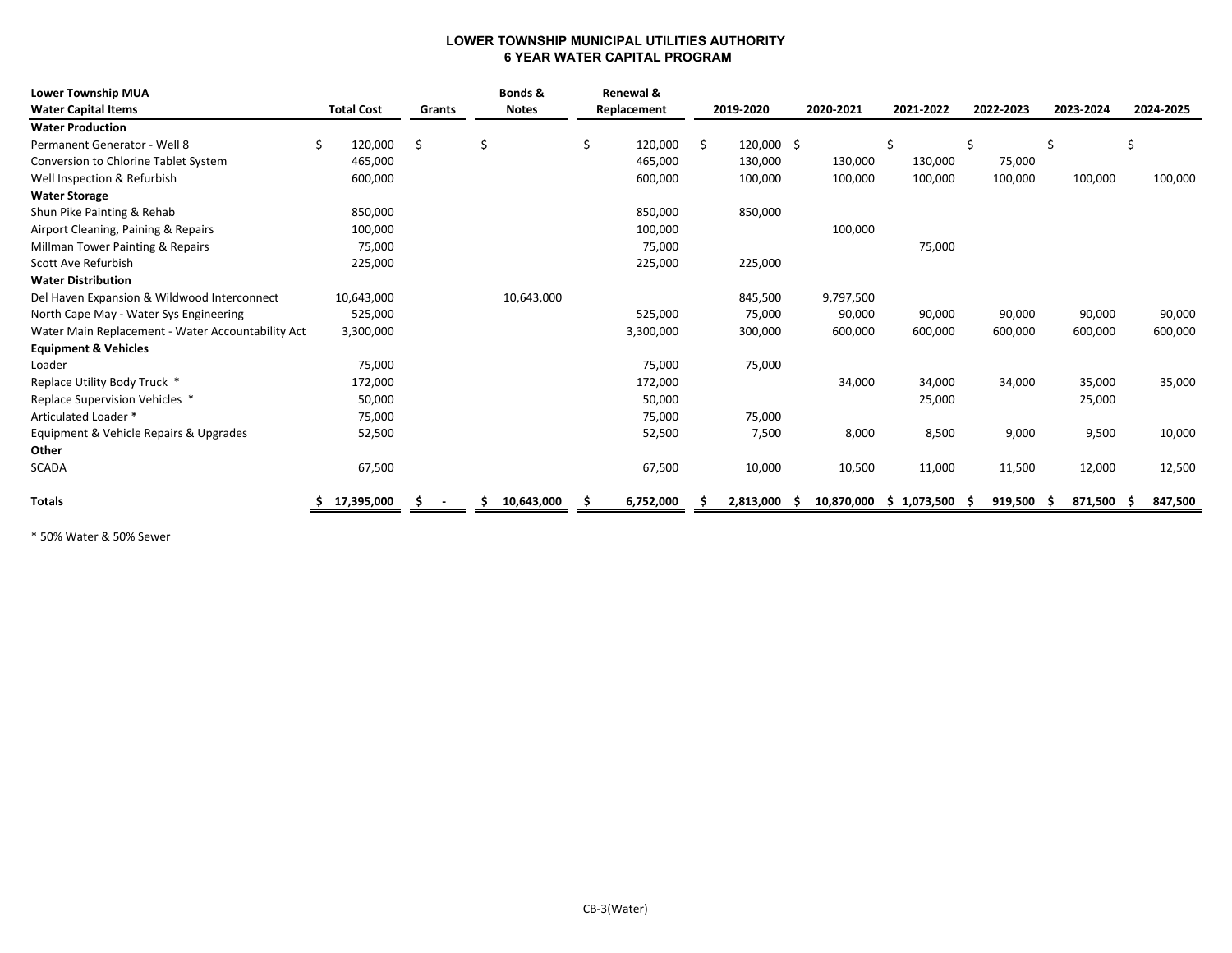### **5 Year Capital Improvement Plan**

#### **Lower Township Municipal Utilities Authority**

For the Period December 1, 2019 to November 30, 2020

*Fiscal Year Beginning in*

|                          | <b>Estimated Total</b><br>Cost | <b>Current Budget</b><br><b>Year 2020</b> | 2021                                              | 2022           | 2023        | 2024          | 2025          |
|--------------------------|--------------------------------|-------------------------------------------|---------------------------------------------------|----------------|-------------|---------------|---------------|
| Sewer                    |                                |                                           |                                                   |                |             |               |               |
| Carried From CB-3(Sewer) | \$<br>28,294,500               | \$<br>11,120,000                          | $$10,802,500 \$2,828,500 \$1,504,500 \$1,031,500$ |                |             |               | \$1,007,500   |
| Type in Description      |                                |                                           |                                                   |                |             |               |               |
| Type in Description      |                                |                                           |                                                   |                |             |               |               |
| Type in Description      |                                |                                           |                                                   |                |             |               |               |
| Total                    | 28,294,500                     | 11,120,000                                | 10,802,500                                        | 2,828,500      | 1,504,500   | 1,031,500     | 1,007,500     |
| Water                    |                                |                                           |                                                   |                |             |               |               |
| Carried From CB-3(Water) | 17,395,000                     | 2,813,000                                 | $$10,870,000 \ $1,073,500 \ $$                    |                | 919,500     | \$<br>871,500 | \$<br>847,500 |
| Type in Description      |                                |                                           |                                                   |                |             |               |               |
| Type in Description      |                                |                                           |                                                   |                |             |               |               |
| Type in Description      |                                |                                           |                                                   |                |             |               |               |
| Total                    | 17,395,000                     | 2,813,000                                 | 10,870,000                                        | 1,073,500      | 919,500     | 871,500       | 847,500       |
| N/A                      |                                |                                           |                                                   |                |             |               |               |
| Type in Description      |                                |                                           |                                                   |                |             |               |               |
| Type in Description      |                                |                                           |                                                   |                |             |               |               |
| Type in Description      |                                |                                           |                                                   |                |             |               |               |
| Type in Description      |                                |                                           |                                                   |                |             |               |               |
| Total                    |                                |                                           |                                                   | $\overline{a}$ | $\sim$      |               |               |
| N/A                      |                                |                                           |                                                   |                |             |               |               |
| Type in Description      |                                |                                           |                                                   |                |             |               |               |
| Type in Description      |                                |                                           |                                                   |                |             |               |               |
| Type in Description      |                                |                                           |                                                   |                |             |               |               |
| Type in Description      |                                |                                           |                                                   |                |             |               |               |
| Total                    |                                |                                           | $\overline{a}$                                    | $\overline{a}$ | $\sim$      |               |               |
| N/A                      |                                |                                           |                                                   |                |             |               |               |
| Type in Description      |                                |                                           |                                                   |                |             |               |               |
| Type in Description      |                                |                                           |                                                   |                |             |               |               |
| Type in Description      |                                |                                           |                                                   |                |             |               |               |
| Type in Description      |                                |                                           |                                                   |                |             |               |               |
| Total                    |                                |                                           | $\bar{\phantom{a}}$                               | $\omega$       | $\sim$      |               |               |
| N/A                      |                                |                                           |                                                   |                |             |               |               |
| Type in Description      |                                |                                           |                                                   |                |             |               |               |
| Type in Description      |                                |                                           |                                                   |                |             |               |               |
| Type in Description      |                                |                                           |                                                   |                |             |               |               |
| Type in Description      |                                |                                           |                                                   |                |             |               |               |
| Total                    |                                |                                           |                                                   |                |             |               |               |
| <b>TOTAL</b>             | 45,689,500<br>Ś                | \$<br>13,933,000                          | $$21,672,500$ $$3,902,000$                        |                | \$2,424,000 | \$1,903,000   | \$1,855,000   |

Project descriptions entered on Page CB-3 will carry forward to Pages CB-4 and CB-5. No need to re-enter project descriptions above.